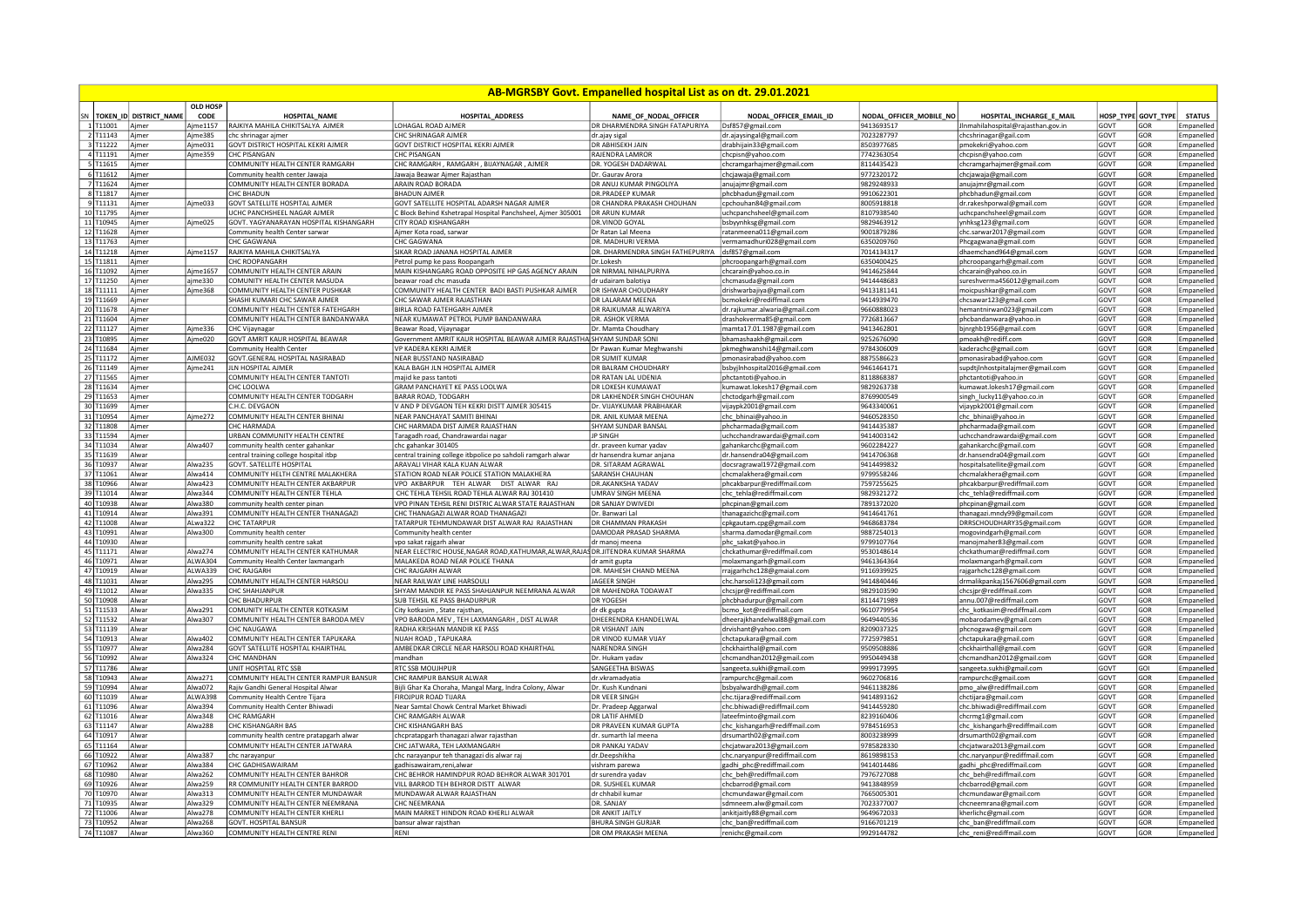|            |                           | OLD HOSP           |                                          |                                                                            |                                           |                                                       |                         |                                       |                  |                  |               |
|------------|---------------------------|--------------------|------------------------------------------|----------------------------------------------------------------------------|-------------------------------------------|-------------------------------------------------------|-------------------------|---------------------------------------|------------------|------------------|---------------|
|            | SN TOKEN ID DISTRICT NAME | CODE               | <b>HOSPITAL NAME</b>                     | <b>HOSPITAL ADDRESS</b>                                                    | NAME OF NODAL OFFICER                     | NODAL OFFICER EMAIL ID                                | NODAL OFFICER MOBILE NO | HOSPITAL INCHARGE E MAIL              | <b>HOSP TYPE</b> | <b>GOVT TYPE</b> | <b>STATUS</b> |
| 75 T11049  | Alwar                     |                    | COMMUNITY HEALTH CENTER PAHADI           | VILL PAHADI TEHSIL BEHROR ALWAR                                            | DR. DINESH KUMAR JATAV                    | chc pahadi@rediffmail.com                             | 7976727088              | chc pahadi@rediffmail.com             | GOVT             | GOR              | Empanelled    |
| 76 T10986  | Alwar                     |                    | COMMUNITY HEALTH CENTRE HARSORA          | VPO HARSORA TEH BANSUR DISTTALWAR RAJASTHAN                                | DR.I AXMI                                 | harsoraphc163@rediffmail.com                          | 8094575748              | harsoraphc163@rediffmail.com          | GOVT             | GOR              | Empanelled    |
| 77 T11399  | Banswara                  | Bans346            | CHC JOLANA                               | VPO JOLANA TESHIL GARHI                                                    | DR. DEEPIKA ROT                           | phcjolana@yahoo.in                                    | 8955645970              | phcjolana@yahoo.in                    | GOVT             | GOR              | Empanelled    |
| 78 T11393  | Banswara                  | Bans364            | CHC CHOTI SARWA                          | village CHOTI SARWA BLOCK KUSHALGARH DIS BANSWARA                          | <b>DR.RAVINDRA DAMOR</b>                  | dr.ravindradamor87@gmail.com                          | 8003391810              | dr.ravindradamor87@gmail.com          | GOVT             | GOR              | Empanelled    |
| 79 T11540  | <b>Banswara</b>           | Bans051            | <b>DISTRICT HOSPITAL BANSWARA</b>        | near court chouraha opposite collectrate office                            | <b>RAIFSH CHAUDHARY</b>                   | g1c1banswara@gmail.com                                | 7976476112              | pmomghbsw@ymail.com                   | GOVT             | GOR              | Empanelled    |
| 80 T11283  | <b>Banswara</b>           | <b>Bans349</b>     | CHC ARTHUNA                              | ARTHUNA, GARHI, BANSWARA, RAJASTHAN,                                       | <b>DR.DFFPIKA ROAT</b>                    | rajdeo123@yahoo.com                                   | 8955645970              | phcarthuna@yahoo.co.in                | GOVT             | GOR              | Empanelled    |
| 81 T11388  | Banswara                  | <b>Bans321</b>     | CHC BODIGAMA                             | CHINCH ROAD BODIGAMA                                                       | <b>DR. BHUPFSH KHANT</b>                  | bhupeshkhant@gmail.com                                | 9887177748              | bhupeshkhant@gmail.com                | GOVT             | GOR              | Empanelled    |
| 82 T11056  | 3answara                  | BANS317            | <b>CHC ANANDPUR</b>                      | <b>CHC ANANDPURI DIST BANSWARA</b>                                         | DEVENDRA KUMAR DAMOR                      | oanswara.chcanandpuri@vahoo.in                        | 587343430               | banswara.chcanandpuri@vahoo.in        | GOVT             | GOR              | Empaneller    |
| 83 T11346  | <b>Banswara</b>           | 3ans 323           | CHC KALINIARA                            | VILL AND POST KALINJARA                                                    | DR PRAVFFN LABANA                         | vanswara.chckalinjara@yahoo.in                        | 9783767376              | banswara.chckaliniara@vahoo.in        | GOVT             | GOR              | Empanelled    |
| 84 T11671  | <b>Banswara</b>           | 3ans 333           | Community Health Center                  | Community Health Center                                                    | Dr Deepika Roat                           | ajdeo123@yahoo.in                                     | 3955645970              | himanshu9414@gmail.com                | GOVT             | GOR              | Empanelled    |
| 85 T10963  | <b>Banswara</b>           | Bans375            | COMMUNITY HEALTH CENTER BADREL           | CHC BADREI                                                                 | DR SARVESH YOG                            | chcbadrel@yahoo.com                                   | 8104325865              | chcbadrel@yahoo.com                   | GOVT             | GOR              | Empanelled    |
| 86 T11073  | <b>Banswara</b>           | Bans372            | SAMUDAYIK SWASTHYA KENDRA TALWARA        | chc talwara TALWARA BSW                                                    | <b>DR.NALINI PANKAJ</b>                   | banswara.chchtalwara@yahoo.in                         | 8003394888              | banswara.chchtalwara@yahoo.in         | GOVT             | GOR              | Empanelled    |
| 87 T11043  | <b>Banswara</b>           | Bans338            | community health centre                  | District Banswara Thi, Ghri 327024                                         | Dr.Deepika Rot                            | thakurajay1986@gmail.com                              | 8955645970              | thakurajay1986@gmail.com              | GOVT             | GOR              | Empanelled    |
| 88 T11169  | <b>Banswara</b>           | <b>Bans345</b>     | COMMUNITY HEALTH CENTER GARHI            | <b>GARHI</b>                                                               | DR DEEPIKA ROAT                           |                                                       | 8955645970              |                                       | GOVT             | GOR              | Emnanelled    |
| 89 T11075  | <b>Banswara</b>           | <b>Bans1397</b>    | COMMUNITY HEALTH CENTER SAREDI BADI      | chc saredi badi, teh Ghari, banswara                                       |                                           | chcgarhi@yahoo.in                                     | 8955645970              | chcgarhi@yahoo.in                     | GOVT             | GOR              | Empanelled    |
| 90 T11032  | <b>Banswara</b>           | Bans370            | CHC SAJJANGARH                           | <b>VPO SAJJANGARH</b>                                                      | deepika roat<br>Dr. Nilesh soni           | chcsaredibadi@vahoo.co.in<br>chc sajjangarh@yahoo.com | 9660931243              | lchcsaredibadi@vahoo.co.in            | GOVT             | GOR              | Empanelled    |
| 91 T11029  | Banswara                  | Bans364            | CHC Chhoti Sarvan                        |                                                                            |                                           |                                                       | 9409538924              | chc_sajjangarh@yahoo.com              |                  | GOR              |               |
|            |                           |                    |                                          | Banswara road ,chhoti sarvan district Banswara                             | dr mukrsh kumar maida                     | drmukeshkmaida@gmail.com                              |                         | drmukeshkmaida@gmail.com              | GOVT             |                  | Empanelled    |
| 92 T10968  | Banswara                  | Bans355            | Community health center ghatol           | tehsil road ghatol                                                         | dr ankesh dhirawat                        | banswara.chcghatol@yahoo.in                           | 8890020229              | banswara.chcghatol@yahoo.in           | GOVT             | GOR              | Empanelled    |
| 93 T11028  | Banswara                  | Bans321            | COMMUNITY HEALTH CENTER BAGIDORA         | near vidhyaniketan school, naugama road, bagidora                          | dr.ritesh kumar                           | banswara.chcbagidora@yahoo.in                         | 7742352235              | banswara.chcbagidora@yahoo.in         | GOVT             | GOR              | Empanelled    |
| 94 T10981  | 3answara                  | Bans358            | <b>CHC Narwali</b>                       | <b>CHC Narwali</b>                                                         | Dr Mohammad Amir                          | banswara.phcnarwali@yahoo.com                         | 9460400668              | banswara.phcnarwali@yahoo.com         | GOVT             | GOR              | Empanelled    |
| 95 T11667  | 3answara                  | <b>Bans1398</b>    | Chc Surwaniva                            | Surwaniya Block Talwara                                                    | Dr.Dinesh Kumar Bhabor                    | phcsurvaniya@yahoo.com                                | 8003394827              | phcsurvaniya@yahoo.com                | GOVT             | GOR              | Empanelled    |
| 96 T11018  | <b>Banswara</b>           | <b>BANS366</b>     | COMMUNITY HEALTH CENTER CHHOTA DUNGRA    | vpo Chhota Dungra th Sajjangarh                                            | Dr.Dinesh Maheshwari                      | drdineshmaheshwari64@gmail.com                        | 1772640400              | chc_chhotadungra@yahoo.in             | GOVT             | GOR              | Emnanelled    |
| 97 T10961  | 3answara                  | Bans352            | COMMUNITY HEALTH CENTRE GANODA           | vpo ganoda tehsil ganoda banswara rajasthan 327021                         | DR.AJAY MEHTA                             | hc.ganora@gmail.com:                                  | 9413194340              | chc.ganora@gmail.com                  | GOVT             | GOR              | Empanelled    |
| 98 T11384  | answara                   | Bans326            | HC GANGARTALAI                           | GOVT, HOSPITAL CHC GANGARTALAI ANANDPURI ROAD                              | <b>DR SURFSH PRAIAPAT</b>                 | ikrambhatewara1@gmail.com                             | 877555662               | dr.bhanwarlal13@gmail.com             | GOVT             | GOR              | Empanelled    |
| 99 T11121  | answara                   | Bans361            | COMMUNITY HEALTH CENTER KUSHALGARH       | <b>CHC KUSHALGARH</b>                                                      | DR MAZHAR HUSSAIN                         | hckushal275garh@gmail.com                             | 9413625244              | chc_kush@rediffmail.com               | GOVT             | GOR              | Empanelled    |
| 100 T11101 | 3aran                     | <b>Bara1775</b>    | Community Health Center MIRJAPUI         | MIRJAPUR                                                                   | DR. SHAKIR HUSSAIN ANSARI                 | hcmirjapur@gmail.com                                  | 8502063280              | phcmirjapur@gmail.com                 | GOVT             | GOR              | Empanelled    |
| 101 T11093 | <b>Baran</b>              | Bara289            | community health center kishangan        | Near SBI bank chc kishanganj dist baran state raj 325216                   | Dr Omprakash Meena                        | :hckishanganj@gmail.com                               | 9928032638              | chckishanganj@gmail.com               | GOVT             | GOR              | Empanelled    |
| 102 T11021 | Baran                     |                    | Community Health Center                  | <b>SAMRANIYA</b>                                                           | DR SAMPAT RAI NAGAR                       | chcsamraniya@gmail.com                                | 9784444354              | arifshaikh.mbbs@gmail.com             | GOVT             | GOR              | Empanelled    |
| 103 T11207 | Baran                     | Bara296            | community health center shahabad         | kota road shahabad                                                         | ramprakash vishno                         | dr.rpvishnoi29@gmail.com                              | 8529466140              | dr.rpvishnoi29@gmail.com              | GOVT             | GOR              | Empanelled    |
| 104 T10939 | Baran                     | Bara266            | <b>GOVT. HOSPITAL ATRU</b>               | GANDI PARK KHEDLIGANJ ATRU 325218                                          | DR. MUKESH NAGAR                          | bplchcatru@yahoo.in                                   | 9784821518              | bplchcatru@yahoo.ir                   | GOVT             | GOR              | Empanelled    |
| 105 T11058 | Baran                     | <b>Bara1779</b>    | Community Health Centre NAHARGARH        | GUNA ROAD, NAHARGARH                                                       | <b>DR NITIN KUMAR</b>                     | cardiacaxis1@gmail.com                                | 9521515578              | phc.nahargarh@gmail.com               | GOVT             | GOR              | Empanelled    |
| 106 T10941 | Baran                     | Bara292            | COMMUNITY HELATH CENTER KELWARA          | SITAWARI ROAD KELWARA                                                      | DR. N.B. JOSHI                            | chckelwara@vahoo.in                                   | 8764026175              | lchckelwara@vahoo.in                  | GOVT             | GOR              | Empanelled    |
| 107 T11209 | Baran                     | Bara270            | Community Helath Centar Kawai            | Atru Road Kawai                                                            | Dr Bagvan Singh                           | drbgsingh86@gmail.com                                 | 9166603338              | rajeshprajapatigmc@gmail.com          | <b>GOVT</b>      | GOR              | Empanelled    |
| 108 T11177 | Baran                     | Bara050            | DISTRICT GOVERNMENT HOSPITALBARAN        | dhan mandi road baran                                                      | dr.satish agrawal                         | drsatishagrawal0@gmail.com                            | 9829892427              | pmobaran@yahoo.in                     | GOVT             | GOR              | Empanelled    |
| 109 T11085 | Baran                     | Bara258            | COMMUNITY HEALTH CENTER MANGROL          | NEAR POLICE STATION BARAN ROAD MANGROL DIST BARAN RAI DR UMESH KUMAR VIJAY |                                           |                                                       | 9414647161              |                                       | GOVT             | GOR              | Empanelled    |
| 110 T10924 | Baran                     | Bara277            | Community Health Centre Chhipabarod      | Near Govt Danmal School Chhipabarod                                        |                                           | mangrolchc2@gmail.com                                 | 9610699585              | mangrolchc2@gmail.com                 | GOVT             | GOR              | Empanelled    |
| 111 T11184 | Baran                     | Bara280            | govt chc harnawada shahii                | harnawada shahi                                                            | Dr. Hemant Nagar                          | chipabarodchc@yahoo.in                                | 8890617613              | chipabarodchc@yahoo.in                | GOVT             | GOR              | Empanelled    |
|            |                           | Bara273            | <b>GOVERNMENT HOSPITAL CHHABRA</b>       | NEAR MOTI COLONY, GOVERNMENT HOSPITAL CHHABRA                              | Dr Deepesh tiwari<br>DR. LAXMIKANT MITTAL | drdeepesh@ymail.com                                   | 9468667589              | chhipabarodphcharnavdashahji@yahoo.in | GOVT             | GOR              |               |
| 112 T11116 | Baran                     |                    |                                          | SISWAI I ROAD ANTA                                                         |                                           | dr.laxmikantmittal@gmail.com                          |                         | chcchhabra@gmail.com                  |                  |                  | Empanelled    |
| 113 T10988 | Baran                     | Bara256            | COMUNITY HEATH CENTER ANTA               |                                                                            | DR HARISH MEENA                           | hc-anta-bar-rj@gov.in                                 | 9928199959              | chc-anta-bar-rj@gov.in                | GOVT             | GOR              | Empanelled    |
| 114 T11118 | Baran                     | para1765           | COMMUNITY HEALTH CENTRE SISWALI          | ANTA ROAD SISWALI BARAN                                                    | DR.K.L.MEENA                              | hcsiswali@rediffmail.com                              | 9413181502              | chcsiswali@rediffmail.com             | GOVT             | GOR              | Empanelled    |
| 115 T11740 | Barmer                    |                    | Community Health Centre Nimbalkot        | Community Health Centre, Nimbalkot                                         | Dr.Naveen Singh                           | naveenraghuvanshi128@gmail.com                        | 8112205953              | chcnimbalkot@gmail.com                | GOVT             | GOR              | Empanelled    |
| 116 T11748 | Barmer                    | <b>Barm1493</b>    | COMMUNITY HEALTH CENTER GADRA ROAD       | SHIV CHOURAHA GADRA ROAD                                                   | DR ASHOK KUMAR MEENA                      | :hcgadraroad@gmail.com                                | 8619256525              | chcgadraroad@gmail.com                | GOVT             | GOR              | Empanelled    |
| 117 T11759 | <b>Barmer</b>             |                    | CHC bakhasar                             | CHC bakhasar Teh sedwa Chouhatan BArmer                                    | Dr. Ramjeevan                             | phcbakhaser@gmail.com                                 | 9530290000              | phcbakhaser@gmail.com                 | GOVT             | GOR              | Empanelled    |
| 118 T11348 | Barmer                    | <b>Barm1384</b>    | COMMUNITY HELTH CENTER VISHALA           | <b>VISHAI A BARMER</b>                                                     | DR. MAHIPAI SINGH                         | cmhobmr@gmail.com                                     | 7073736182              | barmer.chcvishala@gmail.com           | GOVT             | GOR              | Empanelled    |
| 119 T10853 | Barmer                    | Barm019            | <b>GOVT, NAHTA HOSPITAL BALOTRA</b>      | NEAR 1st RAILWAY CROSSING, BALOTRA                                         | DR. VANKARAM CHOUDHARY                    | dr.vrchoudhary@gmail.com                              | 9610378000              | pmo.gnh12@gmail.com                   | GOVT             | GOR              | Emnanelled    |
| 120 T11711 | Barmer                    |                    | COMMUNITY HEALTH CENTER NOKHARA          | VILLAGE POST NOKHARA DISTRICT BARMER STATERAJASTHAN DR. KHEM RAJ THORY     |                                           | kz.ctai8@gmail.com                                    | 9460367267              | kz.ctai8@gmail.com                    | GOVT             | GOR              | Empanelled    |
| 121 T11722 | <b>Barmer</b>             | <b>Barm1382</b>    | <b>CHC Ramsar</b>                        | CHC ramsar, ramsar, barmer                                                 | DR AHSAN ALI MOMIN                        | barmer.chcramsar@gmail.com                            | 9660638248              | barmer.chcramsar@gmail.com            | GOVT             | GOR              | Empanelled    |
| 122 T10896 | <b>Barmer</b>             | Barm1489           | community helth centar baytu             | chc baytu , baytu bhopji baytu barmer                                      | dr shivram prajapat                       | blockbaytu@gmail.com                                  | 9829570544              | dr.devendrasingh11@gmail.com          | GOVT             | GOR              | Empanelled    |
| 123 T11312 | Barmer                    | Barm1383           | CHCRANIGAON                              | V/P RANIGAON                                                               | TARACHAND                                 | drtarachand122@gmail.com                              | 8890091335              | phcranigaon@gmail.com                 | GOVT             | GOR              | Empanelled    |
| 124 T10891 | Barmer                    | Barm018            | <b>GOVT HOSPITAL BARMER</b>              | NEAR TILAK BUS STAND BARMER                                                | <b>DR.G C BANIYA</b>                      | pmo.barmer@gmail.com                                  | 9982649277              | pmo.barmer@gmail.com                  | GOVT             | GOR              | Empanelled    |
| 125 T11284 | Barmer                    | Barm1377           | MANGI DEVI PARASMAL PARKH GOVT HOSPITAL  | <b>PATODI CIRCLE PACHPADRA</b>                                             | SHETAN SINGH                              | shetansingh50@gmail.com                               | 9799913162              | shetansingh50@gmail.com               | GOVT             | GOR              | Empanelled    |
| 126 T11358 | <b>Barmer</b>             |                    | CHC DHANAU                               | CHC DHANAU , CHOHATAN BARMER                                               | DR MAHENDRA KUMAR YADAV                   | drmahiyadav777@gmail.com                              | 8239392471              | drmahiyadav777@gmail.com              | GOVT             | GOR              | Empanelled    |
| 127 T11720 | <b>Barme</b> i            |                    | CHC GAGARIYA                             | CHC gagariya, ramsar, barmer                                               | DR AHSAN ALL MOMIN                        | phcgagariya@gmail.com                                 | 8239768160              | phcgagariya@gmail.com                 | GOVT             | GOR              | Empanelled    |
| 128 T11341 | 3armei                    | Barm1494           | Chc shee                                 | chc sheo barmer                                                            | dr.vishanu ram bishnoi                    | ocmosheo@gmail.com                                    | 9588249062              | chcsheobarmer@gmail.com               | GOVT             | GOR              | Empanelled    |
| 129 T11136 | 3armei                    | 3arm1376           | GOVT. COMMUNITY HEALTH CENTRE KALYANPUR  | GOVT COMMUNITY HEALTH CENTRE NEAR NH 25 KALYANPUR                          | DR. HUKMA RAM DEWAL                       | :hckalyanpur@gmail.com                                | 5375794021              | chckalyanpur@gmail.com                | GOVT             | GOR              | Empanelled    |
| 130 T11076 | <b>Barmer</b>             | Barm1597           | <b>CHC DHORIMANNA</b>                    | DHORIMANNA                                                                 | <b>DR.BEERAL KHILERY</b>                  | oarmer.chcdhorimana@gmail.com                         | 9950236829              | barmer.chcdhorimana@gmail.com         | GOVT             | GOR              | Empanelled    |
| 131 T11747 | Barmei                    | Barm688            | CHC GUDHAMALANI                          | CHC GUDHAMALANI, GUDHAMALANI, DHORIMANNA, BARMER DR. GANESH RAM CHOUDHRY   |                                           | hcgudamalani@gmail.com                                | 9784417977              | chcgudamalani@gmail.com               | GOVT             | GOR              | Empanelled    |
| 132 T10854 |                           | Barm1490           | CAMUNITY HEALTH CENTER KAWAS             | <b>KAWA</b>                                                                | DR. NAVRATAN                              | ingariyanavi@gmail.com                                | 9643592322              | barmer.chckawas@gmail.com             | GOVT             | GOR              | Empaneller    |
| 133 T11278 | <b>Barmer</b>             | <b>Barm1424</b>    | CHC BATADU                               | CHC BATADU BLOCK BAITU BARMER                                              | KUMBHA RAM                                | phcbataru@gmail.com                                   | 9828300063              | phcbataru@gmail.com                   | GOVT             | GOR              | Empanelled    |
| 134 T11303 | <b>Barmer</b>             |                    | COMMUNITY HEALTH CENTER JASOL            | <b>BUS STAND KE PASS JASOL</b>                                             | DR. SOURABH SHARDA                        |                                                       | 8769425801              |                                       | GOVT             | GOR              | Empanelled    |
| 135 T11434 | Barmer                    |                    | CHC GIDA                                 | CHC GIDA POST GIDA TEHSIL GIDA, BARMER                                     | DR.MAHENDRA KUMAR                         | chcjasol.barmer@gmail.com                             | 7665196869              | chcjasol.barmer@gmail.com             | GOVT             | GOR              | Empanelled    |
| 136 T11447 |                           | <b>Barm1496</b>    | COMMUNITY HEALTH CENTER SIWANA SIWANA    | MOKALSAR ROAD SIWANA DIST BARMER                                           | DR. S.D. BORA                             | chcgida@gmail.com                                     | 9414900876              | chcgida@gmail.com                     | GOVT             | GOR              | Empanelled    |
|            | <b>Barmer</b>             | <b>Barm1495</b>    |                                          | <b>SINDHARI BARMER</b>                                                     | <b>DR.ARIUN RAN</b>                       | siwanachc5@gmail.co                                   |                         | siwanachc5@gmail.co                   |                  |                  |               |
| 137 T11425 | Barmer                    |                    | GOVERNMENT COMMUNITY HEALTH CENTER SINDI |                                                                            |                                           | bcmosindhary@gmail.com                                | 9784097879              | bcmosindhary@gmail.com                | GOVT             | GOR              | Empanelled    |
| 138 T11333 | Barmer                    | barm1492 CHC SEDWA |                                          | <b>SFDWA</b>                                                               | <b>DR KALU RAM</b>                        | drkaluramsaharan3493@gmail.com                        | 9929382057              | ldrkaluramsaharan 3493@gmail.com      | GOVT             | GOR              | Empanelled    |
| 139 T11735 | Barmer                    |                    | CHC DETANI                               | chc detani, tehseel sheo, barmer                                           | DR. VIKRAM SINGH                          | chcdsetani@gmail.com                                  | 9166898672              | chcdsetani@gmail.com                  | GOVT             | GOR              | Empanelled    |
| 140 T11282 | Barmer                    | <b>Barm1381</b>    | Community health centre patodi           | Main market patodi, barmer, rajasthan                                      | Nitin khandelwal                          | phcpatodi@gmail.com                                   | 9166413332              | phcpatodi@gmail.com                   | GOVT             | GOR              | Empanelled    |
| 141 T11486 | Barmer                    | Barm718            | Community Health Center Samdar           | Main Road Samdari Teh Samdari Dist Barmer                                  | Dr. Shiv Mangal Nagal                     | barmer.chcsamdari@gmail.com                           | 9414132032              | chcsamdari@gmail.com                  | GOVT             | GOR              | Empanelled    |
| 142 T11397 | Barmer                    |                    | COMMUNITY HEALTH CANTER CHOHTAN          | tahshil ke passh chohtan                                                   | Dr Shambhuram Gadhveer                    | chcchohtan@gamil.com                                  | 9414531575              | chcchohtan@gmail.com                  | GOVT             | GOR              | Empanelled    |
| 143 T11651 | Bharatour                 |                    | Community Health Center Rarah            | Rarah                                                                      | Dr.Kartar Singh Bairwa                    | :hcrarah@yahoo.in                                     | 7014220341              | chcrarah@yahoo.in                     | GOVT             | GOR              | Empanelled    |
| 144 T11663 | 3haratoui                 |                    | chc iurhera                              | iurhera bas stot                                                           | dr mansoor al                             | hcjurhera@rediffmail.com                              | 9812538839              | chcjurhera@rediffmail.com             | GOVT             | GOR              | Empanelled    |
| 145 T11640 | Bharatoui                 |                    | CHC GOPALGARH                            | <b>GARH</b>                                                                | AMIT CHAUDHARY                            | mitchaudharvm29@gmail.com                             | 9887015589              | amitchaudharvm29@gmail.com            | GOVT             | GOR              | Empanelled    |
| 146 T11712 | <b>Sharatpur</b>          |                    | chc banshi pahadpur                      | banshi pahadpur tehsil roopwas district bharatpur rajasthan                | dr ramavtar                               | ocmoroopwas@rediffmail.com                            | 3302020545              | dgurjar034@gmail.com                  | GOVT             | GOR              | Empanelled    |
| 147 T11335 | <b>Sharatpur</b>          | Bhar290            | <b>CHC KAMAN</b>                         | KAMAN DISTT, BHARATPUR                                                     | DR.B.S.SONI                               | drbssoni17@gmail.com                                  | 9413808817              | drbssoni17@gmail.com                  | GOVT             | GOR              | Empanelled    |
| 148 T11693 | Bharatpur                 |                    | COMMUNITY HEALTH CENTER UCCHAIN          | Ucchain bharatpur                                                          | DR.CHANDRABHAN                            | sapnasinghgurjar@gmail.com                            | 9660476120              | sapnasinghgurjar@gmail.com            | GOVT             | GOR              | Empanelled    |
| 149 T11690 | Bharatour                 |                    | community health centra chiksana         | gram chiksana                                                              | Dr. harish solanki                        | phcchiksana@gmail.com                                 | 9414377022              | phcchiksana@gmail.com                 | GOVT             | GOR              | Empanelled    |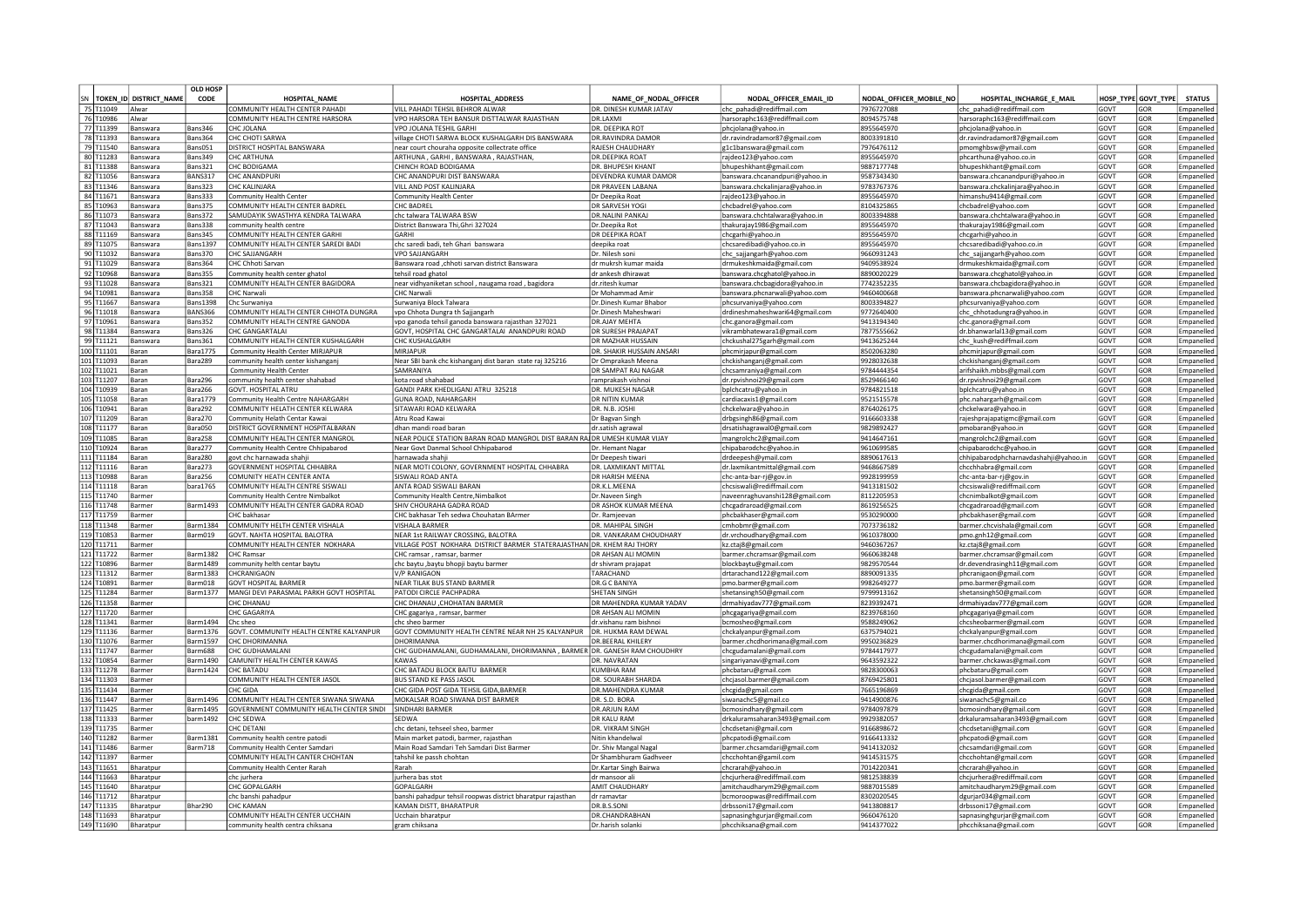|    |            |                        | <b>OLD HOSE</b> |                                        |                                                                          |                                     |                                  |                         |                                  |             |                     |               |
|----|------------|------------------------|-----------------|----------------------------------------|--------------------------------------------------------------------------|-------------------------------------|----------------------------------|-------------------------|----------------------------------|-------------|---------------------|---------------|
| SN |            | TOKEN ID DISTRICT NAME | CODE            | <b>HOSPITAL NAME</b>                   | <b>HOSPITAL ADDRESS</b>                                                  | NAME OF NODAL OFFICER               | NODAL OFFICER EMAIL ID           | NODAL OFFICER MOBILE NO | HOSPITAL INCHARGE E MAIL         |             | HOSP TYPE GOVT TYPE | <b>STATUS</b> |
|    | 150 T11270 | Bharatou               | Bhar261         | Ichc bayana                            | lGandhi Chowk. Bayana                                                    | dr iaswant singh dhakac             | chchavana@rediffmail.cor         | 8058829030              | chcbavana@rediffmail.cor         | GOVT        | GOR                 | mnanelle      |
|    |            |                        |                 | CHC Punchri ka lotha                   |                                                                          |                                     |                                  | 6350442968              |                                  |             | GOR                 |               |
|    | 151 T11167 | Bharatpur              |                 |                                        | Government Hospital, Punchri ka lotha, Deeg, Bharatpur                   | Dr. Mahesh Chand Sharma             | moicpunchri@gmail.com            |                         | moicpunchri@gmail.com            | GOVT        |                     | Empanelled    |
|    | 152 T11706 | Bharatpur              |                 | COMMUNITY HEALTH CENTER RUDAWAL        | RUDAWAI                                                                  | DR. RAMAWTAR SHARMA                 | phcrudawal@gmail.com             | 8302020545              | phcrudawal@gmail.com             | GOVT        | GOR                 | Empanelled    |
|    | 153 T11520 | Bharatpur              | Bhar298         | COMMUNITY HEALTH CENTER KUMHER         | <b>DEEG ROAD KUMHER</b>                                                  | DR.KAUSHAL JOSH                     | chckumher@rediffmail.com         | 9694603072              | chckumher@rediffmail.com         | GOVT        | GOR                 | Empaneller    |
|    | 154 T11666 | Bharatpur              |                 | Community health centre weir           | CHC WEIR                                                                 | DR HAZARI LAL                       | moicweir@gmail.com               | 9982052519              | moicweir@gmail.com               | GOVT        | GOR                 | Empaneller    |
|    | 155 T11481 | Bharatpur              |                 | community health centre halena         | Ihalena                                                                  | dr. kaptan singh                    | cmho.bha.mh@gmail.com            | 8619247554              | phchalena@yahoo.com              | GOVT        | GOR                 | Empanelled    |
|    | 156 T11517 | Bharatpur              | Bhar337         | kehari singh pandey chc bhusawar       | NEAR POST OFFICE BHUSAWAR                                                | dr. deepak sharma                   | drdeepak875@gmail.com            | 8619760850              | drdeepak875@gmail.com            | GOVT        | GOR                 | Empanelle     |
|    | 157 T11597 | Bharatour              |                 | <b>CHC PAHAR</b>                       | PAHARI BHARATPUR 321204                                                  | SHAI FNDRA SINGH                    | ssfdeeg@gmail.com                | 9982540000              | ssfdeeg@gmail.com                | GOVT        | GOR                 | Empaneller    |
|    | 158 T11480 | Bharatpur              | Bhar282         | COMMUNITY HELATH CENTRE DEEG           | OLD BUS STAND DEEG. BHARATPUR                                            | DR. VIJAY RAM MEENA                 |                                  | 9680601622              |                                  | GOVT        | GOR                 | Empanelled    |
|    |            |                        |                 |                                        |                                                                          |                                     | drvijayrashmi@gmail.com          |                         | chcdeeg@gmail.com                |             |                     |               |
|    | 159 T11528 | Bharatour              | Bhar311         | CHC SIKRI                              | hagar pahadi road sikri                                                  | dr.mahaveer singh                   | mahaveerkasana90@gmail.com       | 9462632110              | chcsikri@rediffmail.com          | GOVT        | GOR                 | Empanelled    |
|    | 160 T11501 | Bharatpur              | Bhar309         | COMMUNITY HOSPITAL CENTER NAGAR        | CITY SCHOOL KE PASS MAIN MARKET NAGAR PINCODE 321205                     | DR MANJEET SINGH                    | manjeetnaruka@gmail.com          | 9024357295              | drasmorodia@gamil.com            | GOVT        | GOR                 | Empanelled    |
|    | 161 T11516 | Bharatpur              | Bhar319         | community health centre NADBA          | pani ki tanki ke pass nagar road nadbai                                  | DR.PAWAN KUMAR GUPTA                | singh1988.pawan@gmail.com        | 9950951077              | pawang230@gmail.com              | GOVT        | GOR                 | Empanelled    |
|    | 162 T11616 | Bharatpur              |                 | chc kherli gadasiva                    | kherli gadasiya bayana bharatpur                                         | abhishek garg                       | chckherligadasiya@gmail.com      | 8239834007              | chckherligadasiya@gmail.com      | <b>GOVT</b> | GOR                 | Empanelled    |
|    | 163 T11632 | Bharatpur              |                 | COMMUNITY HEALTH CENTER KHANUWA        | <b>BHARATPUR DHOLPUR ROAD KHANUWA</b>                                    | <b>DR.GAURAV KUMAR</b>              | chckhanuwa@gmail.com             | 7300155981              | chckhanuwa@gmail.com             | GOVT        | GOR                 | Empanelle     |
|    | 164 T11675 | Bharatpur              |                 | GOVT SATELITE HOSPITAL                 | ATAL BAND GUD KI MANDI                                                   |                                     |                                  | 9414694056              |                                  | GOVT        | GOR                 | Empanelle     |
|    | 165 T11715 | Bharatour              | Bhar220         | RAJ BAHADUR MEMORIAL HOSPITAL          | VIKAS NAGAR CIRCULAR ROAD BHARATPUR                                      | Dr.gaurav kapoo<br>Dr. DINESH KUMAR | gkapoor@gmail.com                | 8387036699              | gkapoor@gmail.con                | GOVT        | GOR                 | Empanelled    |
|    |            |                        |                 |                                        |                                                                          |                                     | pmobpr@gmail.com                 |                         | pmobpr@gmail.com                 |             |                     |               |
|    | 166 T11361 | Bharatour              | Bhar328         | COMMUNITY HEALTH CENTER ROOPWAS        | ROOPWAS DIST, BHARATUR RAJASTHAN                                         | DR. SANJAY KUMAR YADAV              | chcroopwas@gmail.com             | 701490869:              | chcroopwas@gmail.com             | GOVT        | GOR                 | Empanelled    |
|    | 167 T10975 | Bhilwara               | <b>Bhil432</b>  | CHC Asind                              | Govt Hospital Asind                                                      | Dr. Vijav kumar gova                | chc asind@vmail.com              | 9460894605              | chc asind@vmail.com              | GOVT        | GOR                 | Empaneller    |
|    | 168 T11277 | <b>Bhilwara</b>        | bhil1366        | COMMUNITY HEALTH CENTER SAHADA         | CHC SAHADA BHILWARA                                                      | DR.BABITA JOYA                      | chc_sahada@yahoo.co.in           | 8003539465              | chc_sahada@yahoo.co.in           | GOVT        | GOR                 | Empanelled    |
|    | 169 T11274 | Bhilwara               |                 | COMMUNITY HEALTH CENTER mokhunda       | mokhunda, block raipur, bhilwara                                         | MANJEET SONWAL                      | manjeetsonwal@gmail.com          | 7737888776              | manjeetsonwal@gmail.com          | GOVT        | GOR                 | Empanelled    |
|    | 170 T10906 | Bhilwara               |                 | Comunity Health Center Hamirgarh       |                                                                          | Dr Mahavir Sharma                   |                                  | 8003736573              |                                  | GOVT        | GOR                 | Empanelled    |
|    |            |                        |                 |                                        | Nai Abadi Mangrope Road Hamirgarh                                        |                                     | chc_hamirgarh33@yahoo.in         |                         | chc_hamirgarh33@yahoo.in         |             |                     |               |
|    | 171 T11661 | Bhilwara               |                 | Community Health Center Bigod          | Bigod                                                                    | Dr Shree Ram Verma                  | chcbigod@gmail.com               | 9664477185              | chcbigod@gmail.com               | GOVT        | GOR                 | Empanelled    |
|    | 172 T11249 | <b>Bhilwara</b>        | <b>Bhil1372</b> | Community Health Centre potlar         | notlan                                                                   | Dr Harshit Laxka                    | chcpotlan@gmail.com              | 7597789927              | chcpotlan@gmail.com              | GOVT        | GOR                 | Empanelled    |
|    | 173 T11751 | Bhilwara               | <b>Bhil524</b>  | CHC GANGAPUR BHILWARA                  | Civil Lines Gangapur                                                     | Dr. Rajendra Morya                  | chc_gangapur@yahoo.in            | 9413154114              | <u>chc_gangapur@yahoo.in</u>     | GOVT        | GOR                 | Empanelled    |
|    | 174 T11107 | <b>Shilwara</b>        | <b>Bhil1371</b> | COMMUNITY HEALTH CENTER BIJOLIYA       | HOTA DARWAJE KE PASS , BIJOLIYA                                          | MANISH SAXENA                       | chc_bijoliyan@yahoo.in           | 3003422748              | chc_bijoliyan@yahoo.ir           | GOVT        | GOR                 | Empanelled    |
|    | 175 T11739 | hilwara                | <b>Bhil1369</b> | COMMUNITY HEALTH CENTER BADNOR         | BADNOR                                                                   | DR YOGENDRA KUMAR PHULWARI          | phcbadnor@yahoo.com              | 9829110572              | ohcbadnor@yahoo.com              | GOVT        | GOR                 | Empanelled    |
|    | 176 T10951 | hilwara                | BHIL473         |                                        |                                                                          | Dr. asif ikba                       |                                  | 3890985065              |                                  | GOVT        | GOR                 |               |
|    |            |                        |                 | community health centre pander         | vill pander, block jahazpur disst bhilwara                               |                                     | pander chc@yahoo.in              |                         | vander chc@yahoo.in              |             |                     | Empanelled    |
|    | 177 T10904 | Bhilwara               | <b>Bhil453</b>  | COMMUNITY HEALTH CENTER GULABPURA      | NEAR POLICE STATION ROAD GULABPURA                                       | DR. NADEEM AHEMAD                   | chcgulabpura@gmail.com           | 9414300588              | chcgulabpura@gmail.con           | GOVT        | GOR                 | Empanelle     |
|    | 178 T11041 | Bhilwara               | Bhil045         | GOVT SATFLITE HOSPITAL SHAHPURA        | NEAR PANCHIYAT SAMITI SATELLITE HOSPITAL SHAHPURA BHILV DR RAVI VERMA    |                                     | ssatelitehospital@rocketmail.com | 9783301815              | ssatelitehospital@rocketmail.com | GOVT        | GOR                 | Empanelleo    |
|    | 179 T10856 | Bhilwara               | <b>Bhil566</b>  | COMMUNITY HEALTH CENTRE SUWANA         | 1 KOTA ROAD SUWANA BHILWARA                                              | DR YASHWANT ARYA                    | deosuwana@gmail.com              | 9057763062              | deosuwana@gmail.con              | GOVT        | GOR                 | Empaneller    |
|    | 180 T11179 | <b>Bhilwara</b>        | Bhil500         | COMMUNITY HEALTH CENTER KACHHOLA       | KACHHOLA                                                                 | DR.MAYANK KUMAR JAIN                | dr.mayankgodha88@gmail.com       | 9950047299              | chc kachhola@vahoo.in            | GOVT        | GOR                 | Empaneller    |
|    | 181 T10852 | Bhilwara               | Bhil478         | community health centre kotr           | Nehru nagar kotri                                                        | Dr.kanhaiya lal yaday               | chckotri@vahoo.i                 | 9785871276              | chckotri@vahoo.ir                | GOVT        | GOR                 | Empanelled    |
|    | 182 T10990 | Bhilwara               | Bhil504         | COMMUNITY HEALTH CENTRE MANDALGARH     | MANDALGARH                                                               | <b>SUNITA GUPTA</b>                 | chc mandalgarh@yahoo.in          | 8949681752              | chc mandalgarh@yahoo.in          | GOVT        | GOR                 | Empanelled    |
|    |            |                        |                 |                                        |                                                                          |                                     |                                  |                         |                                  |             |                     |               |
|    | 183 T10957 | Bhilwara               | <b>Bhil465</b>  | COM HEALTH CENTER JAHAZPUR             | SANTOSH NAGAR GATA RANI ROAD                                             | DR VIJAY LAXM                       | chcjahazpurbsby@gmail.com        | 8058717243              | chc.jahazpur@yahoo.com           | GOVT        | GOR                 | Empanelled    |
|    | 184 T10889 | Bhilwara               | <b>Bhil518</b>  | COMMUNITY HEALTH CENTER RAIPUR         | CHC RAIPUR TEH RAIPUR DISTT BHILWARA                                     | DR.MUKESH KUMAR TIWARI              | chc_raipur@yahoo.co.in           | 9887887080              | chc_raipur@yahoo.co.in           | GOVT        | GOR                 | Empaneller    |
|    | 185 T10996 | <b>Bhilwara</b>        |                 | Community Health Centra Paroli         | Bagudar Road Parol                                                       | Dr.Prem Chand Kumawat               | phc_Paroli@yahoo.com             | 7222060132              | phc Paroli@yahoo.com             | GOVT        | GOR                 | Empanelled    |
|    | 186 T11239 | <b>Bhilwara</b>        | <b>Bhil1367</b> | community health centre BAGOF          | VPO BAGOR TEHSIL MANDAL                                                  | DR RAM SAWROOP UJJENIYA             | ramujjeniya@gmail.com            | 9001777433              | chcbagor@gmail.com               | GOVT        | GOR                 | Empanelled    |
|    | 187 T11733 | <b>Bhilwara</b>        |                 | GOVT COMMUNITY HEALTH CENTRE MAHUWA    | CHC MAHUA TEH MANDALGARH DIST BHILWARA                                   | DR AVINASH LAKHIWAL                 | avinashlakhiwal@gmail.com        | 9261152860              | avinashlakhiwal@gmail.com        | GOVT        | GOR                 | Empanelle     |
|    | 188 T10972 | Bhilwara               | Bhil482         | Community Health Center kareda         | kareda                                                                   | dr prabhkar awtade                  |                                  | 9414575637              | chc karera@yahoo.com             | GOVT        | GOR                 | Empanelled    |
|    |            |                        |                 |                                        |                                                                          |                                     | chc karera@yahoo.com             |                         |                                  |             |                     |               |
|    | 189 T10958 | Bhilwara               | <b>Bhil1365</b> | COMMUNITY HEALTH CENTER SANGRIYA       | COMMUNITY HEALTH CENTER SANGRIYA, Th PHOOLIYAN KALAN Dr.Ranu Sharma      |                                     | phcsangriya@gmail.com            | 8952044066              | phcsangriya@gmail.com            | GOVT        | GOR                 | Empanelled    |
|    | 190 T11775 | Bhilwara               |                 | Khaiuri                                | khaiuri                                                                  | pushpanjali verma                   | khajurihospital@gmail.com        | 8824961632              | khajurihospital@gmail.com        | GOVT        | GOR                 | Empaneller    |
|    | 191 T11022 | <b>Bhilwara</b>        |                 | COMMUNITY HEALTH CENTER PHOOLIYA KALAN | COMMUNITY HEALTH CENTER PHOOLIYA KALAN                                   | Dr.SN Sharma                        | chcphooliyakalan@gmail.com       | 9799355946              | chcphooliya@gmail.com            | GOVT        | GOR                 | Empaneller    |
|    | 192 T11807 | Bhilwara               | Bhil052         | MAHATMA GANDHI HOSPIAL BHILWARA        | Near Sewa Sadan Road Bhilwara                                            | DR RK SETHI                         | pmo-bhi-ri@nic.ir                | 9784517730              | pmomghbhilwara@gmail.com         | GOVT        | GOR                 | Empanelled    |
|    | 193 T11253 | <b>Bhilwara</b>        | Bhil487         | COMMUNITY HEALTH CENTER MANDAL         | MANDAI                                                                   | <b>MOIC</b>                         | chc mandal@yahoo.in              | 9549366667              | drbls678@gmail.con               | GOVT        | GOR                 | Empanelle     |
|    | 194 T10855 | <b>Bhilwara</b>        | <b>Bhil1370</b> | <b>СНС КОЅНІТНА</b>                    | KOSHITHAI                                                                | DR. HEMENDRA SINGH RAO              | chckoshithalmoic@gmail.com       | 9413704376              |                                  | GOVT        | GOR                 | Empanelle     |
|    |            |                        | <b>Bhil1368</b> |                                        |                                                                          | Dr MAHFNDRA KUMAR MUNDOTIYA         |                                  |                         | chckoshithalmoic@gmail.com       | GOVT        | GOR                 |               |
|    | 195 T10907 | <b>Bhilwara</b>        |                 | COMMUNITY HEALTH CENTAR BANERA BHILWRA | BANERA BHILWARA 311401                                                   |                                     | chcbanera@gmail.com              | 8890800992              | chcbanera@gmail.cor              |             |                     | Empanelled    |
|    | 196 T11155 | Bikaner                | Bika549         | community health centre panchu         | CHC PANCHU                                                               | DR. NAND KISHOR SUTHAR              | chc-bik-pan-ri@nic.in            | 9829285415              | chc-bik-pan-ri@nic.ir            | GOVT        | GOR                 | Empanelled    |
|    | 197 T11629 | Bikaner                |                 | CHC HADDA                              | HADDA                                                                    | JITENDRA KUMAR JAIPAL               | Phc-bik-kol-had-rj@gov.in        | 9024744692              | iitendraiaipal@vahw.com          | GOVT        | GOR                 | Empaneller    |
|    | 198 T11633 | Bikaner                |                 | community health center gadiyala       | Gadiyala                                                                 | Dr Durgavati Prajapati              | chc-bik-gad-rj@gov.in            | 7877853697              | chc-bik-gad-rj@gov.in            | GOVT        | GOR                 | Empanelled    |
|    | 199 T11631 | Bikaner                |                 | COMMUNITY HEALTH CENTER PUGAL          | PUGAL                                                                    | DR.LONG SINGH SODHA                 | chc-bik-pug-rj@gov.in            | 9460617027              | drlonghsinghsodha@gmail.com      | GOVT        | GOR                 | Empanelled    |
|    | 200 T11569 | Bikaner                | Bika517         | <b>CHC NAPASAR</b>                     | SINTHAL ROAD NAPASAR, BIKANER                                            | DR BHEEMSEN GODARA                  | chc-bik-nap-rj@nic.in            | 9414968986              | chc-bik-nap-rj@nic.in            | GOVT        | GOR                 | Empanelled    |
|    |            | Bikane                 |                 |                                        |                                                                          |                                     |                                  |                         |                                  |             |                     |               |
|    | 201 T11606 |                        |                 | COMMUNITY HEALTH CENTER CHATTARGARH    | CHATTARGARH, BIKANER                                                     | DR. BHAWNA ARYA                     | chc-bik-cha-rj@gov.in            | 9660906649              | bhawnarya16@gmail.com            | GOVT        | GOR                 | Empanelled    |
|    | 202 T11574 | Bikaner                | Bika542         | community health center mahaiar        | <b>HC MAHAIAN</b>                                                        | dr devashish singh shekhawat        | chcmahajan@gmail.com             | 8949853704              | chc-bik-mah-rj@gov.in            | GOVT        | GOR                 | Emnanelled    |
|    | 203 T11145 | Bikane                 | Bika525         | COMMUNITY HEALTH CENTER BALIU          | OMMUNITY HEALTH CENTER BAJJU                                             | DR. SHIVRAI SIDH                    | shivrajjakhar00@gmail.com        | 8947091954              | shivrajjakhar00@gmail.com        | GOVT        | GOR                 | Emnanelled    |
|    | 204 T11383 | Bikane                 | Bika515         | COMMUNITY HEALTH CENTRE DESHNOKE       | CHC DESHNOKE                                                             | DR LOKENDRA SINGH RATHORE           | chcdeshna@gmail.com              | 0828450451              | :hcdeshna@gmail.com              | GOVT        | GOR                 | Empanelled    |
|    | 205 T11389 | Bikaner                | Bika507         | CHC Momasar                            | Momasar                                                                  | Dr.Sitaram Yaday                    | phcmomasar@gmail.com             | 7742303169              | ohcmomasar@gmail.com             | GOVT        | GOR                 | Empanelled    |
|    | 206 T11342 | Bikane                 | Gang663         | COMMUNITY HEALTH CENTER                | WARD NO 15 GAJSINGHPUI                                                   | MANJU KAMBO.                        | drmanjukamboj@gmail.com          | 8005707657              | drmanjukamboj@gmail.com          | GOVT        | GOR                 | Empanelled    |
|    | 207 711208 | Bikane                 | Bika529         | COMMUNITY HEALTH CENTER GAJNER         | CHC GAJNER TEHSIL KOLAYAT BIKANER                                        | DR. MOHD, ZIBRAN                    | zibranz@gmail.com                | 8302454886              | tibranz@gmail.com                | GOVT        | GOR                 | Empanelled    |
|    | 208 T11123 | Bikane                 | Bika520         | CHC SHRI DUNGARGARH                    | MAIN MARKET SHRI DUNGARGARH                                              | DR. B.L. MEENA                      |                                  |                         |                                  | GOVT        | GOR                 |               |
|    |            |                        |                 |                                        |                                                                          |                                     | cmho-bik-ri@nic.ir               | 9610776157              | chc-bik-dun-raj@nic.ir           |             |                     | Empanelle     |
|    | 209 T11203 | <b>Bikane</b>          | Bika221         | SDM Satellite Gove District Hospital   | Jassusar Gate, Purani Gajner Road, Bikaner                               | Dr. Sanjay Khatr                    | bsbydhbkn@gmail.com              | 8619025675              | sdm_hospitalbkn@yahoo.com        | GOVT        | GOR                 | Empanelle     |
|    | 210 T11785 | Bikaner                | Bika549         | CHC PANCHU                             | <b>CHC PANCHL</b>                                                        | <b>VIKAS KUMAWA</b>                 | kumawatvikas1987@gmail.com       | 7790905282              | drnandkishoresuthar@gmail.com    | GOVT        | GOR                 | Empaneller    |
|    | 211 T11238 | Bikaner                | Bika533         | Community health center kolayat        | <b>JAJHU CIRCLE</b>                                                      | DR SURENDRA SINGH KHICHI            | drdangerkhichi4@gmail.com        | 9549026339              | suniljain861.sj@gmail.con        | GOVT        | GOR                 | Empaneller    |
|    | 212 T11188 | Bikaner                | Bika546         | COMMUNTY HELTH CENTER NOKHA            | NAWALI GATE NOKHA                                                        | DR. GIRADHARI RAM JAT               | giradhariram@gmail.con           | 9982402423              | bothrasunil5787@gmail.com        | GOVT        | GOR                 | Empanelled    |
|    | 213 T11531 | Bikaner                | Bika538         | CUMMNITY HEALTH CENTER LUNKARANSAR     | CUMMNITY HEALTH CENTER LUNKARANSAR, BIKANER, RAJASTHA DR RAVINDRA PANWAR |                                     | ravipanwar1963@gmail.com         | 9414956392              | ravipanwar1963@gmail.com         | GOVT        | GOR                 | Empanelled    |
|    | 214 T11225 | Bikane                 | Bika509         | community health center khaiuwala      | chc khajuwala dis bikaner state rajsthan 334023                          |                                     |                                  | 9610588555              |                                  | GOVT        | GOR                 | Empanelled    |
|    |            |                        |                 |                                        |                                                                          | dr khangar singh                    | khemrathore388@gmail.com         |                         | chckhajuwala@yahoo.in            |             |                     |               |
|    | 215 T11046 | Bundi                  | <b>Bund1443</b> | COMMUNITY HEALTH CENTER HINDOLI        | TEHSIL RAOD HINDOLI                                                      | DR SURENDRA MEENA                   | surimbbs1989@gmail.com           | 9664380224              | drkamleshsharma96@yahoo.com      | GOVT        | GOR                 | Empaneller    |
|    | 216 T11526 | Bundi                  | <b>BUND310</b>  | CHC KPATAN                             | <b>CHC KPATAN</b>                                                        | Dr Manju Chandel                    | phckpatan@gmail.com              | 9413128642              | phckpatan@gmail.com              | GOVT        | GOR                 | Empaneller    |
|    | 217 T11138 | Bundi                  | <b>bund351</b>  | comunity health centre Talera          | main road talera                                                         | Dr. Brii Mohan Malav                | chc_talera@yahoo.in              | 9414489175              | chc_talera@yahoo.in              | GOVT        | GOR                 | Empanelled    |
|    | 218 T11037 | Bundi                  | <b>BUND1444</b> | COMMUNITY HEALTH CENTER DEI            | <b>BANSHI ROAD DEI</b>                                                   | <b>SATISH SAXENA</b>                | satishsaxena009@gmail.com        | 9982147567              | rkantarda@gmail.com              | GOVT        | GOR                 | Empaneller    |
|    | 219 T11687 | Bund                   |                 | COOMUNITY HEALTH CENTER KARWAR         | <b>HC KARWAR DIST BUNDI RAJ</b>                                          | Dr. RAGHUVEER SINGH                 | phc karwar@yahoo.in              | 9460944744              | phc karwar@yahoo.ir              | GOVT        | GOR                 | Empaneller    |
|    | 220 T11772 | Bund                   |                 | <b>GOVT CHC KHATKAR</b>                | chatkar                                                                  | DR. ASHA MEENA                      | parmanandmeena.bundi@gmail.com   | 058490655               | parmanandmeena.bundi@gmail.com   | GOVT        | GOR                 | Empaneller    |
|    | 221 T11752 | Bund                   |                 | chc basoli                             | hc basol                                                                 | dr.rakesh kumar                     |                                  | 074875629               | phcbasoli@gmail.com              | GOVT        | GOR                 | Empanelled    |
|    |            |                        | <b>Bund1442</b> |                                        |                                                                          |                                     | phcbasoli@gmail.com              |                         |                                  |             |                     |               |
|    | 222 T11170 | Bundi                  |                 | <b>CHC NAINWAN</b>                     | CHC NAINWAN NAGAR ROAD NAINWAN                                           | Dr.Laxmi Kant Nagar                 | chc nainwa@yahoo.ir              | 9828537649              | chc_nainwa@yahoo.ir              | GOVT        | GOR                 | Empanelle     |
|    | 223 T11078 | Bund                   | <b>Bund1643</b> | COMUNITY HEALTH CENTER INDERGARH       | CHCH INDERGARH DIST BUNDI RAJ                                            | <b>DR.MANGI LAL MEENA</b>           | bpmkapren@gmail.com              | 9460033822              | chc_indergarh1@yahoo.com         | GOVT        | GOR                 | Empanelled    |
|    | 224 T11529 | Bund                   | bund1440        | chc kaprer                             | main market chc kaprer                                                   | Suresh Kumar                        | drsureshparihar12@gmail.com      | 6378793316              | rajeshkumarkapren@gmail.com      | GOVT        | GOR                 | Empanelled    |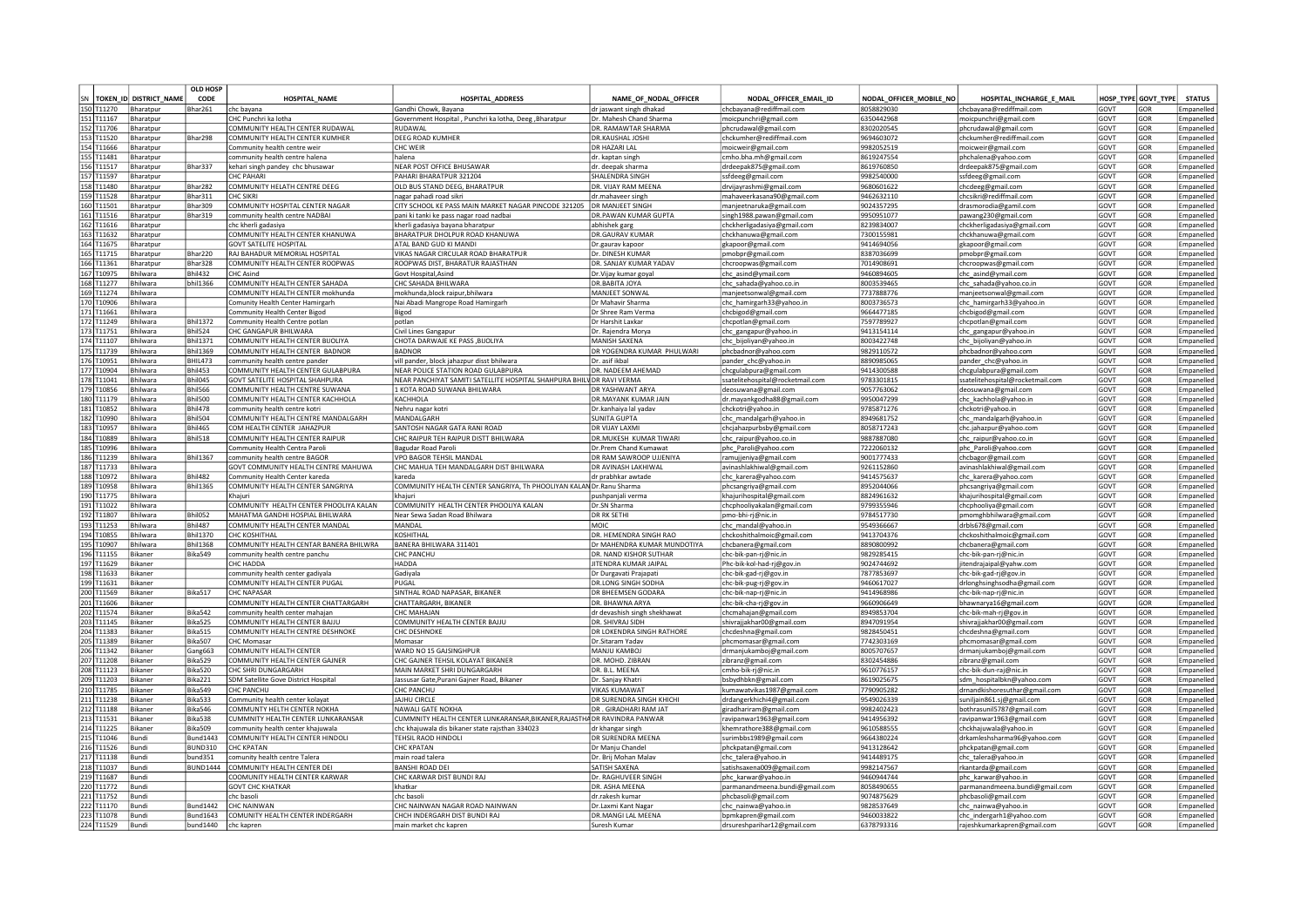|     |                          |                        | <b>OLD HOSP</b> |                                                       |                                                                               |                               |                                  |                         |                                 |      |                     |               |
|-----|--------------------------|------------------------|-----------------|-------------------------------------------------------|-------------------------------------------------------------------------------|-------------------------------|----------------------------------|-------------------------|---------------------------------|------|---------------------|---------------|
| lsn |                          | TOKEN_ID DISTRICT NAME | CODE            | <b>HOSPITAL NAME</b>                                  | <b>HOSPITAL ADDRESS</b>                                                       | NAME_OF_NODAL_OFFICER         | NODAL OFFICER EMAIL ID           | NODAL OFFICER MOBILE NO | HOSPITAL INCHARGE E MAIL        |      | HOSP TYPE GOVT TYPE | <b>STATUS</b> |
|     | 225 T11674               | Bundi                  |                 | SAMUDAYIK SWASTHYA KENDRA DABI                        | <b>LAMBAKOH ROAD DABI</b>                                                     | CHO                           | phcdabi@yahoo.com                | 9929408068              | phcdabi@yahoo.com               | GOVT | GOR                 | Emnaneller    |
|     | 226 T11150               | Bund                   | <b>Bund1642</b> | CHC ALOD                                              | AI OD                                                                         | dr.naveen sharma              | ns911997@gmail.com               | 7300362202              | ns911997@gmail.com              | GOVT | GOR                 | Empanelled    |
|     | 227 T11761               | Bundi                  | <b>Bund1441</b> | CHC Lakheri                                           | CHC Lakheri                                                                   | DR mangi Lal Mina             | chc_lakheri@yahoo.com            | 9521113112              | chc_lakheri@yahoo.com           | GOVT | GOR                 | Empanelled    |
|     | 228 T11760               | Bundi                  |                 | COMUNITY HEALTH CENTER DEIKHERA                       | V/P DEIKHERA TEHSIL INDRAGARH DIST BUNDI RAJASTAHAN                           | DR. LALIT KISHOR MEENA        | iadeikheraphc@gmail.com          | 8769600983              | iadeikheraphc@gmail.com         | GOVT | GOR                 | Empanelled    |
|     | 229 T11750               | Bundi                  | BUND015         | <b>GOVT HOSPITAL BUNDI</b>                            | PMO OFFICE SAMANYA CHIKTSALYA                                                 | DR MAHENDRA CHOHAN            | drmahenbnd@gmail.com             | 9829622856              | pmo-bun-ri@nic.in               | GOVT | GOR                 | Empanelled    |
|     | 230 T11802               | Chittaurgarh           |                 | COMMUNITY HEALTH CENTER SADAS                         | sadas/gangrar/chittorgarh                                                     | DR DELIP SINGH                | delipcharan007@gmail.com         | 9024654651              | delipcharan007@gmail.com        | GOVT | GOR                 | Empanelled    |
|     | 231 T11266               | Chittaurgarh           | Chit395         | COMMUNITY HEALTH CENTRE BHADESAR                      | gadriyo ki dhani bhadesar chittorgarh                                         | DR.ASHISH KANTHED             | bhadesar_chc@yahoo.in            | 9660914726              | bhadesar_chc@yahoo.in           | GOVT | GOR                 | Empanelled    |
|     | 232 T11442               | Chittaurgarh           |                 | CHC GHOSUNDA                                          | <b>Jam Road Ghosunda</b>                                                      | Dr.Shambhu Lal Meena          | phcghosunda@yahoo.in             | 9928227950              | phcghosunda@yahoo.in            | GOVT | GOR                 | Empanelled    |
|     | 233 T10959               | Chittaurgarh           | Chit012         | SUB DISTRICT HOSPITAL                                 | SDM OFFICE KE SAMNE UDAIPUR ROD NIMBAHERA                                     | DR SURESH VEERWAL             | nimbaheda_chc@yahoo.in           | 7340060777              | nimbaheda_chc@yahoo.in          | GOVT | GOR                 | Empanelled    |
|     | 234 T11206               | Chittaurgarh           | thit431         | CUMUNITY HEALTH CENTAR GANGRAR                        | HC COMPOUND GANGRAR TEHSIL GANGRAR                                            | DR.RAJKUMAR GUPTA             | chc_gangrar@yahoo.com            | 8764725853              | chc_gangrar@yahoo.com           | GOVT | GOR                 | Empanelled    |
|     | 235 T11386               | Chittaurgarh           | Chit388         | COMMUNTY HEALTH CENTER BEGUN                          | LAL BAI FOOL BAI CHOUK BEGUN                                                  | VANDANA DHAKER                | chc_begun@yahoo.in               | 9521823400              | chc_begun@yahoo.in              | GOVT | GOR                 | Empanelled    |
|     | 236 T11356               | Chittaurgarh           | Chit427         | COMUNITY HEALTH CENTER DUNGLA                         | prem nagar dungla                                                             | <b>DUNGLA</b>                 | block_dungla@yahoo.com           | 9929380868              | chc_dungla@yahoo.com            | GOVT | GOR                 | Empanelled    |
|     | 237 T11462               | Chittaurgarh           |                 | CHC BOHFDA                                            | <b>CHC BOHEDA</b>                                                             | DR RAMPRASD MFFNA             | phc.boheda@yahoo.com             | 9667927454              | phc.boheda@yahoo.com            | GOVT | GOR                 | Empanelled    |
|     | 238 T11269               | Chittaurgarh           | Chit383         | <b>CUMMNITY HEALTH CENTER</b>                         | CHC BARISADR                                                                  | DR.MANOJ MEENA                | dr.manojnimrot@gmail.com         | 7733928278              | mohdfaisalkhan.khan31@gmail.com | GOVT | GOR                 | Empanelled    |
|     | 239 T11355               | Chittaurgarh           | Chit1578        | chc bhupalsagar                                       | chc bhopalsagar tehsil bhopalsagar dist chittorgarh                           | dr kiran singhvi              | chc_bhupalsagar@yahoo.in         | 9929340194              | chc_bhupalsagar@yahoo.in        | GOVT | GOR                 | Empanelled    |
|     | 240 T11351               | Chittaurgarh           |                 | COMMUNITY HEALTH CENTRE KATUNDA                       | KATUNDA TEHSIL BEGUN                                                          | DR. MAHENDRA SINGH MAHALA     | msmahala1234@gmail.com           | 8302132442              | ankitfed237@gmail.com           | GOVT | GOR                 | Empanelled    |
|     | 241 T11244               | Chittaurgarh           | Chit436         | GOVT REFFERAL HOSPITAL KAPASAN                        | HIGHWEAY ROAD KAPASAN                                                         | DR AMAN ARORA                 | amanarora14150312@gmail.com      | 8824873871              | kapasan_chc@yahoo.in            | GOVT | GOR                 | Empanelled    |
|     | 242 T11404               | Chittaurgarh           |                 | chc ghativawal                                        | Ghatiyawli                                                                    | <b>Hitendra Singh Rathore</b> | phc_ghatiyawali@yahoo.in         | 9610587788              | phc_ghatiyawali@yahoo.in        | GOVT | GOR                 | Empanelled    |
|     | 243 T11398               | Chittaurgarh           |                 | CHC AKOLA                                             | Jawahar nagara akola                                                          | Dr omprakash Jat              | phc_akola@yahoo.in               | 9784779812              | phc_akola@yahoo.in              | GOVT | GOR                 | Empanelled    |
|     | 244 T11281               | Chittaurgarh           | Chit443         | COMMUNITY HEALTH CENTER KANERA                        | NAYI AABADI JAWAD NIMBAHERA ROAD KANERA                                       | DR HARISHANKAR KHEDIA         | hari201190@gmail.com             | 8290845681              | kanera_chc@yahoo.in             | GOVT | GOR                 | Empanelled    |
|     | 245 T11236               | Chittaurgarh           | Chit1588        | COMMUNITY HEALTH CENTER NIKUMBH                       | OPPOSITE GSSS NIKUMBH BARI SADRI ROAD, NIKUMBH 312603 DR. SURESH KUMAR JAT    |                               | 1sureshsepat@gmail.com           | 8432594289              | bhupesh24arora@gmail.com        | GOVT | GOR                 | Empanelled    |
|     | 246 T11040               | Chittaurgarh           | Chit399         | community health center mandphiya                     | hc mandphiya opp navoday school teh bhadesardis chittorgarh dr vivek goyal:   |                               | 1995vivekgoyal@gmail.com         | 8058464852              | chc_mandphiya@yahoo.in          | GOVT | GOR                 | Empanelled    |
|     | 247 T11202               | Chittaurgarh           | Chit421         | <b>Comunity Health Center Bassi</b>                   | Chc Bassi, Chittorgarh                                                        | Dr Vijay Kumar Goutam         | chc_bassi@yahoo.co.in            | 8955176203              | chc bassi@yahoo.co.in           | GOVT | GOR                 | Empanelled    |
|     | 248 T11318               | <b>Chittaurgarh</b>    |                 | Community Health Center Rawatbhata                    | n front of Dheshera Maidan, kota Road, Rawatbhata                             | Dr.Anil Jatav                 | trilok29ts@gmail.com             | 9414226960              | chc rawatbhata@yahoo.com        | GOVT | GOR                 | Empanelled    |
|     | 249 T11334               | Chittaurgarh           | Chit445         | COMMUNITY HEALTH CENTER RASHMI                        | URANA.BUS.STANDRASHMI                                                         | Dr.Mahendar kumar sharma      | chittorgarhchcrashmi.@yahoo.in   | 9001990606              | hittorgarh.chcrashmi@yahoo.in   | GOVT | GOR                 | Empanelled    |
|     |                          |                        | Chit1396        | CHC BINOTA                                            | <b>BARISADRI ROAD</b>                                                         | DR. DINESH KUMAR MEGHWAL      |                                  |                         |                                 | GOVT | GOR                 |               |
|     | 250 T11306               | Chittaurgarh           |                 |                                                       |                                                                               |                               | pch_binota@yahoo.com             | 9057262146              | pch_binota@yahoo.com            |      |                     | Empanelled    |
|     | 251 T10967<br>252 T11649 | Chittaurgarh           |                 | COMMUNITY HEALTH CENTER PARSOLI                       | CHC PARSOLI TAH BEGUN DIS CHITTORGARH                                         | kamlesh sharma                | kamleshsharma374@gmail.com       | 9001856279              | phc_parsoli@yahoo.com           | GOVT | GOR                 | Empanelled    |
|     |                          | Chittaurgarh           | Chit1589        | Community Health Center sawa                          | Community Health Center sawa                                                  | Indramal meena                | phcsawa@yahoo.com                | 9408630627              | phcsawa@yahoo.com               | GOVT | GOR                 | Empanelled    |
|     | 253 T11704               | Chittaurgarh           |                 | Community health centre bhadsora                      | Chc Bhadsora                                                                  | Dr Narendra Kuma              | phc_bhadsora@yahoo.com           | 9783552073              | Alimkhan13@gmail.com            | GOVT | GOR                 | Empanelled    |
|     | 254 T11492               | Chittaurgarh           |                 | <b>CHC VIJAIPUR</b>                                   | VILLAGE VIJAIPUR DIST CHITTORGARH                                             | DR. RAHUL KUMAR DEEWAN        | drrkdeewan395@gmail.com          | 8003608991              | chcvijaypur@yahoo.co.ir         | GOVT | GOR                 | Empanelled    |
|     | 255 T11106               | Chittaurgarh           | Chit010         | SHRI SAWALIYA JI GOVT. GENERAL HOSPITAL               | NEAR OF PG COLLAGE UDAIPUR ROAD SENTHI CHITTORGARH 31 DR. MEETHA LAL MEENA    |                               | dr.mlmeena@vahoo.com             | 9829917190              | thepmochittorgarh@yahoo.in      | GOVT | GOR                 | Empanelled    |
|     | 256 T11453               | Churu                  |                 | community health center bidasa                        | Near Bus Stand bidasa                                                         | Dr. Mahima                    | chcbidasar@vahoo.com             | 9461972424              | chcbidasar@vahoo.com            | GOVT | GOR                 | Empanelled    |
|     | 257 T11610               | Churu                  | Chur595         | CHC SARDARSHAHAR                                      | TAAL MADAN SARDARSHAHAR                                                       | DR. RAJESH GUPAT              | chc_sardarshahr@yahoo.in         | 9460675095              | chc_sardarshahr@yahoo.in        | GOVT | GOR                 | Empanelled    |
|     | 258 T11572               | Churu                  | Chur605         | chc sandwa                                            | lon road sandwa                                                               | dr. manish soni               | manish.kumar.soni1234@gmail.com  | 9950328374              | chcsandwachuru@gmail.com        | GOVT | GOR                 | Empanelled    |
|     | 259 T11568               | Churu                  | chur1771        | smdc chc sahawa                                       | smdc chc sahwa                                                                | dr rameswarlal bhaker         | bhakar160790@gmail.com           | 8503801572              | bhakar160790@gmail.com          | GOVT | GOR                 | Empanelled    |
|     | 260 T11570               | Churu                  | Chur228         | S B HOSPITAL SUJANGARH                                | STAION ROAD SUJANGARH CHURU                                                   | DR RAVINDRA SINGH BHAMBU      | pmosuj@yahoo.co.in               | 9785193604              | pmosuj@yahoo.co.in              | GOVT | GOR                 | Empanelled    |
|     | 261 T11126               | Churu                  | <b>Chur588</b>  | chc raialdesar                                        | sataion road rajaldesai                                                       | dr sanjay bundela             | chcrajaldaser@yahoo.in           | 9358810493              | chcrajaldaser@yahoo.in          | GOVT | GOR                 | Empanelled    |
|     | 262 T11548               | Churu                  | Chur610         | chc taranagai                                         | near bus stand taranagai                                                      | dr devilal ioshi              | devjoshi8088@gmail.com           | 9358811088              | chctaranagar@yahoo.in           | GOVT | GOR                 | Empanelled    |
|     | 263 T11567               | Churu                  | Chur602         | Community Health Centers SALASAR                      | <b>/PO SAI ASAF</b>                                                           | DR SANJAY JYANI               | salasarbalaii chc@vahoo.com      | 7665697545              | alasarbalaji_chc@yahoo.com      | GOVT | GOR                 | Empanelled    |
|     | 264 T10953               | Churu                  | Chur591         | OMMUNITY HEALTH CENTER PARIHARA                       | /PO PARIHARA TEH RATANGARH DIS CHURU RJ RAJSTHAN PIN 3 DR MUKESH KUMAR        |                               | chcparihara@gmail.com            | 0649749013              | hcparihara@gmail.com            | GOVT | GOR                 | Empanelled    |
|     | 265 T11020               | Churu                  | Chur578         | COMMUNITY HEALTH CENTER RATANNAGAR                    | CHC RATANNAGAR DISTT CHURU RAJASTHAN                                          | <b>DR ROHITASHV KHATR</b>     | chc_ratannagar@yahoo.in          | 9413078140              | chc_ratannagar@yahoo.in         | GOVT | GOR                 | Empanelled    |
|     | 266 T11664               | Churu                  |                 | COMMUNITY HEALTH CENTER GHANGHU                       | <b>VPO GHANGHU</b>                                                            | DR. MOHD. AHSAN GAURI         | mailmeshaan845@gmail.com         | 9784786576              | ghanghuchc@gmail.com            | GOVT | GOR                 | Empanelled    |
|     | 267 T10916               | Churu                  | Chur607         | Community Health Center KANUTA                        | VPO KANUTA TEH SUJANGARH DIS CHURU RAJASTHAN 331507 DR OMPRAKASH KAJLA        |                               | chckanutachuru@gmail.con         | 9602036848              | chckanutachuru@gmail.com        | GOVT | GOR                 | Empanelled    |
|     | 268 T11162               | Churu                  |                 | CHC RAIGARH                                           | PII ANI ROAD                                                                  | PANKAIPOONIA                  | chc yahoo@yahoomail.in           | 9521177066              | chc.rajgarh@gmail.com           | GOVT | GOR                 | Empanelled    |
|     | 269 T11571               | Churu                  | Chur227         | Seth Surajmal Jalan Government Hospital               | <b>Station Road</b>                                                           | Dr. Mahendar Ghorela          | dr.mahenderghorela1972@gmail.com | 6376729260              | pmo.rtgh@gmail.com              | GOVT | GOR                 | Empanelled    |
|     | 270 T11005               | Churu                  | Chur004         | GOVT.D.B.HOSPITAL CHURL                               | NEAR HEAD POST OFFICE CHURU                                                   | <b>DR.SANDEEF</b>             | bsbychuru@gmail.com              | 9462813736              | pmochuru@yahoo.in               | GOVT | GOR                 | Empanelled    |
|     | 271 T11654               | Churu                  |                 | community health center barjangsar churu              | community health center barjangsar churu                                      | Dr bhani ramsaran             | bhaniramsaran891@gmail.com       | 9636806891              | drskmahala14@gmail.com          | GOVT | GOR                 | Empanelled    |
|     | 272 T11642               | Churu                  |                 |                                                       |                                                                               | Dr Hemkarar                   |                                  | 9782498919              |                                 | GOVT | GOR                 | Empanelled    |
|     |                          |                        |                 | community health center jaitsisar churu<br>CHC SANKHU | community health center jaitsisar churu<br>SANKHU FORT TEH RAJGARH DIST CHURU | DR. HARKESH                   | hemkrn1989@gmail.com             | 9460843393              | drantonijat@gmail.com           | GOVT | GOR                 |               |
|     | 273 T11665<br>274 T11662 | Churu                  |                 |                                                       |                                                                               |                               | bcmorajgarh@gmail.com            | 9414738341              | chcsankhufort@gmail.com         | GOVT | GOR                 | Empanelled    |
|     |                          | Churu                  |                 | chc dudhwakhara                                       | vpodudhwakhara                                                                | kamal dhaniya                 | chcdudwakhara@rocketmail.com     |                         | kamalkumar4475@gmail.com        |      |                     | Empanelled    |
|     | 275 T11581               | Churu                  | Chur227         | Seth Surajmal Jalan Government Hospital               | <b>Station Road</b>                                                           | Dr. Mahendar Ghorela          | dr.mahenderghorela1972@gmail.com | 6376729260              | pmo.rtgh@gmail.com              | GOVT | GOR                 | Empanelled    |
|     | 276 T11513               | Dausa                  | Daus489         | Community Health Center Mahwa                         | Community Health Center Mahwa Dausa Raj                                       | AVDHESH KUMAR GOUTHAM         | chcmahwa@gmail.com               | 9414055000              | :hcmahwa@gmail.com              | GOVT | GOR                 | Empanelled    |
|     | 277 T11510               | Dausa                  | Daus007         | SHRI RAMKARAN JOSHI GOVT. DIST. HOSPITAL              | ALSOT ROAD, DAUSA                                                             | DR. VINAY AGARWAL             | rkjhospital_dausa@yahoo.in       | 9783076070              | kjhospital_dausa@yahoo.in       | GOVT | GOR                 | Empanelled    |
|     | 278 T11511               | Dausa                  | Daus1586        | COMMUNITY HEALTH CENTRE SIKRAI                        | <b>PO TEH SIKRAI DAUSA RAJASTHAN</b>                                          | DR.RAMKISHAN MEENA            | chcsikrai@gmail.com              | 9414334633              | chcsikrai@gmail.com             | GOVT | GOR                 | Empanelled    |
|     | 279 T11672               | Dausa                  |                 | COMMUNITY HEALTH CENTRE PAPARDA                       | <b>JILLAGE POST PAPARDA DAUSA</b>                                             | DR. MUKESH KUMAR MEENA        | chcpaparda@gmail.com             | 3740958438              | hcpaparda@gmail.com             | GOVT | GOR                 | Empanelled    |
|     | 280 T11732               | Dausa                  |                 | Community helth center                                | NEAR UCO BANK BANDIKUI ROAD SIKANDRA                                          | Dr jitendra sharma            | itendrasharma@gmail.com          | 7791986885              | jsnaruka@gmail.com              | GOVT | GOR                 | Empanelled    |
|     | 281 T10857               | Dausa                  | Daus1585        | CHC RAMGARH PACHWARA                                  | VILL RAMGARH PACHWARA JAIPUR ROAD KE PASS DIST DAUSA RLAXMI CHAND MEENA       |                               | moic_ramgarh@yahoo.ir            | 7891510319              | moic_ramgarh@yahoo.in           | GOVT | GOR                 | Empanelled    |
|     | 282 T10965               | Dausa                  | Daus484         | <b>CHC LALSOT</b>                                     | PURANI ANAJ MANDI KE PASS LALSOT DIST DAUSA RAJASTHAN DR HN MEENA             |                               | chclalsot@yahoo.in               | 9414306709              | chclalsot@yahoo.in              | GOVT | GOR                 | Empanelled    |
|     | 283 T11445               | Dausa                  |                 | COMMUNITY HEALTH CENTER BASWA                         | BASWA, DITST DAUSA, RAJASTHAN                                                 | DR SUBHASH BILONIYA           | idspdausa@gmail.com              | 9414311666              | phc baswa@gmail.co.in           | GOVT | GOR                 | Empanelled    |
|     | 284 T11461               | Dausa                  |                 | CHC LAWAN                                             | I AWAN TUNGA ROAD JAWAN DAUSA                                                 | SANTOSH CHANDA                | phclawan@yahoo.com               | 7568088744              | phclawan@yahoo.com              | GOVT | GOR                 | Empanelled    |
|     | 285 T11463               | Dausa                  | Daus1583        | CHC GEEJGARH                                          | geejgarh                                                                      | harish meena                  | phsgijgarh@gmail.com             | 8058956477              | phsgijgarh@gmail.com            | GOVT | GOR                 | Empanelled    |
|     | 286 T11458               | Dausa                  |                 | CHC SAINTHAI                                          | Sainthal Dausa                                                                | Dr.subash biloniya            | dycmho@yahoo.co.in               | 7891510003              | phcsainthal@yahoo.com           | GOVT | GOR                 | Empanelled    |
|     | 287 T10995               | Dausa                  | Daus430         | COMMUNITY HEALTH CENTER BANDIKUI                      | NEAR AGRA FATAK BANDIKU                                                       | DR S K SONI                   | chc_bandikui@yahoo.com           | 8503078948              | chc_bandikui@yahoo.com          | GOVT | GOR                 | Empanelled    |
|     | 288 T11132               | Dausa                  | Daus1584        | COMMUNITY HEALTH CENTER MANDAWARI                     | MANDAWARI TEH LALSOT DIST DAUSA                                               | DR. HIMANSHU KAYATA           | himanshukayata@gmail.com         | 8650580580              | chcmandawari2010@gmail.com      | GOVT | GOR                 | Empanelled    |
|     | 289 T10999               | Dausa                  |                 | Community health centre bhandarej Daus                | CHC bhandarej Dausa                                                           | Dr Anjana bhargav             | Phcbhandarej@yahoo.com           | 9414321802              | Phcbhandarj@yahoo.com           | GOVT | GOR                 | Empanelled    |
|     | 290 T11650               | Dausa                  | Daus491         | UPPER PRIMARY HEALTH CENTER MANDAWAR                  | MANDAWAR 321609                                                               | <b>DR ASHOK MEENA</b>         | dausachcmandawar@gmail.com       | 7976928768              | dausachcmandawar@gmail.com      | GOVT | GOR                 | Empanelled    |
|     | 291 T11660               | Dausa                  |                 | CHC BADAGAONV                                         | <b>BADA GAON</b>                                                              | DR RAJESH SINGH NAT           | chc_badagaon11@yahoo.com         | 6350091338              | chc_badagaon11@yahoo.com        | GOVT | GOR                 | Empanelled    |
|     | 292 T11710               | Dausa                  |                 | COMMUNITY HEALTH CENTER DIDWANA                       | <b>HC ROAD DIDWANA</b>                                                        | DR MANISH SHARMA              | manish742762@gmail.com           | 9893403552              | moic_didwana@yahoo.in           | GOVT | GOR                 | Empanelled    |
|     | 293 T11015               | Dhaulpur               | Dhau1590        | SHID RAGHEVENDRA SINGH PARIHAR CHC RAJAK              | PULISH STATION KE PAS RAJAKHERA DHOLPUR                                       | OR SHIV SINGH MEENA           | meena1989shivsingh@gmail.com     | 8107435121              | chcrajakhera@gmail.com          | GOVT | GOR                 | Empanelled    |
|     | 294 T11069               | Dhaulpur               |                 | Community health centre saipau                        | pari road saipau                                                              | Dr. Narendr kumar Agrwal      | moicchcsaipau@yahoo.in           | 7891557686              | Moicchcsaipau@yahoo.in          | GOVT | GOR                 | Empanelled    |
|     | 295 T11072               | Dhaulpur               |                 | COMMUNITY HEALTH CENTER MANIYA                        | CHC MANIYANH3HIGHWAYMANIYA DHOLPURRAJASTHAN                                   | DR LALIT MANGA                | moicmaniya@yahoo.com             | 8769459806              | moicmaniya@yahoo.com            | GOVT | GOR                 | Empanelled    |
|     | 296 T11095               | Dhaulpur               | Dhau072         | FF.LATE MANGAL SINGH HOSPITAL DHOLPUR                 | near madina colony purana shahar dholpur                                      | dr samarveer singh sikarwar   | pmoghdholpur@yahoo.co.in         | 9414206920              | pmoghdholpur@yahoo.co.in        | GOVT | GOR                 | Empanelled    |
|     | 297 T11163               | Dhaulpur               |                 | CHC BASAINAWAB                                        | <b>BASAINAWAB DHOLPUR</b>                                                     | DR.RAMNARAESH                 | moicbasainawab@yahoo.in          | 7740911312              | moicbasainawab@yahoo.in         | GOVT | GOR                 | Empanelled    |
|     | 298 T11084               | Dhaulpur               |                 | community health center sarmthura                     | purana bus stand road sarmathura dis dholpur raj 328026                       | dr gore lal meena             | acctsarm@yahoo.in                | 9461696567              | acctsarm@yahoo.in               | GOVT | GOR                 | Empanelled    |
|     | 299 T11134               | Dhaulpur               |                 | community health center Kanchanpur                    | Saiapu Road Vill Kanchanpur Tehsil Badi                                       | Dr. Purendra Pratap Singh     | drpurendra@gmail.com             | 8094603444              | drpurendra@yahoo.com            | GOVT | GOR                 | Empanelled    |
|     |                          |                        |                 |                                                       |                                                                               |                               |                                  |                         |                                 |      |                     |               |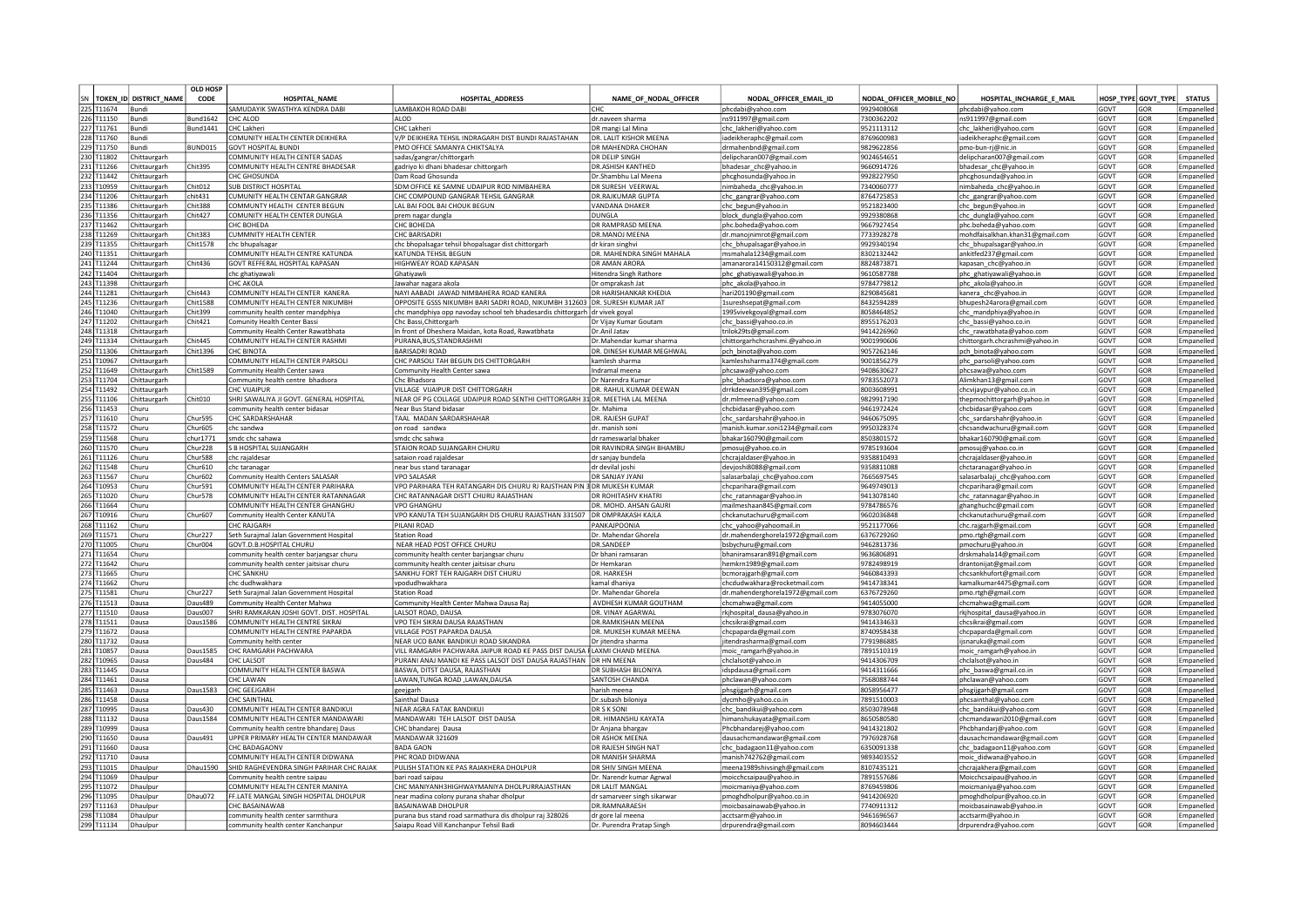|            |                           | <b>OLD HOSP</b> |                                          |                                                                              |                          |                                           |                          |                                     |                  |                  |                          |
|------------|---------------------------|-----------------|------------------------------------------|------------------------------------------------------------------------------|--------------------------|-------------------------------------------|--------------------------|-------------------------------------|------------------|------------------|--------------------------|
|            | SN TOKEN ID DISTRICT NAME | CODE            | <b>HOSPITAL NAME</b>                     | HOSPITAL ADDRESS                                                             | NAME OF NODAL OFFICER    | NODAL OFFICER EMAIL ID                    | NODAL OFFICER MOBILE NO  | HOSPITAL INCHARGE E MAIL            | <b>HOSP TYPE</b> | <b>GOVT TYPE</b> | <b>STATUS</b>            |
| 300 T10933 | Dhaulpur                  | <b>Dhau1582</b> | COMMUNITY HEALTH CENTER BASERI           | <b>BASERI</b>                                                                | DR RAJESH MITTAI         | chcbaseri@yahoo.com                       | 9414709888               | chcbaseri@vahoo.con                 | GOVT             | GOR              | Empaneller               |
| 301 T11024 | Dhaulpur                  | Dhau048         | <b>GENERAL HOSPITAL</b>                  | <b>BASERI BUS STAND BARI</b>                                                 | DR RAJIV GOYAL           | rjvgyl2@gmail.com                         | 7821977816               | drshivmangal@gmail.com              | GOVT             | GOR              | Empanelle                |
| 302 T11310 |                           |                 | COMMUNITY HEALTH CENTER GAMDI AHADA      | GAMRIAHARA, TEH BICHHIWADA                                                   | Dr Mavur suthar          |                                           | 9929143875               |                                     | GOVT             | GOR              | Empanelled               |
|            | Dungarpur                 |                 |                                          |                                                                              |                          | sutradhar.mayur@gmail.com                 |                          | chcgamadi@rediffmail.com            |                  |                  |                          |
| 303 T11316 | Dungarpur                 | <b>DUNG486</b>  | Rajasthan medical relief socity CHC damr | Damri<br>GFNII                                                               | Dr leena Dendo           | smochcdamri@gmail.com                     | 9636479841<br>9694548989 | smochcdamri@gmail.com               | GOVT<br>GOVT     | GOR<br>GOR       | Empanelled               |
| 304 T11352 | Dungarpur                 |                 | community health center genji            |                                                                              | dr vaibhav parmaı        | chc_genji@yahoo.co.in                     |                          | Chc_genji@yahoo.co.in               |                  |                  | Empanelled               |
| 305 T11315 | Dungarpur                 | <b>Dung1425</b> | <b>CHC SABLA</b>                         | Sabla Tehsil Sabla                                                           | Dr shiviiram             | mjain3052@gmail.com                       | 8947962445               | phc sabla@rediffmail.com            | GOVT             | GOR              | Empanelle                |
| 306 T11623 | Dungarpur                 |                 | CHC old Hospital                         | old hospital near gap sagar                                                  | dr joyti                 | bcmodpr@yahoo.in                          | 9571701672               | bcmodpr@yahoo.in                    | GOVT             | GOR              | Empaneller               |
| 307 T11692 | Jungarpui                 |                 | COMMUNITY HEALTH CENTRE CHIKHLI          | VPO CHIKHLI TEH CHIKHLI DIST DUNGARPUR RAJASTHAN 31403 DR YOGESH MEENA       |                          | yogeshmeena641@gmail.com                  | 9521695271               | oshidhruv95@gmail.com               | GOVT             | GOR              | Empaneller               |
| 308 T11298 | )ungarpui                 | Dung477         | community health center bichiwara        | near nh 8 bichiwara dungarpur                                                | Ir arun sahu             | dungarpur.chcbich@vahoo.co.in             | 9723645856               | dungarpur.chcbich@vahoo.com         | GOVT             | GOR              | Empanelled               |
| 309 T11426 | Jungarpur                 |                 | HC Deval pal                             | CHC Deval pal                                                                | or Nitesh dendor         | dewalphc.dpr@gmail.com                    | 9799046292               | dewalphc.dpr@gmail.com              | GOVT             | GOR              | Empanelled               |
| 310 T11504 | Dungarpur                 |                 | COMMUNITY HEALTH CENTER DUNGARSARAN      | VPO DUNGARARAN TEH CHIKHALI                                                  | DR SHRWAN KUMAR          | pandiyasharwan@gmail.com                  | 9680796711               | patidarchirag18@gmail.com           | GOVT             | GOR              | Empanelled               |
| 311 T11362 | Jungarpur                 | <b>DUNG503</b>  | <b>CHC SIMALWARA</b>                     | <b>CHC SIMALWARA</b>                                                         | <b>DR.KUSHLATA ROAT</b>  | kushlataroat1985@gmail.com                | 9799297948               | kushlataroat1985@gmail.com          | GOVT             | GOR              | Empanelled               |
| 312 T11336 | Dungarpur                 |                 | CHC BUCHIYA BADA                         | VPO BUCHIYA BADA, TEH SAGWARA, DISTRICT DUNGARPUR RA DR. PANKAJ KHANT        |                          | sagwara nrhm@yahoo.in                     | 8769936910               | phcbuchia@gmail.com                 | GOVT             | GOR              | Empaneller               |
| 313 T11550 | Dungarpur                 | DUNG072         | SHREE HARIDEV JOSHI GENERAL HOSPITAL     | district general hospital dungarpur                                          | DR.AIFSH KUMAR DAMOR     | ajeshkumardamor@gmail.com                 | 9414808041               | drkanti074@gmail.com                | GOVT             | GOR              | Empanelled               |
| 314 T11286 | Dungarpur                 | Dung462         | COMMUNITY HEALTH CENTRE ASPUR            | ASPUR                                                                        | ALANKAR GUPTA            | chc_aspur@rediffmail.com                  | 9414759588               | chc_aspur@rediffmail.com            | GOVT             | GOR              | Empanelled               |
| 315 T11305 | Dungarpuı                 | Dung497         | COMMUNITY HEALTH CENTER OBRI             | VILLAGE POST OBRI TEHSIL SAGWARA                                             | DR RAJVEER YADAV         | chcobri@gmail.com                         | 8104560109               | chcobri@gmail.com                   | GOVT             | GOR              | Empanelled               |
| 316 T11314 |                           |                 | community health center GALIYAKOT        | <b>GALIYAKOT DUNGARPUR</b>                                                   | DR MAHENDRA SINGH JAKHAR |                                           | 9829910885               |                                     | GOVT             | GOR              | Empanelled               |
|            | Dungarpur                 | Dung501         |                                          |                                                                              |                          | chcgalyakot@gmail.com                     |                          | chcgalyakot@gmail.com               |                  |                  |                          |
| 317 T11474 | Dungarpur                 |                 | CHC SARODA                               | busstand ke pass saroda                                                      | <b>ROSHAN SINGHADIYA</b> | dr.singhadiaroshan@gmail.com              | 7976759504               | dr.singhadiaroshan@gmail.com        | GOVT             | GOR              | Empanelled               |
| 318 T11576 | Dungarpur                 | Dung229         | PANDIT DINDYAL UAPADHYAY                 | OPP MAHIPAL SCHOOL                                                           | DR YOGENDRA SAINI        | jaydeepkalal9@gmail.com                   | 8696440044               | sagwarapmo@yahoo.com                | GOVT             | GOR              | Empanelled               |
| 319 T10858 | Ganganagai                |                 | CHC SHIVPUR                              | <b>WN 2 SHIVPUR</b>                                                          | DR. SURENDAR SWAMI       | sriganaganagar.bcmho@yahoo.in             | 9530140000               | moicshivpur123@gmail.com            | GOVT             | GOR              | Empanelled               |
| 320 T10893 | Ganganaga                 | Gang690         | COMMUNITY HEALTH CENTER SADULSHAHAR      | CHC SADULSHAHAR OPPT MAIN BUS STAND SADULSHAHAR                              | DR ATIKA CHAWLA          | atikachawla11@gmail.com                   | 9983315310               | chcsds01@gmail.com                  | GOVT             | GOR              | Empanelled               |
| 321 T10901 | Ganganagar                | Gang679         | community health canter raisinghnagar    | opp mini sec raisinghnagar                                                   | Dr kishan dan bithu      | bsbyrsnr@gmail.com                        | 7877848966               | raisinghnagar.smo2@gmail.com        | GOVT             | GOR              | Empanelled               |
| 322 T10859 | Ganganagai                | Gang667         | Community Health Center Padampur         | MAIN MARKET PADAMPUR DIST SRI GANGNAGAR                                      | Dr. Dinesh Bhardwai      | chcpadampur@gmail.com                     | 9414514318               | chcpad <u>ampur@gmail.com</u>       | GOVT             | GOR              | Empanelled               |
| 323 T10900 | Ganganagai                | Gang651         | <b>CHC KESRISINGHPUR</b>                 | WARD NO 14 KESRISINGHPUR                                                     | DR A. S. BRAI            | kspsmo@yahoo.com                          | 9414515840               | kspsmo@yahoo.com                    | GOVT             | GOR              | Empanelled               |
| 324 T11325 | <b>Ganganaga</b>          |                 | COMMUNITY HEALTH CENTER RAWLA            | 8 PSD B RAWLA MANDI                                                          | DR. RAKESH GAHAN         | chcrawla@outlook.com                      | 9694773902               | hcrawlasmo@gmail.com                | GOVT             | GOR              | Empanelled               |
| 325 T11369 | Ganganagai                | Gang699         | community health centre rajiyasar        | chc rajiyasar                                                                | deep chand garwa         | chcraziyasar@gmail.com                    | 9636180604               | chcraziyasar@gmail.com              | GOVT             | GOR              | Empanelled               |
| 326 T11536 | Sanganagar                | Gang005         | GOVERNMENT HOSPITAL SRI GANGANAGAR       | GOVERNMENT HOSPITAL, SURATGARH ROAD SRI GANGANAGAR Rajesh Sharma             |                          | drraje16@gmail.com                        | 9588864485               | omo-gan-rj@nic.in                   | GOVT             | GOR              | Empaneller               |
| 327 T10894 | Ganganagai                | Gang658         | COMMUNITY HEALTH CENTRE SRIKARANPUF      | <b>GURUSAR ROAD SRIKARANPUR</b>                                              | <b>DR.RAIFFV SIDANA</b>  | chckaranpur@gmail.com                     | 9414434044               | chckaranpur@gmail.com               | GOVT             | GOR              | Empanelled               |
| 328 T10897 |                           |                 | COMMUNITY HEALTH CENTER CHUNAWADH        | 30 GG CHUNAWADH                                                              | DR. HARSH VARDHAN RANWA  |                                           | 9461999993               |                                     | GOVT             | GOR              | Empanelle                |
| 329 T11415 | Sanganagar                | Gang630         | chc gharsana                             | Tehsil Road, goverment hospital, new mandi gharsana                          | Dr. bhagirath baiiva     | drhranwa@gmail.co<br>dr.bittu16@gmail.com | 7014431545               | ganganagar.chcchunawadh@yahoo.in    | GOVT             | GOR              | Empanelled               |
|            | Ganganagai                | Gang639         |                                          |                                                                              |                          |                                           |                          | dr.bittu16@gmail.com                |                  |                  |                          |
| 330 T10898 | Ganganagai                |                 | COMMUNITY HEALTH CENTER SRIVIJAYNAGAR    | NEAR PARSHURAM CHOWK WARD NO 11 SRIVIJAYNAGAR                                | DR. KAMALKANT CHHABARA   | dr.kamalkant187@gmail.com                 | 9571524919               | ganganagar.chcvijaynagar@yahoo.in   | GOVT             | GOR              | Empanelled               |
| 331 T11211 | Ganganagai                | Gang695         | COMUNITY HEALTH CENTER SURATGARH         | NEAR POLICE STATION BIKANER ROAD WARDNUMBER 23 SURATOR. VIJAY PARKASH BHADOO |                          | bsbysuratgarh@gmail.com                   | 9414407214               | bsbysuratgarh@gmail.com             | GOVT             | GOR              | Empanelled               |
| 332 T11054 | Ganganagar                | Gang619         | COMMUNITY HEALTH CENTER ANUPGARH         | WARD NO 07 ANUPGARH                                                          | DR. MURLIDHAR KUMAWAT    | chcanoopa@yahoo.in                        | 9521557553               | chcanoopa@yahoo.in                  | GOVT             | GOR              | Empanelled               |
| 333 T11387 | Ganganagar                |                 | Community Health Center RIDMALSAR        | VPO RIDMALSAR, TEH PADAMPUR, DIST SRI GANGANAGAR                             | DR. DEEPAK MAHENDRA      | phcridmalsar@gmail.com                    | 9414952052               | phcridmalsar@gmail.com              | GOVT             | GOR              | Empanelled               |
| 334 T11193 | Ganganagar                |                 | CHC SAMEJA KOTHI                         | SAMEJA KOTHI RAISINGHNAGAR                                                   | Dr RAMESH KUMAR          | moic.samejakothi2@gmail.com               | 9929438450               | moic.samejakothi2@gmail.com         | GOVT             | GOR              | Empanelled               |
| 335 T11468 | Ganganagar                |                 | chc nirwana                              | 3 nrd a nirwana suratgarh sri ganganagar                                     | dr.dayaram meena         | chcnirwana1@gmail.com                     | 9829706888               | chcnirwana1@gmail.com               | GOVT             | GOR              | Empanelled               |
| 336 T11508 | Hanumangarh               |                 | Community health center Pakkasarna       | Ganganagar Road Pakkasarna                                                   | Dr. Kiran                | hmh.pakka@gmail.com                       | 9511590240               | hmh.pakka@gmail.com                 | GOVT             | GOR              | Empanelled               |
| 337 T11007 | Hanumangarh               | Hanu743         | COMMUNITY HEALTH CENTRE RAWATSAR         | RAWATSAR HANUMANGARH                                                         | DR SUBHASH BHIDASARA     | balwantsihag20@gmail.com                  | 9829425976               | balwantsihag20@gmail.com            | GOVT             | GOR              | Empanelled               |
| 338 T11000 | Ianumangarh               |                 | COMMUNITY HEALTH CENTER GOLUWALA         | main road mandi goluwala near police station goluwala                        | <b>CHIRAG MODI</b>       | chc goluwala@vahoo.in                     | 9079002592               | chc goluwala@vahoo.in               | GOVT             | GOR              | Empanelled               |
| 339 T11625 | <b>Ianumangarh</b>        |                 | <b>CHC DHABAN</b>                        | 6 BGP 4                                                                      | <b>DR ANUPMA</b>         | hmh.chc.dhaban@gmail.com                  | 9779209356               | hmh.chc.dhaban@gmail.com            | GOVT             | GOR              | Empanelled               |
| 340 T11621 | Hanumangarh               |                 | <b>CHC CHHANI BARI</b>                   | W NO 2 VPO CHHANI BARI CHC CHHANI BARI                                       | Dr VIKASH GARO           | smochhanibari@rediffmail.com              | 8890492748               | smochhanibari@gmail.com             | GOVT             | GOR              | Empanelled               |
| 341 T11489 | Hanumangarh               |                 | community health center dabli rathan     | NEAR GRAM PANCHAYT DABLI WAS MOLVI, DABLI RATHAN                             | <b>AJAY KUMAR</b>        | hmh.chcdablirathan@gmail.com              | 7053269677               | juneja.ajaykumar@gmail.com          | GOVT             | GOR              | Empanelle                |
| 342 T11065 | Hanumangarh               | Hanu222         | MAHATAMA GANDHI MEMORIAL GOVT DIST HOSPI | Near New Grain Merchant Tibbi Road Hanumangarh town                          | dr.vinod saharaı         | vinodsaharan14@gmail.com                  | 7014162187               | pmohanumangarh@gmail.com            | GOVT             | GOR              | Empanelled               |
| 343 T11103 |                           | Hanu725         | Community Health Center Nohar            | Neary Siwaji bus stend nohar                                                 | Dr.Jaiprkash Suthu       |                                           | 6377630874               | jaswantmn@gmail.com                 | GOVT             | GOR              | Empaneller               |
| 344 T11081 | Hanumangarh               |                 |                                          | <b>Railway Road Bhadra</b>                                                   |                          | jayprakashsuthor25@gmail.com              |                          |                                     | GOVT             | GOR              |                          |
|            | Hanumangarh               | Hanu708         | Community Health Centre Bhadra           |                                                                              | Dr Satveer Singl         | hmhchcbhadra@gmail.com                    | 8619345980               | chhbhadra.hnm.mh@rajasthan.gov.in   |                  |                  | Empanelled               |
| 345 T11100 | Ianumangarh               | <b>Hanu760</b>  | CHC TIBBI                                | NEAR BHAGAT SINGH CHOK TIBBI                                                 | RITIKA TRIPATHI          | ritika.tripathi@gmail.com                 | 7742377407               | chctibbi@gmail.com                  | GOVT             | GOR              | Empanelled               |
| 346 T11079 | Hanumangarh               | Hanu743         | COMMUNITY HEALTH CENTRE RAWATSAR         | <b>NEAR BUS STAND</b>                                                        | DR SUBHASH BHIDASARA     | balwantsihag20@gmail.com                  | 9829425976               | balwantsihag20@gmail.com            | GOVT             | GOR              | Empanelled               |
| 347 T11500 | Hanumangarh               |                 | Community health center Dholipal         | MAIN ROAD NEAR BUS STAND DHOLIPAL                                            | INDERJEET                | saharaninderjeet@gmail.com                | 9454729701               | hmg.dholipal@gmail.com              | GOVT             | GOR              | Empanelled               |
| 348 T11495 | Hanumangarh               |                 | Community Health Center Phephana         | Main Baiar Ke Pass Phephana                                                  | Dr.Sunil Kuma            | sonumens43@gmail.com                      | 9694858282               | chc_phephana@rediffmail.com         | GOVT             | GOR              | Empanelled               |
| 349 T11479 | Hanumangarh               |                 | CHC PALLU                                | VPO PALLU TH RAWATSAR DIST HANUMANGARH                                       | DR. JAI PRAKASH          | chcpallu@gmail.com                        | 9529777766               | chcpallu@gmail.com                  | GOVT             | GOR              | Empanelled               |
| 350 T11638 | Hanumangarh               |                 | CHC GANDHI BARI BHADRA                   | GANDHI BARI BHADRA HANUMANGARH                                               | DR AJAY PAL SINGH        | ajaypalpayal@gmail.com                    | 9983394909               | kamalmalethia87@gmail.com           | GOVT             | GOR              | Empanelled               |
| 351 T11062 | danumangarh               | Hanu751         | Community Health Center Sangria          | Near Bus Stand Sangria                                                       | Dr. Balwant Gupta        | hmhchcsangraria@gmail.com                 | 9414502084               | hmhchcsangraria@gmail.com           | GOVT             | GOR              | Empanelled               |
| 352 T11090 | Ianumangarh               | <b>Hanu735</b>  | COMMUNITY HEALTH CENTER PILIBANGA        | WN9 KHARI IYA ROAD PILIBANGA                                                 | MANOI ARORA              | bcmopilibanga.18@gmail.com                | 9414513035               | chcolb@rediffmail.com               | GOVT             | GOR              | Empanelled               |
| 353 T11476 | Ianumangarh               |                 | COMMUNITY HEALTH CENTER RAMGARH          | 16 DPN RAMGARH                                                               | Ramgarh                  | phcramgarh@yahoo.ir                       | 9462942708               | phcramgarh@yahoo.in                 | GOVT             | GOR              | Empanelled               |
| 354 T11197 | aiour 1                   | Jaip250         | Mahila Chikitsalaya Sanganeri Gate       | Mahila Chikitsalaya Kailashpuri, Adarsh Nagar, Jaipur                        | Dr. Shalini Rathore      | drshalinirathore@gmail.com                | 9829969957               | mahilachikitsalaya@rajasthan.gov.ir | GOVT             | GOR              | Empanelled               |
| 355 T11373 | aipur1                    | Jaip568         | CHC                                      | WARD NO 4 VIRATNAGAR                                                         | DR CHETAN DEV SAIN       | chcviratnagar@gmail.com                   | 9782971128               | chcviratnagar@gmail.com             | GOVT             | GOR              | Empanelled               |
| 356 T11210 | aipur1                    | Jaip009         | SATELLITE HOSPITAL BANIPARK JAIPUR       | <b>B 5 SHIV MARG BANIPARK JAIPUR</b>                                         | DR. SWATI JAIN           | bsby.baniparkjpr@rajasthan.gov.in         | 8233785878               | bsby.baniparkjpr@rajasthan.gov.in   | GOVT             | GOR              | Empanelled               |
| 357 T11648 | aipur1                    |                 | community health center manoharpu        | purani sadak manoharpu                                                       | Dr Javesh kuldeer        | ayesh.kuldeep484@gmail.con                | 9950832476               | chcmanoharour@gmail.com             | GOVT             | GOR              | Empaneller               |
| 358 T11408 |                           |                 | COMMUNITY HEALTH CENTER KALWAD           | BOHARAWAI I ROAD KAI WAD                                                     | DR RICHHPAL RAM          |                                           | 9461585929               |                                     | GOVT             | GOR              | Empanelled               |
|            | laipur1                   |                 | <b>CHC VIRATNAGAR</b>                    |                                                                              | CHUNNI LAI JAT           | moickalwar@yahoo.in                       |                          | moickalwar@yahoo.                   | GOVT             |                  |                          |
| 359 T11708 | aipur1                    | Jaip568         |                                          | ward4 viratnaga                                                              |                          | chcviratnagar@gmail.com                   | 9928065404               | chcviratnagar@gmail.com             |                  | GOR              | <b>Empanelle</b>         |
| 360 T11349 | aipur1                    |                 | COMMUNITY HEALTH CENTER KHEJROLI JAIPUR  | ON STATE HIGHWAY 37 C, KHEJROLI, TEHSIL CHOMU, JAIPUR, RADR.L.N.JAT          |                          | dr.mschoudhary2020@gmail.com              | 9828149678               | drlnjat123@gmail.com                | GOVT             | GOR              | Empanelled               |
| 361 T11343 | laipur:                   | Jaip514         | COMMUNITY HEALTH CENTRE AMER             | SAGAR ROAD AMFR                                                              | DR. DUSHYAN KUMAR SHARMA | chcamer@gmail.com                         | 8741922925               | chcamer@gmail.com                   | GOVT             | GOR              | Empanelled               |
| 362 T11656 | laipur:                   | Jaip1619        | govt .dental college and hospita         | SUBHASH NAGAR SHOPPING CENTRE JHOTWARA ROAD, SHASTI DR SUMIT BHANSALI        |                          | bhansalisumit@gmail.com                   | 9413349587               | anialikapoor66@vahoo.com            | GOVT             | GOR              | Empanelled               |
| 363 T11641 | Jaipur1                   |                 | community health centre Amarsar          | <b>AMARSAR</b>                                                               | DR RAVINDRA YADAV        | bcmoshahpurajaipur@gmail.com              | 9928400174               | chcamarsar@yahoo.com                | GOVT             | GOR              | Empanelled               |
| 364 T11779 | Jaipur1                   | Jaip523         | COMMUNITY HEALTH CENTRE GOVINDGARH       | NATIONAL HIGHWAY 52, OPPOSITE POLICE SATION, GOVINDGAR DR. RAMDHAN JAT       |                          | chcgovindgarh@yahoo.in                    | 9928957301               | chcgovindgarh@yahoo.in              | GOVT             | GOR              | Empanelled               |
| 365 T11223 | Jaipur1                   | Jaip248         | Sawai Man Singh Hospita                  | SMS Hospital, JLN marg, Jaipur                                               | Dr Suresh Chand Gau      | gaursuresh43@gmail.com                    | 9414366664               | ms.smshospital@gmail.com            | GOVT             | GOR              | Empanelled               |
| 366 T11220 | Jaipur1                   | Jaip072         | SHRI.HARI BAX KANWATIA HOSPITAL          | HBK HOSPITAL SHASHTRI NAGAR JAIPUF                                           | DR. VIJEY SHARMA         | drvijaysharma.suraj13@yahoo.in            | 9829356560               | ms.hbkkanwatiajpr@rajasthan.gov.in  | GOVT             | GOR              | Empanelled               |
| 367 T11360 | Jaipur1                   | Jaip1438        | COMMUNITY HEALTH CENTER PAOTA            | NH 8 OPP PANKAJ MOTORS, PAOTA JAIPUR RAJ 303106                              | dr vinod yogi            | bsbychcpaota@gmail.com                    | 9829441680               | chcpaota@yahoo.com                  | GOVT             | GOR              | Empanelled               |
| 368 T11753 | Jaiour 1                  |                 | Central Hospital NWRJaipur               | Railway Officers colony, ganpati nagar                                       | Dr.R S MATORIA           | drmatoria@gmail.com                       | 9950322224               | mdchjaipur@gmail.com                | GOVT             | GOL              | Empanelled               |
| 369 T11377 | aipur1                    | Jaip519         | community health center chomu            | CHC CHOMU JAIPUR                                                             | Dr. ASHUTOSH KAUSHIK     | chcchomu@gmail.com                        | 9829237551               | chcchomu@gmail.com                  | GOVT             | GOR              | Empanelled               |
| 370 T11385 | aipur1                    |                 | chc iaisinghpura khoi                    | CHC JAISINGHPURA KHOR JAMDOLI ROAD                                           | DR.SAURABH SEVARIYA      | moicjaisinghpurakhor@yahoo.co.in          | 9462722308               | moicjaisinghpurakhor@yahoo.co.in    | GOVT             | GOR              | Empanelled               |
| 371 T11215 | aipur1                    | Jaip011         | S.R.GOYAL GOVT HOSPITAL SETHI COLONY JPR | Sethi Colony, Jaipur                                                         | Dr Supavitra Jain        | supavitrajain56@gmail.com                 | 9828199107               | singh.jagdish.dr@gmail.com          | GOVT             | GOR              | <b>Empanelled</b>        |
| 372 T11198 | laipur1                   | Jaip251         | <b>Institute of Respiratory Disease</b>  |                                                                              | Dr. Govind Singh Rajawat |                                           | 9214786952               |                                     | GOVT             | GOR              | Empanelle                |
| 373 T11368 |                           |                 | COMMUNITY HEALTH CENTER KALADERA         | Shubhash Nagar sastri nagar jaipur<br><b>MAIN MARKET KALADERA</b>            | DR SARDAR SINGH YADAV    | dr.govindsrajawat@gmail.com               | 9649666626               | hctjaipur@yahoo.com                 | GOVT             |                  |                          |
| 374 T11323 | laipur1<br>lainur1        | Jaip526         | COMMUNITY HEALTH CENTER DANTIL           |                                                                              | DR.YASH DASORA           | syadavjaitapura@gmail.com                 | 9928190992               | chckaladera@gmail.com               | GOVT             | GOR<br>GOR       | Empanelled<br>Empanelled |
|            |                           |                 |                                          | dantil pawta jaipur                                                          |                          | dantilmoic@yahoo.com                      |                          | dantilmoic@yahoo.com                |                  |                  |                          |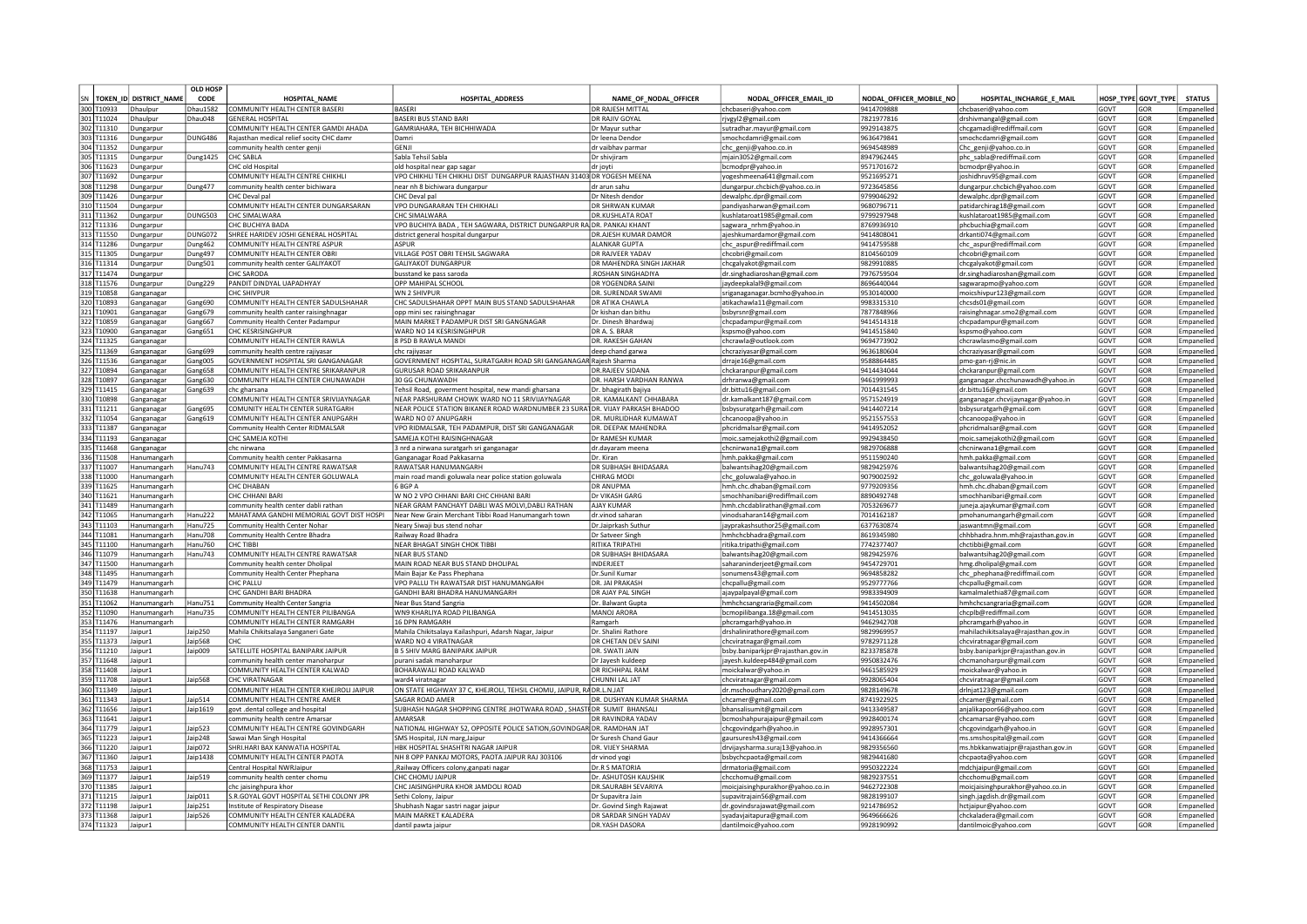|            |                               | <b>OLD HOSP</b> |                                                     |                                                                         |                                    |                                      |                         |                                          |      |                     |                   |
|------------|-------------------------------|-----------------|-----------------------------------------------------|-------------------------------------------------------------------------|------------------------------------|--------------------------------------|-------------------------|------------------------------------------|------|---------------------|-------------------|
|            | SN   TOKEN_ID   DISTRICT_NAME | CODE            | <b>HOSPITAL NAME</b>                                | <b>HOSPITAL ADDRESS</b>                                                 | NAME_OF_NODAL_OFFICER              | NODAL OFFICER EMAIL ID               | NODAL OFFICER MOBILE NO | HOSPITAL INCHARGE E MAIL                 |      | HOSP TYPE GOVT TYPE | <b>STATUS</b>     |
| 375 T11344 | lainur <sup>1</sup>           | $a$ in 523      | COMMUNITY HEALTH CENTRE GOVINDGARH                  | NATIONAL HIGHWAY 52, OPPOSITE POLICE STATION, GOVINDGA DR. RAMDHAN JAT  |                                    | chcgovindgarh@yahoo.in               | 9928957301              | chcgovindgarh@vahoo.i                    | GOVT | GOR                 | Empanelled        |
| 376 T11391 | laipur:                       | Jaip539         | Community Health center Jamwaramgarh                | Jamwaramgarh, jaipur                                                    | Dr. Nitine jhalani                 | chciamwaramgarh@gmail.com            | 9649111127              | chciamwaramgarh@gmail.com                | GOVT | GOR                 | Empanelled        |
| 377 T11212 | Jaipur:                       | Jaip249         | SIR PADAMPAT MOTHER CHILD HEALTH INSTITU            | JK Lon Hospital JLN MARG                                                | ARCHANA JAUHAR                     | spmchijaipur@rajasthan.gov.in        | 9413238288              | spmchijaipur@rajasthan.gov.in            | GOVT | GOR                 | Empanelled        |
| 378 T11195 | Jaipur1                       | Jaip045         | ZENANA HOSPITAL JAIPUR                              | CHANDPOL ZENANA HOSPITAL JAIPUR                                         | DR. AJAY KUSHWA                    | superitendent@gmail.com              | 8561999099              | superitendent@gmail.com                  | GOVT | GOR                 | Empanelled        |
| 379 T11326 | Jaipur1                       |                 | URBAN COMMUNITY HEALTH CENTER                       | JAMDOLI AGRA ROAD JAIPUR                                                | DR. SHAILESH SHARMA                | sharma_rg@yahoo.co.in                | 9414272256              | moicjamdoli@yahoo.in                     | GOVT | GOR                 | Empanelled        |
| 380 T11321 | Jaipur1                       |                 | GOVERMENT COMMUNITY HEALTH CENTER                   | KHILARIYO KI KOTHI AJEETGRARH ROAD SAMOD                                | DR RAJESH KUMAR BIRANIA            | phcsamod@gmail.com                   | 7737774039              | phcsamod@gmail.com                       | GOVT | GOR                 | Empanelled        |
| 381 T11332 | laipur1                       |                 | URBAN COMMUNITY HEALTH CENTER SIRS                  | <b>VILLAGE SIRSI</b>                                                    | DR.TARUN KUMAR ARORA               | drtarunarora09@gmail.com             | 9782287282              | moicsirsi@yahoo.in                       | GOVT | GOR                 | Empanelled        |
| 382 T11418 | lainur2                       |                 | CHC BANSKHO                                         | NAINATH RODE, BANSKHO                                                   | DR SUORABH ARYA                    | bcmobassi@gmail.com                  | 7374004599              | dr.kamleshsaini7@gmail.com               | GOVT | GOR                 | Empaneller        |
| 383 T11455 | laipur <sub>2</sub>           | Jaip597         | community health centre sambhar lake                | chc sambhar lake                                                        | Dr anil kumar junadia              | chcsbr@gmail.com                     | 9799493444              | chcsbr@gmail.com                         | GOVT | GOR                 | Empanelled        |
| 384 T11411 | laipur <sub>2</sub>           |                 | Primary health center nimeda                        | Village Nimeda Teh Phagi 303005                                         | Poonam sharma                      | phcnimeda@gmail.com                  | 7374004876              | ohcnimeda@gmail.com                      | GOVT | GOR                 | Empanelled        |
| 385 T11613 | aipur2                        | jaip795         | COMMUNITY HEALTH CENTRE JALSL                       | chc jalsu jaipur                                                        | dr.shiv singh barala               | chcjalsu2013@gmail.com               | 9530054694              | hcjalsu2013@gmail.com                    | GOVT | GOR                 | Empanelled        |
| 386 T11430 | laipur2                       |                 | <b>KL SANGAKA CHC KISHANGARH RENWAL</b>             | CHC KISHANGARH RENWAL DIST JAIPUR RAJASTHAN                             | DR.C.D SHARMA                      | kishanrenwal@yahoo.in                | 9352304366              | kishanrenwal@yahoo.in                    | GOVT | GOR                 | Empanelled        |
| 387 T11396 | Jaipur <sub>2</sub>           | Jaip585         | COMMUNITY HEALTH CENTER DUDU                        | DUDU                                                                    | DR RAJENDRA GORA                   | sdhdudujaipur@gmail.com              | 9414787040              | sdhdudujaipur@gmail.com                  | GOVT | GOR                 | Empanelled        |
| 388 T11403 | laipur2                       | Jaip570         | CHC BASSI JAIPUR I                                  | hassi                                                                   | DR JAGDISH MFFNA                   | chcbassi@gmail.com                   | 7374004608              | chcbassi@gmail.com                       | GOVT | GOR                 | Empanelled        |
| 389 T11262 | aipur2                        | Jaip008         | GOVT BDM HOSPITAL KOTPUTLI                          | NH 8 KOTPUTLI JAIPUR RAJ 303108                                         | DR KAPIL YADAV                     | yadavkapil2007@gmail.com             | 9460857599              | bdm.hospitalkotputli@gmail.com           | GOVT | GOR                 | Empanelled        |
| 390 T11554 | aipur2                        |                 | PANDIT DEENDAYAL UPADHYAY HOSPITAL                  | <b>GANGORI BAZAR JAIPUR</b>                                             | Dr vineet nevol                    | vineet.neyol@gmail.com               | 7014316916              | gangorihospital@yahoo.com                | GOVT | GOR                 | Empanelled        |
| 391 T11413 | aipur2                        |                 | COMMUNITY HEALTH CENTERS                            | Village Phagi Teh Phagi                                                 | Atul saxena                        | chcohagi ip2@vahoo.in                | 7374004852              | chcphagi jp2@yahoo.ii                    | GOVT | GOR                 | Empanelled        |
| 392 T11431 | aipur2                        |                 | COMMUNITY HEALTH CENTRE                             | MAIN BUS STAND BICHUN                                                   | dr. govind kumar sharma            | phcbichun@gmail.com                  | 9413652704              | phcbichun@gmail.com                      | GOVT | GOR                 | Empanelled        |
| 393 T11441 | Jaipur2                       | Jaip1709        | COMMUNITY HEALTH CENTER PHULERA                     | JOBNER ROAD PHULERA                                                     | DR.RAMBABU GURJAR                  | chcphulera@gmail.com                 | 9462099902              | chcphulera@gmail.com                     | GOVT | GOR                 | Empanelled        |
| 394 T11289 | laipur2                       | Jaip883         | GOVT. R.D.B.P. JAIPURIA HOSPITAL JAIPUR             | MILAP NAGAR JAIPUR                                                      | DR. VIJAY ARORA                    | bsbyjaipuriahospitaljaipur@gmail.com | 9414454844              | govtrdbpjaipuriahospitaljaipur@gmail.com | GOVT | GOR                 | Empanelled        |
| 395 T11717 | laipur2                       |                 | Govt. hospital Kotkhawada                           | kotkhawada                                                              | DR ANUBHAV JOSH                    | sain.dinesh4@gamil.com               | 9960608767              | phckotkhawada@gmail.com                  | GOVT | GOR                 | Empanelled        |
| 396 T11659 | laipur2                       |                 | COMMUNITY HEALTH CENTRE ANDHI                       | JAIPUR ROAD VILLAGE ANDHI TEH JAMWARAMGARH                              | vikram singh meena                 | andhichc@gmail.com                   | 9929656133              | andhichc@gmail.com                       | GOVT | GOR                 | Empanelled        |
| 397 T11713 | Jaipur <sub>2</sub>           |                 | Community Health Center BAgru                       | Link Road BAgru                                                         | Dr Harinarayan Bajiya              |                                      | 9414451410              |                                          | GOVT | GOR                 | Empanelled        |
|            |                               |                 | GOVT SATELLITE HOSPITAL CHAKSU                      | STH CHAKSU.NEAR NAGAR PALIKA JAIPUR ROD .CHKASU                         |                                    | phcbagru@gmail.com                   |                         | phcbagru@gmail.com                       | GOVT | GOR                 |                   |
| 398 T11475 | aipur2                        |                 |                                                     |                                                                         | DR I FFNU KHANA<br>R.M.S.GUNAWAT   | sur_111992@yahoo.in                  | 7374004422              | :hc.chaksu@yahoo.in                      |      |                     | Empanelled        |
| 399 T11438 | aipur2                        |                 | OMMUNITY HEALTH CENTER TUNGA                        | CHC TUNGA, BASSI, JAIPUR                                                |                                    | phctunga@gmail.com                   | 3107112039              | ohctunga@gmail.com                       | GOVT | GOR                 | Empanelled        |
| 400 T11405 | aipur <sub>2</sub>            | aip599          | <b>GOVERMENT SETELITE HOSPITAL SANGANER</b>         | near post office sanganer, japiur                                       | Dr. Desh Deepak Arora              | drdesharora@gmail.com                | 9414436200              | rdesharora@gmail.com                     | GOVT | GOR                 | Empanelled        |
| 401 T11350 | aipur <sub>2</sub>            | <b>JAIP560</b>  | SRI LAL BAHADUR SASTRI MEMORIAL GOVT HOS            | NEEM KA THANA RAOD                                                      | DR. DINESH PAL YADAV               | dineshpalyadav2@gmail.com            | 9468778277              | drphindia@gmail.com                      | GOVT | GOR                 | Empanelled        |
| 402 T11372 | aipur <sub>2</sub>            |                 | COMMUNITY HEALTH CENTER ACHROL                      | bhagwati market achrol amer jaipur                                      | DR SUMIR GHEY                      | achrolphc@gmail.com                  | 9950195088              | achrolphc@gmail.com                      | GOVT | GOR                 | Empanelled        |
| 403 T11538 | aisalmer                      | Jais021         | <b>SHRI JAWAHIR HOSPITAL</b>                        | <b>NEAR HANUMAN CIRCLE</b>                                              | DR J R PANWAR                      | drjrpanwar@gmail.com                 | 9414656655              | pmo jaisalmer@yahoo.ir                   | GOVT | GOR                 | Empanelled        |
| 404 T11472 | laisalmer                     |                 | CHC PHAI SUND                                       | chc phalsund teh bhaniyana jaisalmer rajasthan                          | Dr. Jeetendra vadav                | raojeetendra88@gmail.com             | 9017106228              | phcphalsoond@gmail.com                   | GOVT | GOR                 | Empanelled        |
| 405 T11135 | laisalmer                     |                 | COMMUNITY HEALTH CHC POKARAN                        | VPO POKARAN TEH POKARAN DIS JAISALMER 345021                            | DR PARMESHWAR CHOUDHARY            | chcpokaranri@gmail.com               | 8239443806              | chcpokaranrj@gmail.com                   | GOVT | GOR                 | Empanelled        |
| 406 T11186 | aisalmer                      | Jais 1660       | Chc mohangarh                                       | <b>MOHANHARH</b>                                                        | Dr.K.S.Rathoo                      | bsbymohangarh@gmail.com              | 7568236812              | chcmohangarh@yahoo.ir                    | GOVT | GOR                 | Empanelled        |
| 407 T11591 | Jaisalmer                     |                 | community health center nokh nokh                   | nokh                                                                    | dr. arvind kumar baid              | phcnokh@yahoo.com                    | 7976135033              | pareek1harsit@gmail.com                  | GOVT | GOR                 | Empanelled        |
| 408 T11564 | Jaisalmer                     |                 | Community Health center                             | Back to model school fatehgarh                                          | Dr Preetam Jangir                  | preetamjangir0000@gmail.com          | 0850286087              | sohansau54@gmail.com                     | GOVT | GOR                 | Empanelled        |
| 409 T11588 | Jaisalmer                     |                 | Community Health Centre Sankara                     | SANKARA                                                                 | Dr Jaswant Singh Rathore           | jaswant1512rathore@gmail.com         | 7665859339              | jaswant1512rathore@gmail.com             | GOVT | GOR                 | Empanelled        |
| 410 T11219 | Jaisalmer                     |                 | COMMUNITY HEALTH CENTRE NACHNA                      | <b>NACHNA</b>                                                           | MAHENDRA KUMAR JAT                 | chcnachana@yahoo.com                 | 9024816002              | chcnachana@yahoo.com                     | GOVT | GOR                 | Empanelled        |
| 411 T11122 | laisalmer                     |                 | CHC RAMGARH                                         | RAMGARH JAISAI MFR RAJASTHAN                                            | DR MANOHAR SINGH                   | chcramgarh@yahoo.in                  | 9589349208              | chcramgarh@yahoo.in                      | GOVT | GOR                 | Empanelled        |
| 412 T11590 | Jaisalmer                     |                 | Chc sam                                             | Chc sam jaisalmer                                                       | Dr Khinvraj Singh                  | Harryrajftw@gmail.com                | 9742519349              | Chcsam@yahoo.com                         | GOVT | GOR                 | Empaneller        |
| 413 T11598 | alor                          |                 | COMMUNITY HEALTH CENTER RAMSEEN                     | NEAR AAPEWSWAR TEMPLE RAMSEEN                                           | DR.GAJENDRA KUMAR                  | chcramseen@gmail.com                 | 7568767662              | hcramseen@gmail.com                      | GOVT | GOR                 | Empanelled        |
| 414 T11614 | Jalor                         |                 | Community Health Center Karda                       | CHC KARDA RANIWARA                                                      | Or Dinesh Bishnoi                  | alore.chckarda@gmail.com             | 7725925571              | alore.phckarda@gmail.com                 | GOVT | GOR                 | Empanelled        |
| 415 T11608 | Jalor                         |                 | COMMUNITY HEALTH CENTER MANDAWALA                   | main bishangarh road mandwala 343042                                    | <b>DR.RAGHUNANDAN BISHNOI</b>      | saylachc@yahoo.co.in                 | 7014166353              | alore.chcmandwala@gmail.com              | GOVT | GOR                 | <b>Empanelled</b> |
| 416 T10865 | Jalor                         | Jalo1394        | chc raniwara                                        | bhinmal road raniwara ialore                                            | DR BABULAL PUROHIT                 | chc.raniwara@gmail.com               | 9982879709              | :hc.raniwara@gmail.com                   | GOVT | GOR                 | Empaneller        |
| 417 T10927 | Jalor                         | Jalo761         | COMMUNITY HEALTH CENTRE AHORE                       | MAIN ROAD GOVT HOSPITAL CHC AHORE                                       | DR PURAN MAL MUNOT                 |                                      | 9799373911              |                                          | GOVT | GOR                 | Empanelled        |
| 418 T11042 | Jalor                         | Jalo1439        |                                                     | sivana                                                                  | dr. avaneesh bijarniya             | dr.puranmal@gmail.com                | 8058751169              | alore.chcahore@gmail.com                 | GOVT | GOR                 | Empanelled        |
| 419 T11010 | Jalor                         | Jalo1391        | community health center siyana                      | near sdm office sanchore                                                |                                    | chc_siyana@yahoo.in                  | 9783909066              | chc_siyana@yahoo.in                      | GOVT | GOR                 | Empaneller        |
| 420 T11002 | lalor                         |                 | community health center sanchore<br>CHC JASWANTPURA | <b>IASWANTPURA DISTRICT IALORE</b>                                      | dr bhera ram jan<br>DR DILIP SINGE | chcsanchore.jalore@gmail.com         |                         | manndr2007@gmail.com                     | GOVT | GOR                 |                   |
|            |                               | Jalo1393        |                                                     |                                                                         |                                    | chc jaswantpura@yahoo.com            | 7014057815              | chc_jaswantpura@yahoo.com                |      |                     | Empanelled        |
| 421 T10923 | Jalor                         | Jalo1392        | CHC HADECHA                                         | CHC HADECHA BLOCK CHITALWANA DIST JALORE RAJ                            | Dr.bhawar lal Bishnoi              | hadechachc@yahoo.com                 | 9636889129              | hadechachc@vahoo.com                     | GOVT | GOR                 | Empanelled        |
| 422 T10948 | lalor                         | Jalo027         | GENERAL HOSPITAL JALORE                             | HOSPITAL CHORAYA JALORE 343001                                          | DR.RAJESH SHARMA                   | drsatvapsharma18@vahoo.com           | 9414534365              | ialore pmo@vahoo.com                     | GOVT | GOR                 | Empanelled        |
| 423 T11601 | Jalor                         |                 | community health center CHITALWANA                  | man MARKET chc chitalwana                                               | dr.omprakash                       | Jalore.phcchitalwana@gmail.com       | 9413649970              | jalore.phcchitalwana@gmail.com           | GOVT | GOR                 | Empanelled        |
| 424 T11038 | Jalor                         | Jalo768         | <b>Community Health Centre</b>                      | junjani bus stand                                                       | Dr. M M jangid                     | chcbhinmal2@gmail.com                | 9829753455              | chcbhinmal2@gmail.com                    | GOVT | GOR                 | Empanelled        |
| 425 T11187 | Jalor                         | Jalo1395        | COMMUNITY HEALTH CENTER SAYLA                       | SAYALA JALORE RAJASTHAN                                                 | DR.RAGHUNANDAN BISHNOI             | saylachc@yahoo.co.in                 | 7014166353              | saylachc@yahoo.co.in                     | GOVT | GOR                 | Empanelled        |
| 426 T10982 | <b>Ihalawar</b>               | Jhal390         | COMMUNITY HEALTH CENTER BHAWANIMANDI                | CHC BHAWANIMAND                                                         | DR. RAM SINGH JAT                  | dr_ram_jat@mail.ru                   | 9982672020              | chcbwm777@gmail.com                      | GOVT | GOR                 | Empanelled        |
| 427 T11070 | lhalawar                      | lhal1530        | chc dhabla khinchi                                  | chc dhabla khinchi                                                      | dr.ankur somani                    | ank100mani@gmail.com                 | 8824203457              | hcdhabla14@gmail.com                     | GOVT | GOR                 | Empanelled        |
| 428 T11003 | halawai                       | lhal379         | COMMUNITY HEALTH CENTRE DAG                         | DAG                                                                     | <b>DR. RAM AVTAR DEGRA</b>         | dr.ramdegra@gmail.com                | 9772199140              | dr.ramdegra@gmail.com                    | GOVT | GOR                 | Emnanelled        |
| 429 T11129 | halawai                       | hal410          | COMMUNITY HEALTH CENTER AKLERA                      | NH 52, BHOPAL ROAD, AKLERA, DIST JHALAWAR, RAJ                          | <b>DR.SATENDRA SINGH</b>           | chcaklera@gmail.com                  | 9414242176              | hcaklera@gmail.com                       | GOVT | GOR                 | Empanelled        |
| 430 T10964 | halawar                       | hal396          | Govt. Satellite Hospital Jhalrapatan                | Satellite Hospital, Near Gindor Get, Jhalrapatan, Jhalawar              | Dr Hari Prasad Luckwal             | chcjhalrapatan@yahoo.in              | 9950308267              | hcjhalrapatan@yahoo.in                   | GOVT | GOR                 | Empanelled        |
| 431 T11088 | halawa                        |                 | COMMUNITY HEALTH CENTER KHANPUF                     | CHANDKHERI ROAD KHANPUF                                                 | DR DHIRENDRA GOPAL MISHRA          | khanpurchc@gmail.com                 | 9829866278              | chanpurchc@gmail.com                     | GOVT | GOR                 | Empanelled        |
| 432 T11120 | halawa                        | Jhal024         | SHRI RAJENDRA GENERAL HOSPITAL JHALAWAR             | NH 12. Kota Road, Jhalawa                                               | Dr. P. Jhanawa                     | bsbysrghospitaljhalawar@gmail.com    | 9414191125              | raidrchild@rediffmail.com                | GOVT | GOR                 | Empanelled        |
| 433 T11141 | <b>Ihalawar</b>               | Jhal1488        | SHKBM ZANANA HOSPITAL IHAI AWAR                     | NH12 KOTA ROAD JHALAWAR RAJSTHAN                                        | <b>DR P IHANWAR</b>                | govtwomenhospitalbsby@gmail.com      | 9414191125              | sanjayjainfm@gmail.con                   | GOVT | GOR                 | Empanelled        |
| 434 T10925 | <b>Ihalawar</b>               | <b>Ihal433</b>  | government Chc sune                                 | Luhar darwaja Pirawa road sunel                                         | Dr umesh Patida                    | Chc_snl@yahoo.in                     | 9887868788              | Chc_snl@yahoo.in                         | GOVT | GOR                 | Empanelled        |
| 435 T11035 | halawar                       | Jhal405         | COMMUNITY HEALTH CNTRE SAROLA KALAN                 | IKLERA ROAD SAROLA KALAN                                                | <b>DR.SHIVLAL MEENA</b>            | deosarola@yahoo.ir                   | 9001560840              | deosarola@yahoo.in                       | GOVT | GOR                 | Empanelled        |
| 436 T10984 | halawar                       | Jhal425         | COMMUNITY HEALTH CENTER CHAUMAHLA                   | NEAR BUS STAND CHAUMAHLA TEHSIL GANGDHAR                                | <b>DEFPAK BAIRVA</b>               | chcchomehla@gmail.com                | 9799711789              | deepakbairva4@gmail.com                  | GOVT | GOR                 | Empanelled        |
| 437 T11077 | halawar                       | Jhal420         | COMMUNITY HEALTH CENTER RAIPUR                      | GANDHI CHOK RAIPUR TEHSIL RAIPUR DISTJHALAWAR PC 32603 Dr. ANIL PATIDAR |                                    | chcraipur51@yahoo.co.in              | 9414049853              | chcraipur51@yahoo.co.in                  | GOVT | GOR                 | Empanelled        |
| 438 T11059 | Jhalawar                      | Jhal428         | government Chc pirawa                               | Pirawa                                                                  | Dr.pawan patidar                   | chcpirawa@gmail.com                  | 7413812322              | chcpirawa@gmail.com                      | GOVT | GOR                 | Empanelled        |
| 439 T11067 | Jhalawar                      | jhal382         | <b>Community Health Centers ASNAWAR</b>             | NH 52 NEW AABADI ASNAWAR                                                | DR RAKESH CHOUHAN                  | asnawaruid@gmail.com                 | 9929747815              | asnawaruid@gmail.com                     | GOVT | GOR                 | Empanelled        |
| 440 T11182 | Jhalawar                      | jhal415         | GOVT.COMMUNITY HEALTH CAYER CENTER                  | MANOHARTHANA JHALAWAR                                                   | DR.SATYANDER SINGH                 | chcm.thana@yahoo.com                 | 7014177930              | chcmthana@yahoo.com                      | GOVT | GOR                 | Empanelled        |
| 441 T11178 | Jhalawar                      | Jhal365         | COMMUNITY HEALTH CENTER BAKANI                      | COMMUNITY HEALTH CENTER BAKANI                                          | DR MRITUNJAY MANDAL                | chcbakani@yahoo.com                  | 9636963899              | chcbakani@yahoo.com                      | GOVT | GOR                 | Empanelled        |
| 442 T11161 | Ihalawar                      | lhal369         | COMMUNITY HEALTH CENTER RATLAI                      | COMMUNITY HEALTH CENTER RATLAI BLOCK BAKANI JHALAWAI DR. PRIYANKA JAIN  |                                    | chc_ratlai01@yahoo.com               | 8058608080              | chc ratlai01@yahoo.com                   | GOVT | GOR                 | Empanelled        |
| 443 T10978 | Ihunihunun                    | Ihun016         | <b>GOVT BDK HOSPITAL IHUNIHUNU</b>                  | govt bdk hospital near bus depo road no 1jhunjhunu                      | DR VEFR SINGH                      | bdkbsby@gmail.com                    | 9828497218              | pmo-jhu-rj@nic.in                        | GOVT | GOR                 | Empanelled        |
| 444 T11507 | hunihunun                     |                 | <b>HC NUA</b>                                       | VPO NUA                                                                 | <b>R NISHAT KHAN</b>               | chcnua@gmail.com                     | 7300440553              | hcnua@gmail.com                          | GOVT | GOR                 | Empanelled        |
| 445 T10956 | hunihunun                     | <b>HUN604</b>   | <b>GOVT JATIA HOSPITAL BISSAU</b>                   | GOVT JATIA HOSPITAL STATION ROAD BISSAU                                 | OR MANOJ KUMAR SHARMA              |                                      | 9413111386              | hcbisauiin@gmail.com                     | GOVT | GOR                 | Empanelled        |
|            |                               | hun618          | <b>CHC BAGAR</b>                                    |                                                                         | OR HARSHWARDHAN SINGH              | drmanojsharma4@gmail.com             |                         |                                          |      |                     |                   |
| 446 T10989 | hunjhunun                     |                 |                                                     | chc bagar                                                               |                                    | harsh4369@gmail.com                  | 7007526748              | drjsbudania@gmail.com                    | GOVT | GOR                 | <b>Empanelled</b> |
| 447 T11363 | hunjhunun                     | jhun622         | <b>CHC Mandawa</b>                                  | Mukundgarh Road Mandawa                                                 | Dr Narendra Verma                  | chcmandawajjn@gmail.com              | 9829274290              | chcmandawajjn@gmail.com                  | GOVT | GOR                 | Empanelled        |
| 448 T10929 | Jhunjhunun                    | Jhun647         | Community health center CHIRANA                     | community health center, chirana                                        | dr. sagar mal                      | chcchiranajjn@gmail.com              | 9461438351              | chcchiranajjn@gmail.com                  | GOVT | GOR                 | Empanelled        |
| 449 T10911 | Ihunihunun                    | Ihun698         | Community Health Center UDAIPURWATI                 | Jaipur Road Udaipurwati Dist Jhunihunu Raiasthan                        | Dr. Animesh Gupta                  | chcudaipurwatijjn@gmail.com          | 9928593999              | chcudaipurwatijjn@gmail.com              | GOVT | GOR                 | Empanelled        |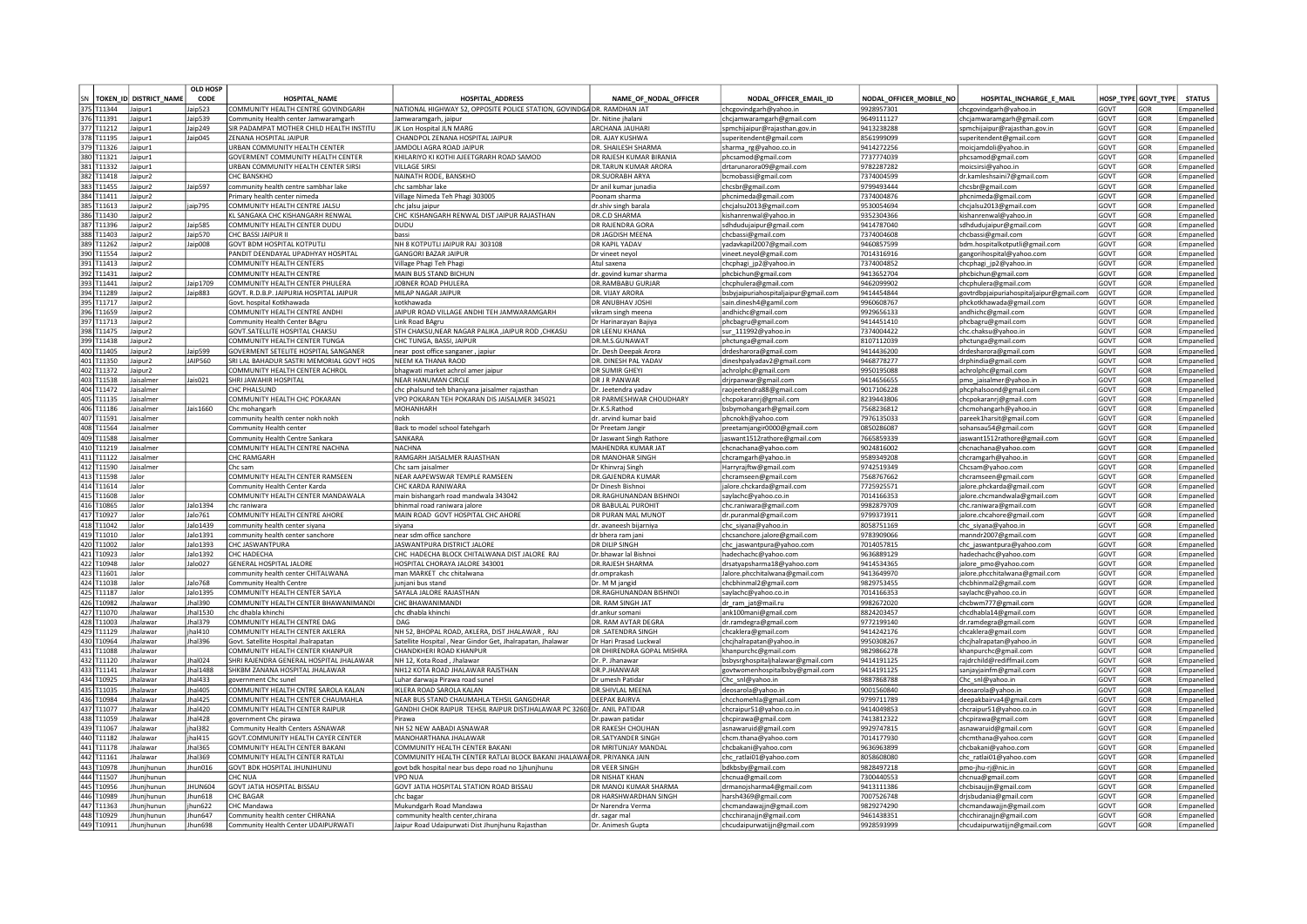|            |                           | <b>OLD HOSP</b>                                                                                                                                                                                                                                       |                                          |                                                                           |                           |                                             |                         |                                       |             |                     |               |
|------------|---------------------------|-------------------------------------------------------------------------------------------------------------------------------------------------------------------------------------------------------------------------------------------------------|------------------------------------------|---------------------------------------------------------------------------|---------------------------|---------------------------------------------|-------------------------|---------------------------------------|-------------|---------------------|---------------|
|            | SN TOKEN ID DISTRICT NAME | CODE                                                                                                                                                                                                                                                  | <b>HOSPITAL NAME</b>                     | <b>HOSPITAL ADDRESS</b>                                                   | NAME OF NODAL OFFICER     | NODAL OFFICER EMAIL ID                      | NODAL OFFICER MOBILE NO | HOSPITAL INCHARGE E MAIL              |             | HOSP TYPE GOVT TYPE | <b>STATUS</b> |
| 450 T10918 | Jhunihunur                | hun613                                                                                                                                                                                                                                                | COMMUNITY HEALTH CENTRE SINGHANA         | COMMUNITY HEALTH CENTRE SINGHANA                                          | SATENDRA YADAV            | phc.singhana@vahoo.ir                       | 9414728134              | lphc.singhana@vahoo.i                 | GOVT        | GOR                 | Empanelled    |
| 451 T11097 | Jhunihunun                | Jhun671                                                                                                                                                                                                                                               | COMMUNITY HEALTH CENTER MUKUNDGARH       | COMMUNITY HEALTH CENTER MUKUNDGARH                                        | DR. SHIVDAN SINGH         | phcmukandgarh@yahoo.in                      | 9460735797              | phcmukandgarh@yahoo.in                | GOVT        | GOR                 | Empanelle     |
| 452 T11395 | Jhunjhunun                |                                                                                                                                                                                                                                                       | <b>CHC BARAGAON</b>                      | chc baragaor                                                              | PANKAJ GORA               | deshuuu2122@gmail.com                       | 8087295852              | chcbaragaonjjn@gmail.com              | GOVT        | GOR                 | Empanelle     |
| 453 T10928 | Jhunjhunun                | hun611                                                                                                                                                                                                                                                | COMMUNITY HEALTH CENTER BUHANA           | CHC BUHANA TEH BUHANA DIST JHUNJHUNU RAJASTHAN                            | DR. MHENDRA SINGH NEHRA   |                                             | 9829415571              |                                       | GOVT        | GOR                 | Empanelled    |
| 454 T11390 | Jhunihunun                |                                                                                                                                                                                                                                                       | chc babai                                | KHFTRI ROAD BABA                                                          | Dr.Manohar Lal bijarniya  | chcbuhanajjn@gmail.com<br>phcbabai@yahoo.in | 9462679863              | chcbuhanajjn@gmail.com                | GOVT        | GOR                 | Empanelle     |
| 455 T10932 | Ihunihunun                | hun614                                                                                                                                                                                                                                                | COMMUNITY HEALTH CENTER CHIRAWA          | KABUTAR KHANA, CHIRAWA                                                    | <b>DR TARUN IOSH</b>      |                                             | 9982143335              | phcbabai@yahoo.in                     | GOVT        | GOR                 |               |
| 456 T11416 |                           |                                                                                                                                                                                                                                                       |                                          |                                                                           |                           | chcchirawajjnjjn@gmail.com                  |                         | chcchirawajjnjjn@gmail.com            | GOVT        |                     | Empanelle     |
|            | Jhunihunun                |                                                                                                                                                                                                                                                       | Chc iakhal                               | Chc jakhal, nawalgarh                                                     | Bcmo Nawalgarl            | bcmonawalgarh@yahoo.in                      | 3769726021              | phcjakhal@yahoo.in                    |             | GOR                 | Empanelle     |
| 457 T11428 | Ihunihunun                |                                                                                                                                                                                                                                                       | COMMUNITY HEALTH CENTER BARAU            | BARAU, KHETRI, JHUNJHUNU, RAJASHTHAN                                      | <b>DR RAMKISHAN</b>       | choudhary000102@gmail.com                   | 9785948102              | rkchoudhary000102@gmail.com           | GOVT        | gor                 | Empanelle     |
| 458 T11409 | Jhunjhunun                |                                                                                                                                                                                                                                                       | COMMUNITY HEALTH CENTER KOLSIYA          | VPO KOLSIYA TEHSIL NAWALGARH KOLSIYA JHUNJHUNU RAJ                        | DR SANDEEP KUMAR          | dr.sandeepkumar15@gmail.com                 | 9413113116              | chckolsia@yahoo.com                   | GOVT        | GOR                 | Empanelled    |
| 459 T10934 | Jhunjhunun                | <b>HUN638</b>                                                                                                                                                                                                                                         | <b>CHC KHETRI</b>                        | NEEMKATHANA ROAD GOVT AJEET HOSPITAL KHETRI                               | DR SHER SINGH             | chckhetrijjn@gmail.com                      | 9413544782              | chckhetrijjn@gmail.com                | GOVT        | GOR                 | Empanelled    |
| 460 T10866 | Jhunjhunun                | hun606                                                                                                                                                                                                                                                | chc mahansar                             | village post mahansar                                                     | mohd umai                 | mohdumar693@gmail.com                       | 9997121243              | mohdumar693@gmail.com                 | GOVT        | GOR                 | Empanelled    |
| 461 T11400 | Ihunjhunur                |                                                                                                                                                                                                                                                       | <b>CHC JAKHAL</b>                        | CHC JAKHA                                                                 | DR MURARI LAL SAIN        | phcjakhal@yahoo.ir                          | 8769726021              | phcjakhal@yahoo.ii                    | GOVT        | GOR                 | Empanelle     |
| 462 T10969 | Jhunihunun                | <b>HUN608</b>                                                                                                                                                                                                                                         | CHC MALSISAR                             | MAI SISAR                                                                 | <b>BHARAT BHUSAN</b>      | chcmalsisarjjn@gmail.com                    | 9782463522              | chcmalsisarjjn@gmail.com              | GOVT        | GOR                 | Empanelle     |
| 463 T11493 | Jhunihunun                |                                                                                                                                                                                                                                                       | COMMUNITY HEALTH CENTRE PONKH            | PONKH UDAIPURWATI IHUNIHUNU 333053                                        | DR VIRENDRA SINGH         | chcponkh@gmail.com                          | 9950440906              | chcponkhjjn@gmail.com                 | GOVT        | GOR                 | Empanelle     |
| 464 T11414 | Jhunihunur                |                                                                                                                                                                                                                                                       | CHC PILAN                                | PAHDI ROAD, PILANI 333031                                                 | DR RAJENDRA PRASAD        | pilaniphc@gmail.com                         | 9413566113              | pilaniphc@gmail.com                   | GOVT        | GOR                 | Empanelle     |
| 465 T11452 | Jhunjhunur                |                                                                                                                                                                                                                                                       | CHC Indali                               | chc indali jhunjhunu                                                      | Dr Surendra Chaudhary     | chcindali@yahoo.in                          | 9558171360              | chcindali@yahoo.in                    | GOVT        | GOR                 | Empanelled    |
| 466 T10921 | Jhunjhunun                |                                                                                                                                                                                                                                                       | GOVT. HOSPITAL CHC GUDHA GORJI           | BHORKI ROAD, GUDHA GORJI                                                  | DR. SANJAY JANU           | sanjayjanu1981@gmail.com                    | 9269816477              | saunkaria.mohan@gmail.com             | <b>GOVT</b> | GOR                 | Empanelled    |
| 467 T11477 | Jhunihunun                |                                                                                                                                                                                                                                                       | <b>CHC KHIROD</b>                        | vpo khirod                                                                | <b>DR AMIT KUMAR</b>      | phckhiroad@yahoo.in                         | 9166652017              | phckhiroad@yahoo.in                   | GOVT        | GOR                 | Empanelle     |
| 468 T11406 | Jhunjhunun                |                                                                                                                                                                                                                                                       | COMMUNITY HEALTH CENTRE RANASAR          | <b>VILLAGE RANASAR</b>                                                    | DR RAKESH KUMAR           | chcranasar@gmail.com                        | 7597768001              | chcranasar@gmail.com                  | GOVT        | GOR                 | Empanelled    |
| 469 T11478 | Jhunjhunun                |                                                                                                                                                                                                                                                       | <b>CHC PARASRAMPURA</b>                  | VPO PARASRAMPURA                                                          | <b>DR VIRENDRA</b>        | phcparasrampura@yahoo.ir                    | 9928329399              | phcparasrampura@yahoo.in              | GOVT        | GOR                 | Empaneller    |
| 470 T10936 | Jhunjhunun                | <b>HUN617</b>                                                                                                                                                                                                                                         | <b>CHC MANDRELLA</b>                     | POST MANDRELLA                                                            | DR YOGESH KUMAR JAKHAR    |                                             | 9413975139              |                                       | GOVT        | GOR                 | Empanelle     |
| 471 T10942 | Jhunihunun                | hun691                                                                                                                                                                                                                                                | chc surajgarh                            | ward no 25 surajgarh                                                      | Dr. Omprakash Gajra       | chcmandrellajjn@gmail.com                   | 9413110087              | chcmandrellajjn@gmail.com             | GOVT        | GOR                 | Empaneller    |
| 472 T10946 |                           | hun230                                                                                                                                                                                                                                                | GOVERNMENT GENERAL HOSPITAL NAWALGARH    | OPPOSITE SAINI HOSTEL NAWALGARH                                           | DR. ROHIT KUMAR           | dromprakashgajraj@gmail.com                 | 9414971846              | dromprakashgajraj@gmail.com           | GOVT        | GOR                 | Empanelle     |
|            | Ihunihunun                |                                                                                                                                                                                                                                                       |                                          |                                                                           |                           | chcnawalgarhjjn@gmail.com                   |                         | chcnawalgarhjjn@gmail.com             |             |                     |               |
| 473 T11327 | lodhour                   | odh832                                                                                                                                                                                                                                                | COMMUNITY HEALTH CENTRE BHOPALGARH       | NEAR POLICE STATION, BHOPALGARH                                           | DR MUKESH DHAKA           | hcbhopalgarh.1417@rediffmail.com            | 001755711               | chcbhopalgarh.1417@rediffmail.com     | GOVT        | <b>GOR</b>          | Empanelle     |
| 474 T11788 | lodhour                   | lodh030                                                                                                                                                                                                                                               | KAMLA NEHRU CHEST HOSPITAL               | CHHERGARH PAL LINK ROAD JODHPUF                                           | DR C R CHOUDHARY          | knchbsby.hospital@gmail.com                 | 9414301661              | knchesthospital@gmail.com             | GOVT        | gor                 | Empanelle     |
| 475 T11549 | Jodhpu                    | IODH023                                                                                                                                                                                                                                               | DISTRICT HOSPITAL PAOTA JODHPUR          | PAOTA CIRCLE OPPOSITE KISAN BHAWAN, JODHPUR                               | DR. VEERENDRA SINGARIA    | singaria.veerendra@gmail.com                | 9664234660              | pmo.jod.pawta@rajasthan.gov.in        | GOVT        | GOR                 | Empanelle     |
| 476 T11285 | Jodhpu                    |                                                                                                                                                                                                                                                       | GOVERNMENT SATELLITE HOSPITAL DIGADI KA  | <b>DIGARI KALLA</b>                                                       | DR HIRA RAM KHILER        | gshdigadi@gmail.com                         | 9782378221              | bhupatc@gmail.com                     | GOVT        | GOR                 | Empanelle     |
| 477 T11255 | Jodhpur                   | lodh1399                                                                                                                                                                                                                                              | community health centre baor             | community health centre baor                                              | ramniwas bishno           | phcbaori@gmail.con                          | 8387820098              | phcbaori@gmail.com                    | GOVT        | GOR                 | Empanelle     |
| 478 T11297 | Jodhour                   |                                                                                                                                                                                                                                                       | GOVT. SATTLITE HOSPITAL PRATAP NAGAR     | NEAR POWER HOUSE PRATAP NAGAR MAIN ROAD PRATAP NAG DR PRIYANKA SINGH      |                           | PRINCIPAL.DRSNMC.JOD@rajasthan.gov.in       | 9950226626              | PNDISP.JDH.MH@rajasthan.gov.in        | GOVT        | GOR                 | Empanelle     |
| 479 T11258 | Jodhour                   | Indh844                                                                                                                                                                                                                                               | COMUNITY HEALTH CENTRE MATHANIA          | osian road mathaniva                                                      | DR HARISH CHANDRA         | cmbplirk.chc mathaniva@rediffmail.com       | 9414425354              | cmbpljrk.chc_mathaniya@rediffmail.com | GOVT        | GOR                 | Empanelled    |
| 480 T11738 | Jodhpur                   |                                                                                                                                                                                                                                                       | C.H.C. Lohawa                            | Lohawat                                                                   | Kamal kishoi              | phc lohawat@rediffmail.com                  | 9828516015              | phc lohawat@rediffmail.com            | GOVT        | GOR                 | Empanelled    |
| 481 T11826 | Jodhpur                   |                                                                                                                                                                                                                                                       | All India Institute of Medical Sciences  | AIIMS, Basni Phase II, Jodhpur                                            | Dr. Sanjeev Misra         | aiimsjdh.alok@gmail.com                     | 9166553222              | director@aiimsjodhpur.edu.in          | GOVT        | GOI                 | Empanelled    |
| 482 T11494 | Jodhpur                   | lodh841                                                                                                                                                                                                                                               | COMMUNITY HEALTH CENTRE                  | VILLAGE POST JHANWAR TEHSIL LUNI                                          | Dr MAHENDRA PRAKASH SONI  | chc_jhanwar@rediffmail.com                  | 8829036661              | chc_jhanwar@rediffmail.com            | GOVT        | GOR                 | Empanelle     |
| 483 T11505 | Jodhpur                   |                                                                                                                                                                                                                                                       | UCHC residency                           | arora circle residency dispensary residency road                          | dr narsingh mathu         | rencyaidispensary@gml.com                   | 9529163346              | residencyaidispensary@gml.com         | GOVT        | GOR                 | Empanelled    |
| 484 T11547 | Jodhpur                   | <b>JODH022</b>                                                                                                                                                                                                                                        | GOVT. HEWSON DISTRICT HOSPITAL MAHILABAG | NEAR GULAB SAGAR JODHPUR                                                  | DR RAMESH SHARMA          | drrnsharma@rediffmail.com                   | 9214411523              | pmo-jod-rj@nic.in                     | GOVT        | GOR                 | Empanelled    |
| 485 T11259 | Indhnur                   | Indh1591                                                                                                                                                                                                                                              | RMRS CHC BORUNDA                         | Roop Rajat Marg Bus Stend Ke Pass BORUNDA                                 | Dr. vikram choudhary      | drvk9211@gmail.com                          | 7568366309              | chcborunda@rediffmail.com             | GOVT        | GOR                 | Empanelle     |
| 486 T11680 | lodhour                   |                                                                                                                                                                                                                                                       | community health center                  | kelansar bap jodhpu                                                       | radhakishan               | phc_kelansar@rediffmail.com                 | 9079260129              | phc_kelansar@rediffmail.com           | GOVT        | GOR                 | Emnanelle     |
| 487 T11013 | Jodhour                   | lodh029                                                                                                                                                                                                                                               | Jmaid Hospita                            | Siwanchi Gate Jodhpu                                                      | Vinay Abichandani         | vabichandani63@gmail.com                    | 9829031719              | supdumd-jod-rj@nic.in                 | GOVT        | GOR                 | Empanelle     |
| 488 T11295 | lodhpur                   | <b>ODH835</b>                                                                                                                                                                                                                                         | CHC PIPAR CITY                           | CHC PIPAR CITY                                                            | Dr J.P. songara           | chc.piparcity@gmail.com                     | 8005868410              | chc.piparcity@gmail.com               | GOVT        | GOR                 | Empanelled    |
| 489 T11643 | Jodhpur                   |                                                                                                                                                                                                                                                       | Community Health Centre Baru             | vo baru                                                                   | Dr Parbat Singh Bhati     | phc_baru@rediffmail.com                     | 9549009072              | phc_baru@rediffmail.com               | GOVT        | GOR                 | Empanelled    |
| 490 T11353 |                           |                                                                                                                                                                                                                                                       | comunity health center                   |                                                                           | dr ravindra chouhar       |                                             | 9660019003              |                                       | GOVT        | GOR                 |               |
|            | Jodhpur                   |                                                                                                                                                                                                                                                       |                                          | chc banar jaipur road jodhpur                                             |                           | ravichouhan195@gmail.com                    |                         | ravichouhan195@gmail.com              |             |                     | Empanelled    |
| 491 T11718 | Jodhpur                   |                                                                                                                                                                                                                                                       | COMMUNITY HEALTH CENTER DECHU            | VPO DECHU BLOCK SHERGARH                                                  | DR KAILASH BISHNO         | kailashbishnoi72@gmail.com                  | 6377044960              | cmbpljrk.chc_deechu@rediffmail.com    | GOVT        | GOR                 | Empaneller    |
| 492 T11716 | Jodhpur                   |                                                                                                                                                                                                                                                       | CHC hospitl setrawa                      | SFTRAWA                                                                   | DR ABHISHEK SHARMA        | abhishekjpsharma@gmail.com                  | 9166771861              | ashwiniupadhyay@gmail.con             | GOVT        | GOR                 | Empanelle     |
| 493 T11276 | Jodhpur                   | lodh837                                                                                                                                                                                                                                               | Government Hospital Phalodi              | Opposite Railway Station Phalodi                                          | Dr. Ramesh Khatri         | dr.rameshkhatri@gmail.com                   | 7597773663              | pmo.jod.phalodi@rajasthan.gov.in      | GOVT        | GOR                 | Empanelle     |
| 494 T11272 | Jodhour                   | lodh831                                                                                                                                                                                                                                               | chc ason                                 | ason                                                                      | dr.badrinaravar           | cmbpljrk.chc_ashop@rediffmail.com           | 9571133193              | cmbpljrk.chc_ashop@rediffmail.com     | GOVT        | GOR                 | Empanelle     |
| 495 T11723 | Jodhour                   |                                                                                                                                                                                                                                                       | chc shergarh                             | near govt senior sec school shergarh                                      | dr ramprakash khoia       | khojadrrp@gmail.com                         | 9928126669              | khojadrrp@gmail.com                   | GOVT        | GOR                 | Empanelle     |
| 496 T11307 | Jodhpur                   |                                                                                                                                                                                                                                                       | COMMUNITY HEALTH CENTER                  | CHC BALESAR SATTA BLOCK BALESAR TEHSIL SHERGARD                           | DR. PRATAP SINGH RATHOD   | drpawanbarolia@gmail.com                    | 9414703357              | chcbalesar@gmail.com                  | <b>GOVT</b> | GOR                 | Empanelled    |
| 497 T11245 | Jodhpur                   | JODH1594                                                                                                                                                                                                                                              | CHC BAP                                  | <b>STATION ROAD BAP</b>                                                   | <b>DAULAL CHOUHAN</b>     | bcmobap@rediffmail.com                      | 9468559082              | chcbap@gmail.com                      | GOVT        | GOR                 | Empanelle     |
| 498 T11119 | Jodhpur                   |                                                                                                                                                                                                                                                       | Community Health Centre Dhundhara        | Near Railway Station dhundhara                                            | Dr. Sushila Choudhary     | cmbpljrk.chc_dhundara@rediffmail.com        | 9460218081              | cmbpljrk.chc_dhundara@rediffmail.com  | GOVT        | GOR                 | Empanelled    |
| 499 T11646 | Jodhpur                   |                                                                                                                                                                                                                                                       | CHCTFPU                                  | <b>JODHANITEPU</b>                                                        | Dr Daulal                 | bcmobap@rediffmail.com                      | 9468559082              | CHCTEPU@rediffmail.com                | GOVT        | GOR                 | Empanelle     |
| 500 T11256 | lodhpur                   |                                                                                                                                                                                                                                                       | COMUNITY HEALTH CENTER AAU               | chc aau                                                                   | DR SANDEEP DADHICH        | post4dadhich@gmail.com                      | 9461758845              | post4dadhich@gmail.com                | GOVT        | GOR                 | Empanelle     |
| 501 T11071 | Jodhour                   | egadhol                                                                                                                                                                                                                                               | COMMUNITY HEALTH CENTRE LUNI             | near ips academy chanwa luni                                              | dr Ariun ram patel        | arjunpatel12345678@gmail.com                | 3352036977              | chcluni@gmail.com                     | GOVT        | GOR                 | Empaneller    |
| 502 T11734 | lodhpu                    |                                                                                                                                                                                                                                                       | Community health centre CHamu            | Village Chamu Block Balesar                                               | dr Rai Mohan Saxena       | dr.rmsaxena2012@gmail.com                   | 3764471741              | dr.rmsaxena2012@gmail.com             | GOVT        | GOR                 | Empaneller    |
| 503 T11309 | odhpur                    | lodh239                                                                                                                                                                                                                                               | GOVT SATELLITE HOSPITAL CHB JODHPUR      | SECTOR 16 CHOPASANI HOUSING BOARD NEAR SAHAKARI MARKOR. VINOD KUMAR DHAKA |                           | drvinoddhaka@gmail.com                      | 890425370               | adsupdt.setchbju@rajasthan.gov.in     | GOVT        | gor                 | Empanelled    |
| 504 T11275 | odhpur                    | odh <sub>236</sub>                                                                                                                                                                                                                                    | SNTH SATELLITE HOSPITAL MANDORE JODHPUR  | OPPOSITE PANCHAYAT SAMITI MANDORE JODHPUF                                 | DR MANISH MANDORA         | manishmandora@gmail.com                     | 414301415               | sathospitalmandore1@gmail.com         | GOVT        | GOR                 | Empanelled    |
| 505 T11766 | Jodhpu                    |                                                                                                                                                                                                                                                       | community health centre tinwar           | govt hospital, near adarsh school tinwar                                  | Amar chand                | phctinwari2011@rediffmail.com               | 8619676554              | phctinwari2011@rediffmail.con         | GOVT        | GOR                 | Empanelle     |
| 506 T11670 | lodhpu                    |                                                                                                                                                                                                                                                       | Community health center HC PHIDUSAR      | CHC Banar                                                                 | DR BHAWNA                 | takpradeepis@gmail.com                      | 9783876744              | phcfidusar@rediffmail.con             | GOVT        | GOR                 | Empanelle     |
| 507 T10940 | lodhpur                   | odh033                                                                                                                                                                                                                                                | mahatma gandhi hospita                   | mahatma gandhi hospital jalori gate                                       | dr. kamlesh dutt purohit  | dpurohit@gmail.com                          | 9414129053              | superintendentmgh@gmail.com           | GOVT        | GOR                 | Empanelle     |
| 508 T10985 | Jodhour                   | Indh044                                                                                                                                                                                                                                               | MATHURA DAS MATHUR HOSPITAL HOSPITAL     | SHASTRINAGAR, IODHPUF                                                     | DR. PAWAN KUMAR KHATRI    | pkkhatripk162@gmail.com                     | 9414325412              | supdt.mdmh.ju@gmail.com               | GOVT        | GOR                 | Empanelle     |
| 509 T11304 | Jodhour                   | Indh845                                                                                                                                                                                                                                               | CUMMUNITY HEALTH CENTER OSIAN            | opposite sbi bank osiar                                                   | DR PRADEEP SINGH          | cmbpljrk.chc_osiyan@rediffmail.com          | 9782988319              | cmbpljrk.chc_osiyan@rediffmail.com    | GOVT        | GOR                 | Empaneller    |
| 510 T11794 | Jodhpur                   |                                                                                                                                                                                                                                                       | AADARSH PRIMARY HEALTH CENTER DHAWA      | dhawa                                                                     | dr naveen vishno          | mo_dhawa@rediffmail.com                     | 8050979023              | mo_dhawa@rediffmail.com               | GOVT        | GOR                 | Empanelled    |
|            |                           | iodh833                                                                                                                                                                                                                                               | <b>COMMUNITY HEALTH CENTER</b>           |                                                                           | dr kamal kant             |                                             |                         |                                       | <b>GOVT</b> | GOR                 |               |
| 511 T10892 | lodhpur                   |                                                                                                                                                                                                                                                       |                                          | malcosani road bilara distt jodhpur                                       |                           | chcbilara@gmail.com                         | 9414498161              | chcbilara@gmail.com                   |             |                     | Empanelled    |
| 512 T11045 | Jodhour                   | lodh840                                                                                                                                                                                                                                               | COMMUNITY HEALTH CENTER SALAWAS          | RAILWAY STATION ROAD SALAWAS                                              | dr.krishan kumar          | kkarwa07@gmail.com                          | 9414548887              | madanlalkataria@gmail.com             | <b>GOVT</b> | GOR                 | Empanelle     |
| 513 T11596 | Karauli                   | Kara412                                                                                                                                                                                                                                               | SAMUDAYAK SWASTHYA KENDRYA               | karanpur                                                                  | DR.MAHESH KUMAR MEENA     | karanpurchc@gmail.com                       | 8619236964              | karanpurchc@gmail.com                 | <b>GOVT</b> | GOR                 | Empanelled    |
| 514 T11691 | Karauli                   |                                                                                                                                                                                                                                                       | <b>COMMUNITY HEALTH CENTER</b>           | NEAR POLIC THANA BAYANA ROAD                                              | ABHIRAJ MEENA             | phc suroth@yahoo.com                        | 8104562894              | phc_suroth@yahoo.com                  | GOVT        | GOR                 | Empaneller    |
| 515 T11483 | Karauli                   | Kara422                                                                                                                                                                                                                                               | chc todabhim                             | chc todabhim                                                              | sitaram meena             | amarsinghmeena04051981@gmail.com            | 9950402436              | amarsinghmeena04051981@gmail.com      | GOVT        | GOR                 | Empanelle     |
| 516 T11291 | Karauli                   | Kara417                                                                                                                                                                                                                                               | SAMUDAYIK SWASTH KENDAR HADOTI           | hadoti sapotra karauli 322033                                             | DR. RAJMOHAN MEENA        | 2018rajmohanmeena@gmail.com                 | 8209835656              | dr.kesimeena51@gmail.com              | GOVT        | GOR                 | Empanelle     |
| 517 T11871 | Karauli                   | <ara014< td=""><td>Shivraj Singh Govt Hospital Karauli</td><td>NEAR KOTBALI KARAULI</td><td>DR. JITENDRA MEENA</td><td>dr.jkmeena@gmail.com</td><td>9414178716</td><td>pmokarauli@gmail.com</td><td>GOVT</td><td>GOR</td><td>Empanelle</td></ara014<> | Shivraj Singh Govt Hospital Karauli      | NEAR KOTBALI KARAULI                                                      | DR. JITENDRA MEENA        | dr.jkmeena@gmail.com                        | 9414178716              | pmokarauli@gmail.com                  | GOVT        | GOR                 | Empanelle     |
| 518 T11105 | Karauli                   | kara231                                                                                                                                                                                                                                               | G.H. HINDAUN CITY                        | MOHAN NAGAR HINDAUN CITY                                                  | Dr. GOPESH BHARDWAJ       | chc_hindon@yahoo.com                        | 9314248550              | chc_hindon@yahoo.com                  | GOVT        | GOR                 | Empanelle     |
| 519 T11027 | Karauli                   | Kara393                                                                                                                                                                                                                                               | <b>CHC KUDGAON</b>                       | KUDGAON / SAPOTRA / KARAULI / RAJASTHAN /                                 | <b>DR SHUKDEV</b>         | shukdev167@gmail.com                        | 8118839663              | amtpintoo@gmail.com                   | GOVT        | GOR                 | Empanelled    |
| 520 T11754 | Karauli                   |                                                                                                                                                                                                                                                       | SAMUDAYAK SWASTHYA KENDRYA KAILADEVI     | <b>NEAR BUS STAND</b>                                                     | DR.LAXMINARYAN MEENA      | phc_kailadevi@yahoo.com                     | 9116649265              | phc_kailadevi@yahoo.com               | GOVT        | gor                 | Empanelleo    |
| 521 T10974 | Karauli                   | Kara1580                                                                                                                                                                                                                                              | CHC GUDHACHANDRAJI                       | GUDHACHANDRAJI / NADOTI / KARAULI / RAJASTHAN                             | DR JAGRAM MEENA           | chc_gudachandraji@yahoo.com                 | 9460860532              | chc_gudachandraji@yahoo.com           | GOVT        | GOR                 | Empanelle     |
| 522 T11292 | Karauli                   | Kara389                                                                                                                                                                                                                                               | <b>CHC MASALPUR</b>                      | MASALPUR DIST KARAULI                                                     | <b>DR.RUKAMKESH MEENA</b> | chc_masalpur@yahoo.com                      | 9460862070              | chc_masalpur@yahoo.com                | <b>GOVT</b> | GOR                 | Empanelle     |
| 523 T11229 | Karauli                   | Kara408                                                                                                                                                                                                                                               | COMMUNITY HEALTH CENTRE SAPOTRA          | BEHIND PANCHAYAT SAMITI SAPOTRA                                           | dr.amarsingh meena        | chc_sapotara@yahoo.com                      | 9982246914              | chc sapotara@yahoo.com                | GOVT        | GOR                 | Empanelle     |
| 524 T11082 | Karauli                   | Kara400                                                                                                                                                                                                                                               | COMMUNITY HEALTH CENTER NADOTI           | CHC NADOTI TEH NADOTI DIST KARAULI 322215                                 | DR SHIV CHARAN MEENA      | chcnadauti10@gmail.com                      | 9982613558              | chc nadoti@yahoo.com                  | GOVT        | GOR                 | Empanelled    |
|            |                           |                                                                                                                                                                                                                                                       |                                          |                                                                           |                           |                                             |                         |                                       |             |                     |               |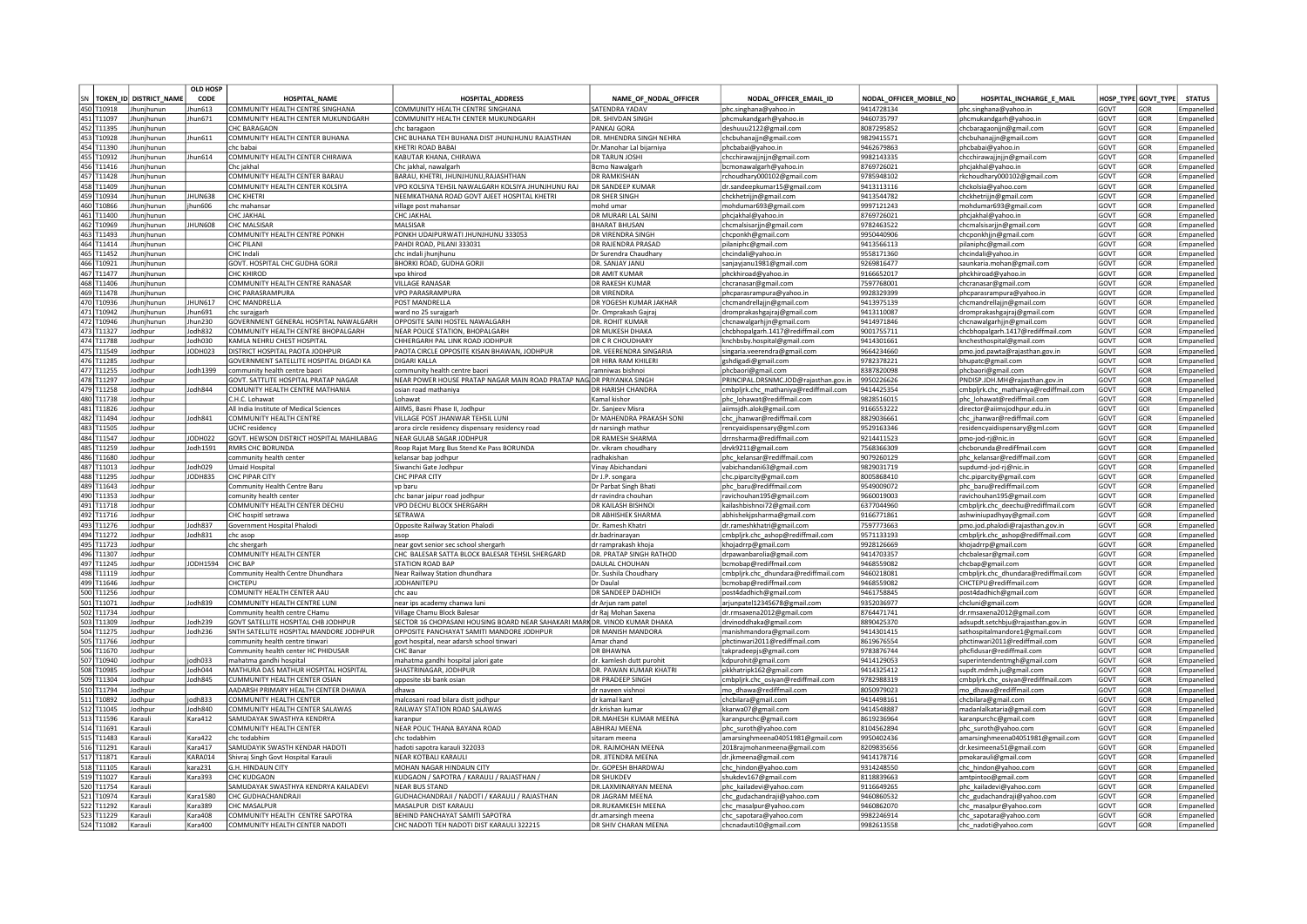|                          |                            | <b>OLD HOSP</b>           |                                                                       |                                                                                |                                           |                                                   |                          |                                                 |                     |                     |                          |
|--------------------------|----------------------------|---------------------------|-----------------------------------------------------------------------|--------------------------------------------------------------------------------|-------------------------------------------|---------------------------------------------------|--------------------------|-------------------------------------------------|---------------------|---------------------|--------------------------|
|                          | SN TOKEN ID DISTRICT NAME  | CODE                      | <b>HOSPITAL NAME</b>                                                  | HOSPITAL ADDRESS                                                               | NAME OF NODAL OFFICER                     | NODAL OFFICER EMAIL ID                            | NODAL OFFICER MOBILE NO  | HOSPITAL INCHARGE E MAIL                        |                     | HOSP TYPE GOVT TYPE | <b>STATUS</b>            |
| 525 T11644               | Karauli                    |                           | COMMUNITY HEALTH CENTER SHRIMAHAVEERJI                                | dubbi raod norgawad                                                            | dr balram meena                           | ballu91@gmail.com                                 | 8903016871               | phc mahaveerii@vahoo.cor                        | GOVT                | GOR                 | Empanelled               |
| 526 T11714               | Karauli                    | <b>JAIP795</b>            | COMMUNITY HEALTH CENTER BALGHAT                                       | NEAR GOVT HIGH SCHOOL BALGHAT                                                  | DR SIYARAM MEENA                          | phc_balghat@yahoo.com                             | 9414847463               | phc_balghat@yahoo.com                           | <b>GOVT</b>         | GOR                 | Empaneller               |
| 527 T11247               | Karaul                     | kara014                   | SHIVRAJ SINGH GOVT. HOSPITALKARAULI                                   | OLD SABJI MANDI GULAB BAG KARAULI                                              | DR.JITENDRA MEENA                         | drjeetu628@gmail.com                              | 9414178716               | pmokarauli@gmail.com                            | GOVT                | GOR                 | Empanelled               |
| 528 T11109               | Karaul                     | Kara404                   | community health center mandrayal                                     | MAIN ROAD NEAR THANA MANDRAYAL                                                 | DR. GANESH SINGH MEENA                    | chcmandrayal@gmail.com                            | 9461002555               | chcmandrayal@gmail.com                          | GOVT                | GOR                 | Empanelled               |
| 529 T11756               | Karauli                    |                           | SAMUDAYAK SWASTHYA KENDRYA PARITA                                     | PARITA                                                                         | <b>DR.KULDEEP SINGH</b>                   | phc_parita@yahoo.com                              | 9461457393               | phc_parita@yahoo.com                            | GOVT                | GOR                 | Empanelled               |
| 530 T11673               | Kota                       |                           | <b>CHC SUKFT</b>                                                      | <b>SUKFT</b>                                                                   | DR. BACHAN LAL YADAV                      | suketphc@yahoo.com.au                             | 9829221039               | suketphc@yahoo.com.au                           | GOVT                | GOR                 | Empaneller               |
| 531 T11025               | Kota                       | Kota223                   | RAMPURA SATELLITE DISTRICT HOSPITAL                                   | Rampura Bazar                                                                  | Dr Vinit Choudhary                        | vineet.choudhary@gmail.com                        | 9414055345               | rampuradhkota@yahoo.in                          | GOVT                | GOR                 | Empaneller               |
| 532 T11702               | Kota                       |                           | CHC BHIMGANJMANDI                                                     | NEHRU NAGAR SHAMSHAN ROAD BHIMGANJMANDI                                        | DR SUDHIR UPADHAYA                        | rajchcbhimganjmandi@yahoo.com                     | 9414177371               | subhashmanisha@gmail.com                        | GOVT                | GOR                 | Empaneller               |
| 533 T11701               | Kota                       |                           | CHC KHATOLI                                                           | SHOEPUR ROAD KHATOLI                                                           | DR RAMESH CHAND                           | ohckhatoli@gmail.com                              | 9549443456               | hckhatoli@gmail.com                             | GOVT                | GOR                 | Empanelled               |
| 534 T11114               | Kota                       | cota485                   | chc sultanpur                                                         | near bus stand sultanpur                                                       | dr.mo.parvez khan                         | kota.chcmnjysultanpur@yahoo.com                   | 9829335050               | kota.chcmnjysultanpur@yahoo.com                 | <b>GOVT</b>         | GOR                 | mpanelled                |
| 535 T11446               | Kota                       | Kota050                   | NEW HOSPITAL                                                          | MEDICAL COLLEGE CAMPUS RANGBARI ROAD                                           | DR NARESH MEWARA                          | nareshmewara@gmail.com                            | 9001089984               | supdnmch@yahoo.ir                               | GOVT                | GOR                 | Empanelled               |
| 536 T11635               | Kota                       |                           | COMMUNITY HEALTH CENTER                                               | CHC MODAK                                                                      | <b>DR.PANKAJ RATHORE</b>                  | chcmorak@hotmail.con                              | 8619603126               | chcmorak@hotmail.con                            | GOVT                | GOR                 | Empanelled               |
| 537 T11626               | Kota                       |                           | COMMUNITY HEALTH CENTRI                                               | MANDANA ,LADPURA,KOTA,RAJSTHAN                                                 | <b>DR.NISHANT KUMAWAT</b>                 | phcmandanakota@gmail.com                          | 8233910525               | phcmandanakota@gmail.com                        | GOVT                | GOR                 | Empaneller               |
| 538 T11695               | Kota                       | Kota476                   | COMMUNITY HEALTH CENTER DADABARI                                      | DADABARI KOTA                                                                  | DR SHALINI KUNDNANI                       | rajchcdadabari@yahoo.in                           | 9828176064               | raichcdadabari@vahoo.ii                         | GOVT                | GOR                 | Emnanelled               |
| 539 T11703               | Kota                       |                           | COMMUNITY HELATH CENTER CHECHAT                                       | CHC CHECHAT                                                                    | DR. RAMPRASAD BANASIYA                    | chcchechat@yahoo.in                               | 7014005311               | chcchechat@vahoo.in                             | GOVT                | GOR                 | Empanelled               |
| 540 T11047               | Kota                       | kota463                   | COMMUNITY HEALTH CENTRE ITAWA                                         | near police station itawa                                                      | Dr. R. C. Meena                           | chcitawa123@gmail.com                             | 8104629212               | chcitawa123@gmail.com                           | GOVT                | GOR                 | Empanelled               |
| 541 T11050               | Kota                       | KOTA049                   | J K LON MOTHER AND CHILD HOSPITAL KOTA                                | MBS PARISAR NAYAPURA KOTA                                                      | dr manish bohra                           | manishbohra@yahoo.co.in                           | 9414266155               | jkloankota@gmail.com                            | GOVT                | GOR                 | Empanelled               |
| 542 T11676               | Kota                       |                           | COMMUNITY HEALTH CENTER                                               | Balapura kanwas                                                                | Dr Lal singh meena                        | phckanwas@yahoo.in                                | 9414468268               | phckanwas@yahoo.in                              | GOVT                | GOR                 | Empanelled               |
| 543 T11159               | Kota                       | <b>KOTA451</b>            | CHC RAMGANJMANDI                                                      | JULMI ROAD RAMGANJMANDI DIST KOTA RAJASTHAN                                    | DR. GOVIND YADAV                          | chcramganjmandi@yahoo.com                         | 9828489196               | chcramganjmandi@yahoo.com                       | GOVT                | GOR                 | Empanelled               |
| 544 T11023               | Kota                       | Kota048                   | MAHARAO BHIM SINGH                                                    | MAHARAO BHIM SINGH HOSPITAL.KOTA.RAJASTHAN                                     | DR.HEMANT GUPTA                           | drhemantgupta2014@gmail.com                       | 9414177566               | supdtmbskota@gmail.com                          | GOVT                | GOR                 | Empanelled               |
| 545 T11112               | Kota                       | kota481<br>kota468        | chc sangoc                                                            | sangod                                                                         | dr.o.p samar                              | samardrop@gmail.com                               | 9950430545<br>9413007972 | ramchandra-pareta@yahoo.co.uk                   | <b>GOVT</b><br>GOVT | GOR                 | Empanelled<br>Empanelled |
| 546 T11128               | Kota                       |                           | comunity health center kaithoon                                       | NEAR POLICE STATION SANGOD ROAD KAITHOON                                       | dr vivek goya                             | ckaithoon@yahoo.in                                |                          | chckaithoon@yahoo.in                            |                     | GOR                 |                          |
| 547 T11728               | Nagaur                     |                           | CHC KUKANWALI                                                         | KukaanwaliNagaurSH2NagourRoadKuchamanCity                                      | YOGENDRA SINGH KACHHAVA                   | yogendrakachhava23@gmail.com                      | 9680795132               | kct.phckuk@yahoo.in                             | GOVT                | GOR                 | Empanelled               |
| 548 T11770<br>549 T11542 | Nagau                      | NAGA796<br>Naga645        | SUB DIVISION HOSPITAL KUCHAMAN CITY<br>community health centre maroth | Ambedkar circle ke pass<br>nalabaiarmenmarketmaroth                            | Dr. Pradeep Chouhan                       | pspradeepsingh067@gmail.com                       | 3769504037               | agaur.chckcity@yahoo.in                         | GOVT<br><b>GOVT</b> | GOR<br>GOR          | Empanelled               |
| 550 T11583               | Nagau                      |                           |                                                                       |                                                                                | dinesh choudhary                          | choudharyd668@gmail.com                           | 8824743070<br>9166664141 | drskmeena71@gmail.com                           |                     | GOR                 | <b>Empanelled</b>        |
|                          | Nagaur                     | NAGA584                   | <b>CHC EDWA</b>                                                       | edwa/degana/nagour                                                             | DR GULAB CHAND                            | drgulabch4141@gmail.com                           |                          | ledeepakdadhich@gmail.com                       | GOVT                |                     | Empanelled               |
| 551 T11110<br>552 T11719 | Nagaur                     | NAGA722                   | COMMUNITY HEALTH CENTER KUCHERA<br>COMMUNITY HEALTH CENTER THANWLA    | WARD NO 14 KUCHERA<br>AIMER ROAD THANWL                                        | DR RAMDEO DOON<br><b>DR PRAKASH KUMAR</b> | chckuchera@gmail.com                              | 9982199021<br>9413959222 | chckuchera@gmail.com                            | GOVT<br>GOVT        | GOR<br>GOR          | Empaneller<br>Empanelled |
| 553 T11523               | Nagau                      |                           | chc bajwas                                                            |                                                                                | dr dilip singh charan                     | mo_thawla@yahoo.com                               | 9784648504               | mo thawla@yahoo.com                             | GOVT                | GOR                 | Empanelle                |
| 554 T11618               | Nagaur                     | Naga744                   | CUMMUNITY HEALTH CENTRE SHERANI ABAD                                  | chc bajwas teh parbatsar dist nagaur<br>CHC SHERANI ABAD TEHSIL DIDWANA NAGOUR | DR RAMJI LAL BAJYA                        | chcbajwas@yahoo.com                               | 9799104747               | chcbajwas@yahoo.com<br>chcsheraniabad@gmail.com | GOVT                | GOR                 | Empanelled               |
| 555 T11157               | Nagaur<br>Nagau            | Naga748                   | COMMUNITY HEALTH CENTRE PARBATSAR                                     | GHANDHI CHOWK, PARBATSAR                                                       | DR DURGA RAM                              | ramjilalbajiya@gmail.com<br>o.p.tholiya@gmail.com | 9929900573               | o.p.tholiya@gmail.con                           | GOVT                | GOR                 | Empanelled               |
| 556 T11068               | Nagaur                     | Naga1299                  | COMMUNITY HEALTH CENTER BORAWAR                                       | CHC BORAWAR RAILWAY STATION ROAD                                               | DR SUNIL VISHNO                           | chcbrwr7@gmail.com                                | 9986726235               | chcbrwr7@gmail.com                              | GOVT                | GOR                 | Empanelled               |
| 557 T11133               | Nagaur                     | Naga734                   | COMMUNITY HEALTH CENTRE MUNDWA                                        | COMMUNITY HEALTH CENTRE GOVT HOSPITAL MUNDWA NAGA DR. RAKESH SIROHI            |                                           | drrakeshsirohi@gmail.com                          | 9001654583               | chcmundwa@rocketmail.com                        | <b>GOVT</b>         | GOR                 | Empanelled               |
| 558 T11464               | Nagaur                     | Naga2633                  | Community Health Center Toshina                                       | COMMUNITY HEALTH CENTER Toshina VPO TOSHINA TEH DIDW Dr Anil Mishra            |                                           | phc_toshina@yahoo.com                             | 9660056270               | phc_toshina@yahoo.com                           | GOVT                | GOR                 | Empanelled               |
| 559 T11824               | Nagaur                     |                           | COMMUNITY HEALTH CENTER BADU                                          | NEAR PANCHAYAT GOVT HOSPITAL BADU                                              | DR RAMESH KUMAR DHABHAI                   | drgurjar25@gmail.com                              | 7665606100               | chcbadu@gmail.com                               | GOVT                | GOR                 | Empanelled               |
| 560 T11113               | Nagaur                     | Naga1306                  | COMMUNITY HEALTH CENTER CHHOTI KHATU                                  | CHHOTI KHATU                                                                   | DR.NEMICHAND KUMAWAT                      | chcctkt@gmail.com                                 | 9829474440               | chcctkt@gmail.com                               | GOVT                | GOR                 | Empaneller               |
| 561 T11765               | Nagaur                     |                           | Community Health Centre Budsu                                         | <b>Budsu Tehsil Makrana</b>                                                    | Dr. Shaiphalee Choudhary                  | chcbudsu@yahoo.in                                 | 8005769209               | :hcbudsu@yahoo.in                               | GOVT                | GOR                 | Empanelled               |
| 562 T11324               | Nagaur                     | Naga707                   | CHC GOTAN                                                             | GOTAN/MERTA/NAGAUR                                                             | <b>DR SUKHRAM</b>                         | chcgotan@yahoo.in                                 | 9461126121               | chcgotan@yahoo.in                               | GOVT                | GOR                 | Empanelled               |
| 563 T11168               | Nagau                      | Naga224                   | PJLN GOVT HOSPITAL                                                    | BIKANER ROAD, NAGAUR                                                           | DR. SUKHRAM BARUPAL                       | devdogiwaljat@gmail.com                           | 8949418705               | bsbypmonag@gmail.com                            | GOVT                | GOR                 | Empaneller               |
| 564 T11562               | Nagaur                     |                           | <b>GOVT BANGUR HOSPITAL</b>                                           | NAGAUR ROAD CHORAH DIDWANA                                                     | AJEET SINGH RATHORE                       | draieetsingh1412@gmail.com                        | 9680329040               | hospitaldid@yahoo.com                           | GOVT                | GOR                 | Empanelled               |
| 565 T11780               | Nagau                      |                           | Community Health Center Meethari                                      | CHC Meethari Teh Ladnun Dist Nagaur                                            | Dr Manoj Kumar Banyal                     | manojbayal@gmail.com                              | 9785695420               | manojbayal@gmail.com                            | GOVT                | GOR                 | mpanelled                |
| 566 T11784               | Nagaur                     |                           | COMMUNITY HEALTH CENTRE BHARNAWA                                      | <b>VILLAGE BHARNAWA</b>                                                        | DR ASAD ALI                               | chcbharnawa@gmail.com                             | 9351143315               | chcbharnawa@gmail.com                           | GOVT                | GOR                 | Empanelle                |
| 567 T11074               | Nagaur                     | Naga620                   | MB GOVT HOSPITAL ROL                                                  | MATAJI ROAD VPO ROL 341027                                                     | DR. GOMATI                                | tomatisangwa@gmail.con                            | 9119300651               | phcrol@yahoo.com                                | GOVT                | GOR                 | Empanelled               |
| 568 T11052               | Nagaur                     | Naga717                   | <b>CHC KHINWSAR</b>                                                   | CHC KHINWSAR TEH KHINWSAR DIST NAGAUR RAJASTHAN                                | <b>DR.SHIV PRASAD PARTANI</b>             | sp007partani@gmail.com                            | 9414081931               | drsaini40@gmail.com                             | GOVT                | GOR                 | Empaneller               |
| 569 T11749               | Nagaur                     | Naga686                   | Community Health Center Makrana                                       | Government Hospital Makrana                                                    | DR. RAIAT VERMA                           | rajat.raj9890@gmail.com                           | 7014147306               | iachcmakrana@gmail.com                          | GOVT                | GOR                 | Emnanelled               |
| 570 T11410               | Nagaur                     | Naga659                   | COMMUNITY HEALTH CENTRE NIMBI JODHAN                                  | VILLAGE NIMBI JODHAN TEH LADNUN DIST NAGAUR                                    | Dr. Ajit Singh Sekhawat                   | chcnimbi@gmail.com                                | 9929210210               | chcnimbi@gmail.com                              | GOVT                | GOR                 | Empanelled               |
| 571 T11181               | Nagaur                     | Naga754                   | CHC RIYAN BADI                                                        | AJMER ROAD VPO RIYAN BADI TEH RIYAN BADI DIST NAGAUR                           | <b>DR S R INANIYAN</b>                    | smo_riyanbadi@yahoo.in                            | 9829953232               | smo riyanbadi@yahoo.in                          | GOVT                | GOR                 | Empanelled               |
| 572 T11124               | Nagaur                     | Naga615                   | community helth center                                                | didwana nagaur road jayal                                                      | dr kailash mehla                          | chcjayal@gmail.com                                | 9571292679               | chcjayal@gmail.com                              | GOVT                | GOR                 | Empanelled               |
| 573 T11503               | Nagaur                     |                           | NAGA1784 CHC HARSORE                                                  | CHC.HARSORE.DEGANA.NAGAUR                                                      | DR MUKESH KHOJA                           | chcharsore@yahoo.in                               | 8949673061               | chcharsore@yahoo.in                             | GOVT                | GOR                 | Empanelled               |
| 574 T11137               | Nagaur                     | Naga692                   | <b>CHC GACHHIPURA</b>                                                 | NEAR RAILWAYS STATION GACHHIPURA NAGAUR                                        | DR ANIL SHARMA                            | anilsilag@gmail.com                               | 9999052951               | chcgachhipura@gmail.com                         | GOVT                | GOR                 | Empanelled               |
| 575 T11764               | Nagaur                     |                           | <b>CHC DEH</b>                                                        | CHC DEH VPO DEH TEH JAYAL DIST NAGAUR RAJASTHAN                                | Dr. Dinesh Meghwal                        | meghwal.dinesh777@gmail.com                       | 9602766907               | meghwal.dinesh777@gmail.com                     | GOVT                | GOR                 | Empanelled               |
| 576 T11558               | Nagau                      |                           | SHRI SOMANI GOVT COMMUNITY HEALTH CENTER                              | MAULASAR TAHSHIL DIDWANA DIST NAGAUR RAJASTHAN                                 | DR.SUNDARLAL VISHNO                       | chcmaulasar@yahoo.com                             | 8769309760               | chcmaulasar@yahoo.com                           | GOVT                | GOR                 | Empanelled               |
| 577 T11541               | Nagaur                     | naga046                   | sub divisional ladnur                                                 | didwana road ladnun                                                            | dr. kishna ram poonia                     | pmoghladnun@gmail.com                             | 9983491390               | pmoghladnun@gmail.com                           | GOVT                | GOR                 | Empanelled               |
| 578 T11115               | Nagau                      | Naga736                   | COMMUNITY HEALTH CARE                                                 | PANCHALA SIDDHA                                                                | DR SHRIPHAL MEENA                         | phc_panchala@yahoo.in                             | 9799108282               | phc_panchala@yahoo.in                           | GOVT                | GOR                 | Empanelled               |
| 579 T10909               | Nagau                      | Naga740                   | COMMUNITY HEALTH CENTRE                                               | NAGAUR ROAD, BASNI                                                             | DR RAJESH DAIYYA                          | mrschcbasni@gmail.com                             | 9928642668               | mrschcbasni@gmail.com                           | GOVT                | GOR                 | Empanelled               |
| 580 T11381               | Nagau                      | Naga576                   | COMMUNITY HEALTH CENTER DEGANA                                        | COMMUNITY HELATH CENTER DEGANA                                                 | DR RAJESH BARUPAL                         | chc degana@yahoo.com                              | 9414213354               | hc degana@yahoo.com                             | <b>GOVT</b>         | GOR                 | Empanelled               |
| 581 T11268               | Nagaur                     |                           | community health center merta city                                    | ren road merta city                                                            | dr akhil gupta                            | chcmerta2@gmail.com                               | 9413117381               | hcmerta2@gmail.com                              | GOVT                | GOR                 | Empanelled               |
| 582 T11685               | Nagau                      | Naga626                   | GOVT COMMUNITY HEALTH CENTER NAWA CITY                                | MAIN MARKET NEAR SUBJI MANDI NAWA CITY                                         | Dr VAKTA RAM CHOUDHARY                    | vaktavar@gmail.com                                | 9928213889               | nawa_chc_nawa@yahoo.in                          | GOVT                | GOR                 | Empaneller               |
| 583 T11102               | Pali                       | Pali799                   | <b>CHC KOSFLAO</b>                                                    | NEAR BUSTAND CHC KOSELAO TEH SUMERPUR DIST PALI RJA                            | DR.ANUPAM RAJPUROHIT                      | chckoselav@yahoo.in                               | 7023831356               | chckoselav@yahoo.ir                             | GOVT                | GOR                 | Empanelled               |
| 584 T11470               | Pali                       |                           | COMMUNITY HEALTH CENTER SIRIYARI                                      | COMMUNITY HEALTH CENTER SIRIYARI                                               | DR.PUSPENDRA SINGH                        | pushpendra_pushu@yahoo.co.in                      | 8003433377               | aphcsiriyari@gmail.com                          | GOVT                | GOR                 | Empanelled               |
| 585 T11331               | Pali                       | Pali1388                  | GOVERMENT COMMUNITY HEALTH CENTER                                     | COMMUNITY HEALTH CENTER KHOD                                                   | dr.mohan lal prajapat                     | chckhod@gmail.com                                 | 9001116325               | chckhod@gmail.com                               | GOVT                | GOR                 | Empanelled               |
| 586 T11299               | Pali                       | Pali728                   | <b>GOVT HEALTH CENTER</b>                                             | RAJAN SARAY SADRI ROAD BALI                                                    | DR. LALIT CHOUDHARY                       | drlalit81@gmail.com                               | 8058381960               | balichc@yahoo.com                               | GOVT                | GOR                 | Empanelled               |
| 587 T11311               | Pali                       | Pali1387                  | Community Health Centre Nimaj                                         | Jodhpur Road Nimai                                                             | Dr. Rajbandhu Birla                       | chcnimai@rediffmail.con                           | 9799684771               | chcnimai@rediffmail.com                         | GOVT                | GOR                 | Empanelled               |
| 588 T11205               | <b>Pali</b>                | Pali756                   | COMMUNITY HEALTH CENTER SADRI                                         | NEAR BUS STAND SADRI DIST PALI RAJASTHAN 306702                                | DR AVINASH CHARAN                         | avinashcha@yahoo.com                              | 9928597137               | chcsadripali@gmail.com                          | <b>GOVT</b>         | GOR                 | Empanelled               |
| 589 T11173               | <b>Pali</b>                | Pali1385                  | Chc Raipur Pal                                                        | OUT SIDE GANESH GATE RAIPUR MARWAR                                             | DR. PRAVEEN CHOUDHARY                     | chcraipur92@yahoo.com                             | 9799092496               | chcraipur92@yahoo.com                           | GOVT                | GOR                 | Empanelled               |
| 590 T11328               | <b>Pali</b><br><b>Pali</b> | Pali796<br><b>PALI762</b> | <b>CHC TAKHATGARH</b>                                                 | CHC TAKHATGARH PALI<br><b>CHC JAITARAN</b>                                     | DR AMIT GUSAIWAL                          | chctakhatgarh@yahoo.in                            | 9461991490               | drrd.sonu77@gmail.com                           | GOVT                | GOR                 | Empanelled               |
| 591 T11204<br>592 T11730 | Pali                       |                           | <b>CHC JAITARAN</b><br>CUMMUNITY HEALTH CENTER MANIHARI               | CHC MANIHARI                                                                   | dr.rakesh garg<br>DR. SATISH KUMAR POONIA | rgarag14101966@gmail.com                          | 9414916871<br>7877380280 | drdevendrasolanki65@gmail.com                   | GOVT<br>GOVT        | GOR<br>GOR          | Empaneller<br>Empanelled |
| 593 T11083               | Pali                       | Pali752                   | chc desuri                                                            | desuri                                                                         |                                           | pooniasatish730@gmail.com                         | 9460989438               | pooniasatish730@gmail.com                       | GOVT                | GOR                 |                          |
| 594 T11290               | Pali                       | pali802                   | chc sanderad                                                          | hospital road sanderao                                                         | Dr Madhu Jingar<br>dr hemant sharma       | chcdesuri@gmail.com<br>phcsanderao@yahoo.in       | 8559883900               | :hcdesuri@gmail.com<br>ohcsanderao@yahoo.in     | GOVT                | GOR                 | Empanelled<br>Empanelled |
| 595 T11677               |                            |                           | Community Health Center Ghanerao                                      | Main Sadri Desuri Road Teh Desuri Dist Pali Rajasthan 306704                   | Dr Akhilesh Purohit                       | chcghanerao@gmail.com                             | 9782154309               | hcghanerao@gmail.com                            | GOVT                | GOR                 | Empaneller               |
| 596 T10944               | Pali                       | Pali1386                  | <b>CHC RAAS</b>                                                       | SAVERIA ROAD, RAAS                                                             | DR. VIKAS                                 | chcraas@gmail.com                                 | 9887828022               | chcraas@gmail.com                               | GOVT                | GOR                 | Empanelled               |
| 597 T11484               | Pali                       | Pali028                   | ACHARYA SHREE RAGHUNATH SMRITI JAIN GOVT                              | ACHARYA SHREE RAGHUNATH SMRITI JAIN GOVT HOSPITAL SOJADR ASHOK GEHLOT          |                                           | Dr.ashokgehlot@gmail.com                          | 9829960097               | mosojatcity@gmail.com                           | GOVT                | GOR                 | Empanelled               |
| 598 T11185               | Pali                       | Pali1389                  | CHC KHARCHI                                                           | PALI BUS STAND MARWAR JUNCTION                                                 | DR DHIRENDRA KUMAR SAXENA                 | chckharchi2@gmail.com                             | 9983730699               | chckharchi2@gmail.com                           | GOVT                | GOR                 | Empanelled               |
| 599 T11301               | Pali                       | <b>PAI1781</b>            | GOVT, COMMUNITY HEALT CENTER RANI                                     | HINGAD MOHI A RAN                                                              | DR. BHARAT GOMTIWAL                       | icchcrani@yahoo.com                               | 9829895170               | icchcrani@yahoo.com                             | GOVT                | GOR                 | Empanelled               |
|                          |                            |                           |                                                                       |                                                                                |                                           |                                                   |                          |                                                 |                     |                     |                          |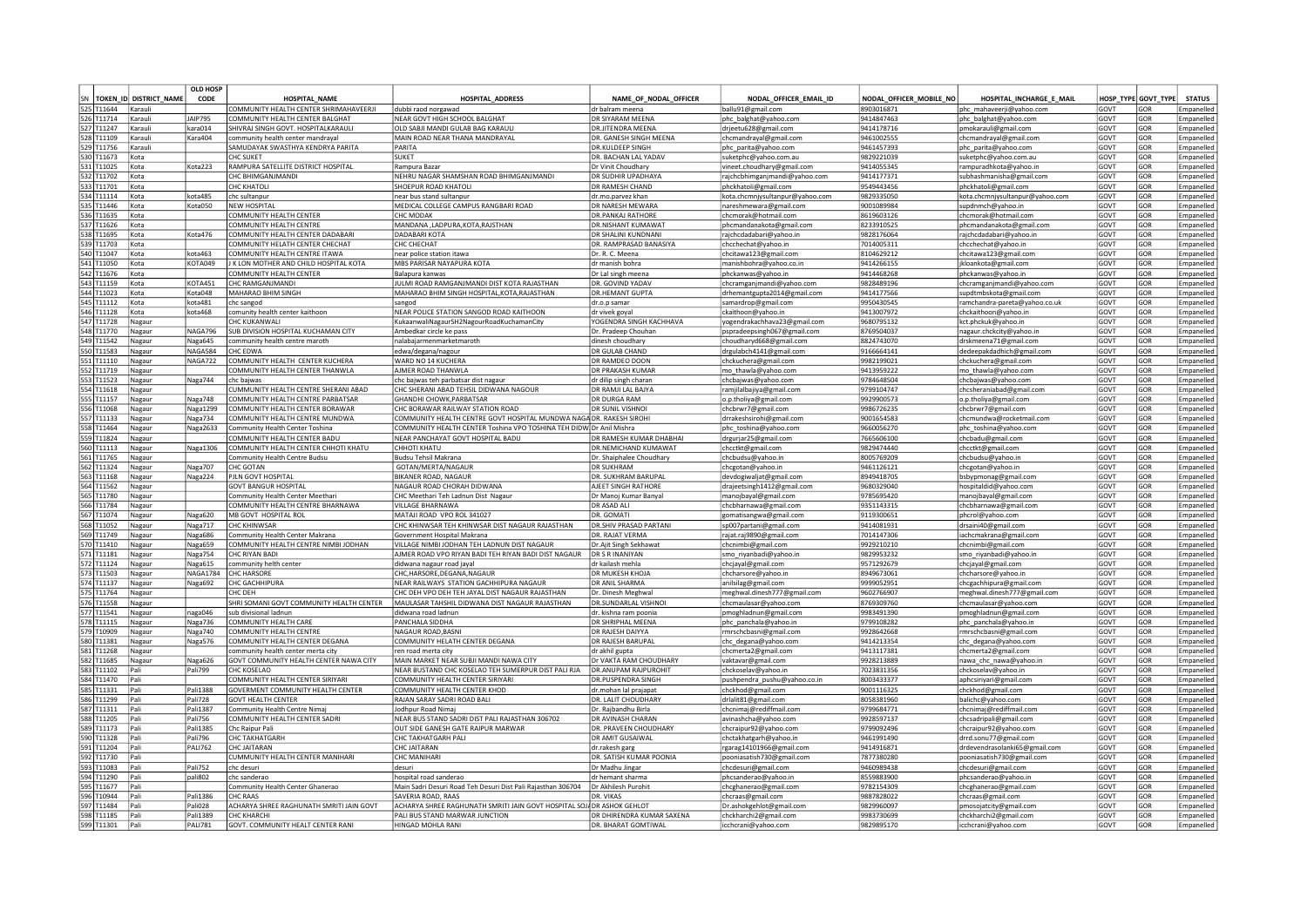|                          |                                          | <b>OLD HOSP</b>    |                                                                   |                                                                            |                                             |                                                           |                          |                                                    |              |                     |                          |
|--------------------------|------------------------------------------|--------------------|-------------------------------------------------------------------|----------------------------------------------------------------------------|---------------------------------------------|-----------------------------------------------------------|--------------------------|----------------------------------------------------|--------------|---------------------|--------------------------|
|                          | SN TOKEN ID DISTRICT NAME                | CODE               | <b>HOSPITAL NAME</b>                                              | <b>HOSPITAL ADDRESS</b>                                                    | NAME OF NODAL OFFICER                       | NODAL OFFICER EMAIL ID                                    | NODAL OFFICER MOBILE NO  | HOSPITAL INCHARGE E MAIL                           |              | HOSP TYPE GOVT TYPE | <b>STATUS</b>            |
| 600 T11302               | Pali                                     | Pali785            | <b>CHC ROHAT</b>                                                  | CHC ROHAT, PALI                                                            | DR MAHENDRA JOURWAL                         | chc.rohat.pali@gmail.con                                  | 7737619060               | chc.rohat.pali@gmail.com                           | GOVT         | GOR                 | Empanelled               |
| 601 T11357               | Pali                                     |                    | CHC CHANDAWAI NAGAR                                               | CHC CHANDAWAL NAGAR BLOCK SOJAT CITY DIST PALI                             | DR RAMFSH KUMAR KUMAWAT                     | adrashphcchandawal@gmail.com                              | 9950848822               | adrashphcchandawal@gmail.com                       | GOVT         | GOR                 | Empanelled               |
| 602 T11319               | Pali                                     | Pali789            | <b>CHC BAGRI NAGAR</b>                                            | <b>CHC BAGRI NAGAR</b>                                                     | DR O.P. RATHORE                             | dromrathore@gmail.com                                     | 9461117425               | chcbagrinagar@yahoo.in                             | GOVT         | GOR                 | Empanelled               |
| 603 T11527               | Pali<br>Pali                             | Pali774            | COMMUNITY HEALTH CENTRE KUSHALPURA                                | COMMUNITY HEALTH CENTRE KUSHALPURA                                         | DR.REKHCHAND                                | Rekhchandvaishnav@gmail.com                               | 8741988546               | chckushalpura123@gmail.com                         | GOVT         | GOR                 | Empanelled               |
| 604 T11605               | Pali                                     | Pali1390           | COMMUNITY HEALTH CENTER JOJAWAR                                   | DESURI ROAD JOJAWAR                                                        | DR HEMENDRA SINGH UDAWAT                    | aphcjojawar@gmail.com                                     | 9828151063<br>8302724446 | aphcjojawar@gmail.com                              | GOVT<br>GOVT | GOR<br>GOR          | Empanelled               |
| 605 T11233<br>606 T11322 | <b>Pali</b>                              | Pali759            | Comunity Health Center<br>Nadol                                   | near Bus Stand, Bera<br>Kharda Road Nadol                                  | Jasa Ram<br>Dr Devendra Singh Gurjar        | babybera@gmail.com<br>dvndra27@gmail.com                  | 7976328568               | chc_bera@ymail.com<br>dvndra27@gmail.com           | GOVT         | GOR                 | Empanelled<br>Empanelled |
| 607 T11224               | Pali                                     | Pali791            | COMMUNITY HEALTH CENTER SOJATROAD                                 | opp ladha colony sojatroad                                                 | Dr.SANDEEP KUMAR                            | sandeeppanwar167@gmail.com                                | 9772168216               | chcsoiatroad@gmail.com                             | GOVT         | GOR                 | Empaneller               |
| 608 T11196               | Pali                                     | Pali794            | CHC SUMFRPUR                                                      | NAGAR PALIKA ROAD SUMERPUR                                                 | Dr. TARACHAND GAUD                          | drtcgaud@gmail.com                                        | 8005887002               | subhashmeena0016@gmail.com                         | GOVT         | GOR                 | Empanelled               |
| 609 T11709               | Pali                                     | ali026             | Government Bangur District Hospital Pali                          | Govrnment Medical Collage Pali                                             | Dr. Vipul Kumar Nagar                       | dr.vipulnagar@gmail.com                                   | 9414425968               | omobhpali1@gmail.com                               | GOVT         | GOR                 | Empanelled               |
| 610 T11254               | Pratapgarh                               | Prat013            | DISTRICT HOSPITAL PRATAPGARH                                      | BANSWARA ROAD PRATAPGARH                                                   | DR. NANDLAL MEENA                           | pmo-pra-rj@nic.in                                         | 7665426502               | omo-pra-rj@nic.in                                  | GOVT         | GOR                 | Empanelled               |
| 611 T11017               | Pratapgarh                               | Prat536            | COMMUNITY HEALTH CENTER BARAWARDA                                 | CHC BARAWARDA                                                              | dr.Pawan Meena                              | pk23923@gmail.com                                         | 9588904170               | ankit.agarwal160190@gmail.com                      | GOVT         | GOR                 | Empaneller               |
| 612 T10987               | Pratapgarh                               | Prat527            | COMMUNITY HEALTH CENTRE MUNGANA                                   | MUNGANA                                                                    | DR JEEVRAJ MEENA                            | jeevrajmeena1241@gmail.com                                | 7726011625               | jeevrajmeena1241@gmail.com                         | GOVT         | GOR                 | Empanelled               |
| 613 T10960               | Pratapgarh                               | Prat537            | COMMUNITY HEALTH CENTER THADA                                     | VILLAGE THADA                                                              | <b>DR AMIT JAIN</b>                         | kankrechaamit@gmail.com                                   | 9001779469               | chcthada@yahoo.in                                  | GOVT         | GOR                 | Empanelled               |
| 614 T11098               | Pratapgarh                               | Prat530            | COMMUNITY HEALTH CENTER PIPALKHUNT                                | <b>KADBALIYA PIPALKHUNT</b>                                                | DR VISHNU JAKHAR                            | chcpipalkhunt.ptg@gmail.com                               | 9829551504               | chcpipalkhunt.ptg@gmail.com                        | GOVT         | GOR                 | Empanelled               |
| 615 T11011               | Pratapgarh                               | Prat510            | COMMUNITY HEALTHE CENTERS                                         | <b>NAI ARNOD</b>                                                           | DR. CHANDRASHEKHAR VERMA                    | chcarnod@vahoo.in                                         | 9001314262               | chcarnod@vahoo.in                                  | GOVT         | GOR                 | Empanelled               |
| 616 T11192               | Pratapgarh                               |                    | Community Health Centre Prathvipura                               | Prathvipura, Mahi Dam Back Water Area                                      | Dr. Mukesh Kumar Raiwaniya                  | parthipuraphc@gmail.com                                   | 9799118225               | parthipuraphc@gmail.com                            | GOVT         | GOR                 | Empanelled               |
| 617 T10997               | Pratapgarh                               | Prat511            | JAI CHAND MOHIL SAMUDAYIK SWASTHYA KENDR                          | BHANWAR MATA ROAD CHHOTISADRI TEHSIL CHHOTISADRI                           | Dr. amit sharma                             | dr.amit01@gmail.com                                       | 7568528087               | abmgrsbychcchhotisadri@gmail.com                   | GOVT         | GOR                 | Empanelled               |
| 618 T10993               | Pratapgarh                               | Prat512            | CHC DHARIYAWAD                                                    | SALUMBER ROAD DHARIYAWAD                                                   | DR AVDHESH BERWA                            | chcdhariyawad@yahoo.in                                    | 8696029111               | chcdhariyawad@yahoo.in                             | GOVT         | GOR                 | Empanelled               |
| 619 T11176<br>620 T11252 | Rajasamand<br>Rajasamand                 | Raja550<br>Raja569 | Chc Delwara<br>CHCKANKROLI                                        | CHC Delwara, Bus stand Delwara<br>kankroli rajasmand                       | Dr. Vikas Purushottam<br>dr bhupesh partani | delwarachc@gmail.com                                      | 9887611991<br>9414741190 | delwarachc@gmail.com                               | GOVT<br>GOVT | GOR<br>GOR          | Empanelled<br>Empanelled |
| 621 T11158               | Rajasamand                               | Raja559            | COMUNITY HEALTH CENTER KELWARA                                    | CHC KELWARA                                                                | DR. NAGENDRA SINGH                          | phckankroli@gmail.com<br>drnpsinghmjkumbhalgarh@gmail.com | 8949021510               | phckankroli@gmail.com<br>:hckumbhalgarh@gmail.com  | GOVT         | GOR                 | Empanelled               |
| 622 T11146               | Raiasamand                               | Raia015            | SHRI GOVARDHAN GOVT GENERAL HOPITAL                               | SDH HOSPITAL LAL BAGH NATHDWARA                                            | DR SATISH SINGHAI                           | pmo.nathdwara@gmail.com                                   | 9460547427               | pmo.nathdwara@gmail.com                            | GOVT         | GOR                 | Empanelled               |
| 623 T11240               | Rajasamand                               |                    | COMMUNITY HEALTH CENTER SALOR                                     | PHC SALOR                                                                  | DR.RAKESH YADAV                             | phcsalor@gmail.com                                        | 9672066052               | phcsalor@gmail.com                                 | GOVT         | GOR                 | Empanelled               |
| 624 T11174               | Raiasamand                               | Raja567            | COMMUNITY HEATH CENTER KELWA                                      | NH 8 POLICE STATION KE PASS KELWA                                          | DR SUREDNRA SINGH NITHARWAL                 | kelwaphc@gmail.com                                        | 9079239295               | elwaphc@gmail.com                                  | GOVT         | GOR                 | Empanelled               |
| 625 T11151               | Rajasamand                               | Raja545            | chc devgarh                                                       | chc devgarh mela ground                                                    | Dr shantilal                                | hcdeogarh@gmail.com                                       | 9001691721               | ansharma254@gmail.com                              | GOVT         | GOR                 | Empanelled               |
| 626 T11380               | Rajasamand                               |                    | Community health center charbhuja                                 | Charbhuja bypass road morana chauraha gadhbhor                             | Kamal kumar sharma                          | kksharma1988.kks@gmail.com                                | 9166999902               | kksharma1988.kks@gmail.com                         | GOVT         | GOR                 | Empanelled               |
| 627 T11160               | Rajasamand                               | Raja225            | <b>RK GOVT HOSPITAL</b>                                           | Bhilwara by pass Road, Rajsamand                                           | <b>DR KRIPA SHANKER</b>                     | pmo.rajsamand@gmail.com                                   | 9610251730               | omo.rajsamand@gmail.com                            | GOVT         | GOR                 | Empanelled               |
| 628 T11317               | Raiasamand                               |                    | COMMUNITY HEALTH CENTER DARIBA                                    | Near Bus stand Dariba Tehsil Railmagra distt Rajsamand                     | PRAVEEN KUMAR GARG                          | phcdariba@gmail.com                                       | 9782019905               | ohcdariba@gmail.com                                | GOVT         | GOR                 | Empanelled               |
| 629 T11201               | Raiasamand                               | Raja540            | COMUNITY HELTH CNETER AMET                                        | MEN BUS STAND NEAR BY SBI BANK OPOSITE NAGARPALIKA AM DR.S.K.VERMA         |                                             | chcamet@gmail.com                                         | 7014151479               | chcamet@gmai.com                                   | GOVT         | GOR                 | Empanelled               |
| 630 T11099               | Raiasamand                               |                    | CHC Ihalo Ki Madar                                                | Jhalo Ki Madar / Khamnor / Rajsamand / Rajasthan                           | Dr.Khempal Choudhary                        | bomu.khamnor@gmail.com                                    | 9602589053               | phcjhalokimadar@gmail.com                          | GOVT         | GOR                 | Empanelled               |
| 631 T11231               | Raiasamand                               | Raia551            | COMMUNITY HEALTH CENTER KHAMNOR                                   | KHAMNOI                                                                    | DR BITESH YADAV                             | khamnorchc@gmail.com                                      | 7568831579               | khamnorchc@gmail.com                               | GOVT         | GOR                 | Empanelled               |
| 632 T11241               | Rajasamand                               |                    | COMMUNITY HEALTH CENTRE CHHAPLI                                   | CHHAPLI.TEHSIL BHIM.RAJSAMAND                                              | DR.MOHAMMAD SAHID                           | chcchhapli1@gmail.com                                     | 9983535191               | shahidmansury961@gmail.com                         | GOVT         | GOR                 | Empanelled               |
| 633 T11228<br>634 T11242 | Raiasamand<br>Raiasamand                 | Raia563<br>Raja543 | COMMUNITY HEALTH CENTER RAILMAGRA<br>COMMUNITY HEALTH CENTRE BHIM | NEAR POLICE STATION RAILMAGRA<br>Near Of SBI Bank BHIM                     | DR RAJENDRA PRA<br>DR. BUDDHI PRAKASH JAIN  | chcrailmagra1@gmail.com                                   | 9166934848<br>9414736676 | chcrailmagra1@gmail.com                            | GOVT<br>GOVT | GOR<br>GOR          | Empanelled<br>Empanelled |
| 635 T11443               | Sawai Madhopur Sawa1600                  |                    | Chc kundera                                                       | Shyampura road kundera                                                     | Pinky gupta                                 | cmhorajsamand@gmail.com<br>pg92606@gmail.com              | 8619800674               | drbpjaineye@gmail.com<br>kundraphc@gmail.com       | GOVT         | GOR                 | Empanelled               |
| 636 T11465               | Sawai Madhopur                           | Sawa1598           | COMMUNITY HEALTH CENTER MALARNA DUNGAR                            | MALARNA DUNGAR                                                             | DR.NARENDRA KUMAR MEENA                     | drnaren1982@gmail.com                                     | 9782256329               | drnaren1982@gmail.com                              | GOVT         | GOR                 | Empanelled               |
| 637 T11450               | Sawai Madhopur                           |                    | communitya health center                                          | v/p barnala, bamanwas                                                      | dr ravi shankar                             | phcbarnala@gmail.com                                      | 9950486256               | phcbarnala@gmail.com                               | GOVT         | GOR                 | Empanelled               |
| 638 T11419               | Sawai Madhopur                           | sawa051            | GOVT HOSPITAL GANGAPUR CITY                                       | SURSAGAR ROAD GOVT HOSPITAL GANGAPUR CITY                                  | DR KAPIL JAISWAL                            | bsbypmoggc@gmail.com                                      | 9799156407               | pmoggc.nic@gmail.com                               | GOVT         | GOR                 | Empanelled               |
| 639 T11424               | Sawai Madhopur                           | awa444             | COMMUNITY HEALTH CENTRE BONLI                                     | near BUS STAND BONLI                                                       | DR ARVIND KUMAR MEENA                       | chcbonli@gmail.com                                        | 9460705151               | hcbonli@vahoo.com                                  | GOVT         | GOR                 | Empanelled               |
| 640 T11449               | Sawai Madhopui                           |                    | RADHARANI CHC BHAGWATGARH                                         | CHC BHAGWATGARH                                                            | DR.RAMESH CHAND BAIRWA                      | dr.rameshbairwa99@gmail.com                               | 9950113795               | dr.rameshbairwa99@gmail.com                        | GOVT         | GOR                 | Empanelled               |
| 641 T11454               | Sawai Madhopur                           |                    | COMMUNITY HEALTH CENTER WAZIRPUR                                  | PAREETA ROAD WAZIRPUR                                                      | DR RAMKHLADEE MEENA                         | dr.r.k.dudawat@gmail.com                                  | 9982159157               | dr.r.k.dudawat@gmail.com                           | GOVT         | GOR                 | Empaneller               |
| 642 T11444               | Sawai Madhopur Sawa1599                  |                    | CHC CHAUTH KA BARWARA                                             | SABJI MANDI KE PASS CHAUTH KA BARWARA                                      | DR RAMESH DAIYA                             | phcckb@rediffmail.com                                     | 9024725787               | phcckb@rediffmail.com                              | GOVT         | GOR                 | Empanelled               |
| 643 T11440               | Sawai Madhopur                           |                    | comunity health center khandip                                    | <b>KHANDIP</b>                                                             | dr.ramcharan meena                          | dr.ram.meena01@gmail.com                                  | 8005831372               | dr.ram.meena01@gmail.com                           | GOVT         | GOR                 | Empanelled               |
| 644 T11432               | Sawai Madhopur                           |                    | COMMUNITY HEALTH CENTRE MITRAPURA                                 | NEAR BUS STAND MITRAPURA                                                   | DR SURESH LAMBA                             | chc_mitrapura@rediffmail.com                              | 9785032420               | chc_mitrapura@rediffmail.com                       | GOVT         | GOR                 | Empanelled               |
| 645 T11451               | Sawai Madhonu                            |                    | CHC PILODA                                                        | PII ODA                                                                    | <b>IAYENDRA SINGH DESHWAL</b>               | drjayendra007@gmail.com                                   | 8058519127               | drjayendra007@gmail.com                            | GOVT         | GOR                 | Empanelled               |
| 646 T11439               | Sawai Madhopur                           |                    | Chc Baharawanda khurd                                             | Sheopur Road, Baharawanda khurd, khandar, sawai madhopur Dr Babu lal meena |                                             | phc bkhurd@rediffmail.com                                 | 9783268181               | phc bkhurd@rediffmail.com                          | GOVT         | GOR                 | Empanelled               |
| 647 T11433               | Sawai Madhopur                           | AWA429             | cummunity health centre bamanwas                                  | BAMANWAS DISTT SWAI MADHOPUR                                               | dr ramesh chand meena                       | chc.bamanwas@gmail.com                                    | 9414911555               | chc.bamanwas@gmail.com                             | GOVT         | GOR                 | Empanelled               |
| 648 T11460<br>649 T11429 | Sawai Madhopur<br>Sawai Madhopur Sawa458 |                    | COMMUNITY HEALTH CENTRE SHIWAD<br><b>CHC KHANDAR</b>              | <b>NILKANTH GREEN PARK</b><br>near sabzi mandi khandar teh khandar         | DR. SUNIL CHOUDHARY<br>Dr ramraj meena      | csunny412@gmail.com                                       | 8058728841<br>9460814355 | drpuru10@gmail.com                                 | GOVT<br>GOVT | GOR<br>GOR          | Empanelled<br>Empanelled |
| 650 T11421               | Sawai Madhopur Sawa049                   |                    | <b>GENERAL HOSPITAL</b>                                           | GENERAL HOSPITAL SAWAI MADHOPUR                                            | DR JAI KUMAR MEENA                          | chckhandarnew@gmail.com<br>jaikumarm4@gmail.com           | 9460613352               | chckhandarnew@gmail.com<br>bsby13dec2015@gmail.com | GOVT         | GOR                 | Empanelled               |
| 651 T11700               | Siker                                    |                    | CHC GUNGARA                                                       | CHC GUNGARA SIKAR PIN CODE 332027                                          | DR.VIJENDRA JANGID                          | Chc.gungara@gmail.com                                     | 7300032844               | chc.gungara@gmail.com                              | GOVT         | GOR                 | Empanelled               |
| 652 T11190               | Siker                                    | <b>Sike2573</b>    | CHC Maharoli                                                      | Maharoli. Teh Srimadhopur Dist Sikar Rajasthan                             | Dr. Ankur Swami                             | chcmaharoli1@gmail.com                                    | 7568711524               | chcmaharoli1@gmail.com                             | GOVT         | GOR                 | Empanelled               |
| 653 T11705               | Siker                                    |                    | GOVT COMMUNITY HEALTH CENTER TARPURA                              | VILLAGE TARPURA TEHSIL AND DISTRICT SIKAR RAJASTHAN                        | <b>DR YUDHISTAR</b>                         | phctarpura@gmail.com                                      | 9660662400               | phctarpura@gmail.com                               | GOVT         | GOR                 | Empanelled               |
| 654 T11053               | Siker                                    | <b>SIKE233</b>     | GOVT.GENERAL HOSPITAL NEEMKATHANA                                 | NEAR KAPIL MANDI NEEMKATHANA                                               | DR HARI SINGH GOTHWAL                       | chc_neemkathana@yahoo.in                                  | 8769249525               | chc_neemkathana@yahoo.in                           | GOVT         | GOR                 | Empanelled               |
| 655 T11340               | Siker                                    | Sike786            | <b>CHC GUHALA</b>                                                 | <b>NEAR BUS STAND GUHALA</b>                                               | DR IDAN CHARAN                              | dridancharan007@gmail.com                                 | 9460021641               | chc_guhala@yahoo.in                                | <b>GOVT</b>  | GOR                 | Empanelled               |
| 656 T11142               | Siker                                    |                    | Community Health Center kasl                                      | voo kasli thelis dhod sikai                                                | DR. MONIKA CHOUDHARY                        | monikabhukar93@gmail.com                                  | 7568683175               | levendragora88@gmail.com                           | GOVT         | GOR                 | Empanelled               |
| 657 T11166               | Siker                                    | Sike713            | COMMUNTY HEALTH CENTER DANTA                                      | NEAR GOSALA DANTA                                                          | DR.SUBHASH CHANDRA VERMA                    | ubhashverma.nkt@gmail.com                                 | 7597866192               | chc_danta@yahoo.in                                 | GOVT         | GOR                 | Empanelled               |
| 658 T11370               | Siker                                    | sike2579           | Goverment Comminuty Health Center Nechwa                          | Near By PNB Nechwa Sikar                                                   | kuldeep mahala                              | phc nechwa@vahoo.con                                      | 7737020507               | phc nechwa@yahoo.com                               | GOVT         | GOR                 | Empanelled               |
| 659 T11347               | Siker                                    |                    | comunity health center jeek                                       | vill jeelo teh neemkathana dist sikar                                      | Dr ashok sain                               | ashoksaini784@gmail.com                                   | 9401827363               | dr.madanmoond@gmail.com                            | GOVT         | GOR                 | Empanelled               |
| 660 T11482               | Siker                                    | <b>Sike172</b>     | Govt S K Hospital                                                 | silver jubli road, sikar                                                   | Dr Vishva deepak vadav                      | drashokdhanwal@gmail.com                                  | 7597865282               | pmo sikar@yahoo.ir                                 | GOVT         | GOR                 | Empanelled               |
| 661 T11246               | Siker                                    | Sike1308           | CHC LAXMANGARH                                                    | WARD NO 20, LAXMANGARH                                                     | DR ARVIND KUMAR SAINI                       | dr arvind84@vahoo.com                                     | 7877611290               | chc laxmangarh@yahoo.in                            | GOVT         | GOR                 | Empanelled               |
| 662 T11729<br>663 T11048 | Siker<br>Siker                           | <b>Sike2576</b>    | CHC GANESHWAR<br>COMMUNITY HEALTH CENTER                          | VPO GANESHWAR<br>VILL DHOD TEHSIL DHOD DISTRIC SIKAR RAJ                   | DR GOTAM SAINI<br>DR MOHD JUBER QURESHI     | phcganeshwar@gmail.com<br>chc_dhodh@yahoo.co.in           | 9024504050<br>7891266353 | phcganeshwar@gmail.com<br>drchetansogan@gmail.com  | GOVT<br>GOVT | GOR<br>GOR          | Empanelled<br>Empanelled |
| 664 T11448               | Siker                                    | Sike1356           | <b>CHC KHACHARIYAWAS</b>                                          | CHC KHACHARIYAWAS SIKAR 332710                                             | DR MANISH KUMAR JANGIR                      | coolmj420@gmail.com                                       | 9950888715               | chc_khachariyawas@yahoo.com                        | GOVT         | GOR                 | Empanelled               |
| 665 T11374               | Siker                                    | Sike1539           | COMMUNITY HEALTH CENTRE REENGUS                                   | WN 14 REENGUS SIKAR PIN 332404                                             | DR.S.P.BHURADIYA                            | spbhuradia@gmail.com                                      | 9414700042               | dr.vinod1981@gmail.com                             | GOVT         | GOR                 | Empanelled               |
| 666 T11216               | Siker                                    | <b>Sike2572</b>    | Community Health Center Kudan                                     | VPO KUDAN DHOD SIKAR                                                       | DR MANISHA KHICHAR                          | chckudan@gmail.com                                        | 9587087207               | chckudan@gmail.com                                 | GOVT         | GOR                 | Empanelled               |
| 667 T11546               | Siker                                    |                    | COMMUNITY HEALTH CENTRE                                           | KOLIDA                                                                     | DR SIDDHARTH SHARMA                         | chckolida@gmail.com                                       | 9462630835               | chckolida@gmail.com                                | GOVT         | GOR                 | Empanelled               |
| 668 T11435               | Siker                                    | Sike1357           | Community health centre                                           | Infront of AVVNL Fatehpur shekhawati                                       | Dr. Hariram choudhary                       | chc_fatehpur@yahoo.in                                     | 8107894275               | chc_fatehpur@yahoo.in                              | GOVT         | GOR                 | Empanelled               |
| 669 T11401               | Siker                                    |                    | CHC Mau                                                           | Mau, Srimadhopur, Sikar Rajasthan                                          | Dr. Manish Agrawal                          | chcmau@vahoo.in                                           | 9799781360               | chcmau@vahoo.in                                    | GOVT         | GOR                 | Empanelled               |
| 670 T11498               | Siker                                    | Sike1364           | CHC Beswa                                                         | /PO Beswa Dist Sikar Rajasthan                                             | Dr. Mohd Arashac                            | dr.arshad1984@gmail.com                                   | 8696555172               | hcbeswa@vahoo.in                                   | GOVT         | GOR                 | Empanelled               |
| 671 T11148               | Siker                                    | Sike2578           | Community Health Center Jajod                                     | CHC JAJOD KHANDELA SIKAR                                                   | Shri gyan sharma                            | phcjajod@gmail.com                                        | 9079355935               | dvendra.lata@gmail.com                             | GOVT         | GOR                 | <b>Empanelled</b>        |
| 672 T11535               | Siker                                    | Sike1363           | COMMUNITY HEALTH CENTRE PIPRALI SIKAR                             | <b>VILLAGE PIPRALI, SIKAR</b>                                              | DR VASU DEV                                 | chc.piprali@gmail.com                                     | 9413314734               | chc.piprali@gmail.com                              | GOVT         | GOR                 | Empanelled               |
| 673 T11530               | Siker                                    | <b>Sike1358</b>    | community health centre palsana                                   | vill post palsana sikar raj                                                | dr ramsawroop meena                         | chcpalsana@gmail.com                                      | 8769563844               | chcpalsana@gmail.com                               | GOVT         | GOR                 | Empanelled               |
| 674 T11086               | Siker                                    | <b>Sike1475</b>    | COMMUNITY HEALTH CENTER KHANDELA                                  | PALASANA SIKAR ROAD KHANDELA                                               | DR MUKESH KUMAR JAKHAR                      | chc_khandela@yahoo.in                                     | 9166976254               | ddochckhandela@gmail.com                           | GOVT         | GOR                 | Empanelled               |